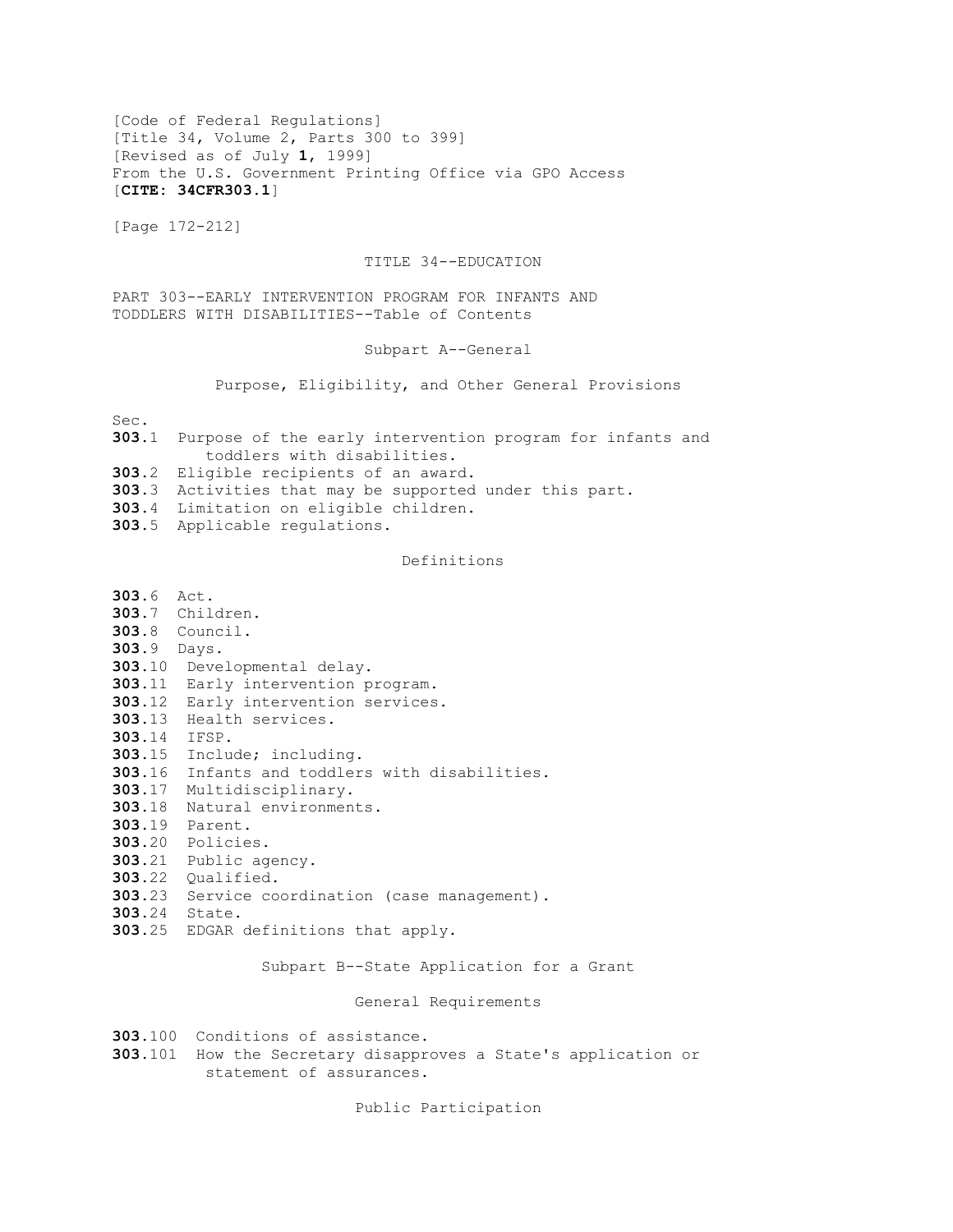.110 General requirements and timelines for public participation. .111 Notice of public hearings and opportunity to comment. .112 Public hearings. .113 Reviewing public comments received. Statement of Assurances .120 General. .121 Reports and records. .122 Control of funds and property. .123 Prohibition against commingling. .124 Prohibition against supplanting. .125 Fiscal control. .126 Payor of last resort. .127 Assurance regarding expenditure of funds. .128 Traditionally underserved groups. General Requirements for a State Application .140 General. .141 Information about the Council. .142 Designation of lead agency. .143 Designation regarding financial responsibility. .144 Assurance regarding use of funds. .145 Description of use of funds. .146 Information about public participation. .147 Service to all geographic areas. .148 Transition to preschool programs. Components of a Statewide System--Application Requirements .160 Minimum components of a statewide system. .161 State definition of developmental delay. .162 Central directory. .163 [Reserved] .164 Public awareness program. .165 Comprehensive child find system. .166 Evaluation, assessment, and non-discriminatory procedures. .167 Individualized family service plans. .168 Comprehensive system of personnel development (CSPD). .169 Personnel standards. [[Page 173]] .170 Procedural safeguards. .171 Supervision and monitoring of programs. .172 Lead agency procedures for resolving complaints. .173 Policies and procedures related to financial matters. .174 Interagency agreements; resolution of individual disputes. .175 Policy for contracting or otherwise arranging for services. .176 Data collection. Participation by the Secretary of the Interior .180 Payments to the Secretary of the Interior for Indian tribes and

tribal organizations.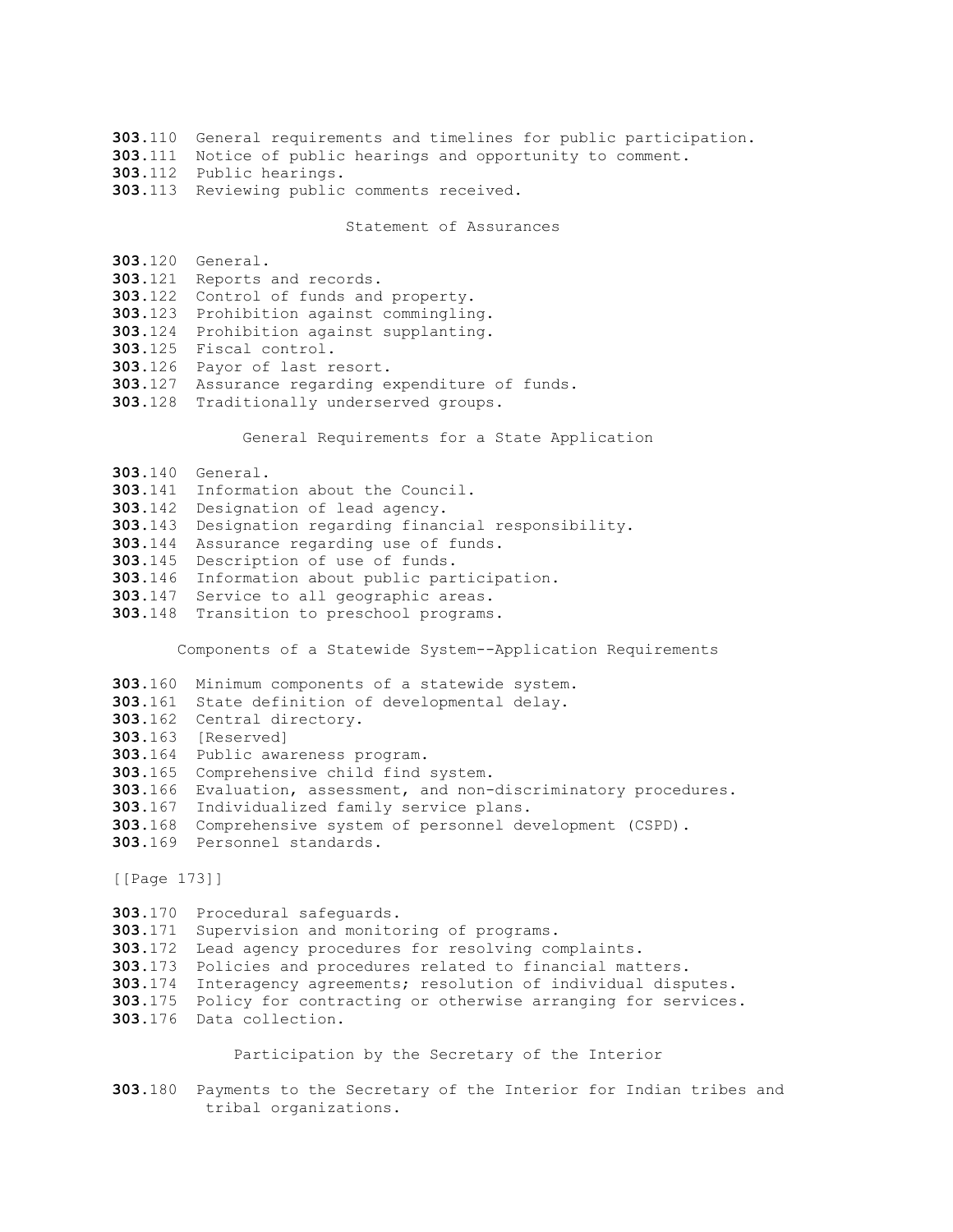Subpart C--Procedures for Making Grants to States

.200 Formula for State allocations.

.201 Distribution of allotments from non-participating States.

.202 Minimum grant that a State may receive.

.203 Payments to the Secretary of the Interior.

.204 Payments to the jurisdictions.

Subpart D--Program and Service Components of a Statewide System of Early Intervention Services

General

.300 State eligibility criteria and procedures. .301 Central directory.

Identification and Evaluation

- .320 Public awareness program.
- .321 Comprehensive child find system.
- .322 Evaluation and assessment.
- .323 Non-discriminatory procedures.

Individualized Family Service Plans (IFSPs)

- .340 General.
- .341 [Reserved]
- .342 Procedures for IFSP development, review, and evaluation.
- .343 Participants in IFSP meetings and periodic reviews.
- .344 Content of an IFSP.
- .345 Provision of services before evaluation and assessment are completed.
- .346 Responsibility and accountability.

# Personnel Training and Standards

- .360 Comprehensive system of personnel development.
- .361 Personnel standards.

Subpart E--Procedural Safeguards

#### General

- .400 General responsibility of lead agency for procedural safeguards.
- .401 Definitions of consent, native language, and personally identifiable information.
- 
- .402 Opportunity to examine records.
- .403 Prior notice; native language.
- .404 Parent consent.
- .405 Parent right to decline service.
- .406 Surrogate parents.

Mediation and Due Process Procedures for Parents and Children

.419 Mediation.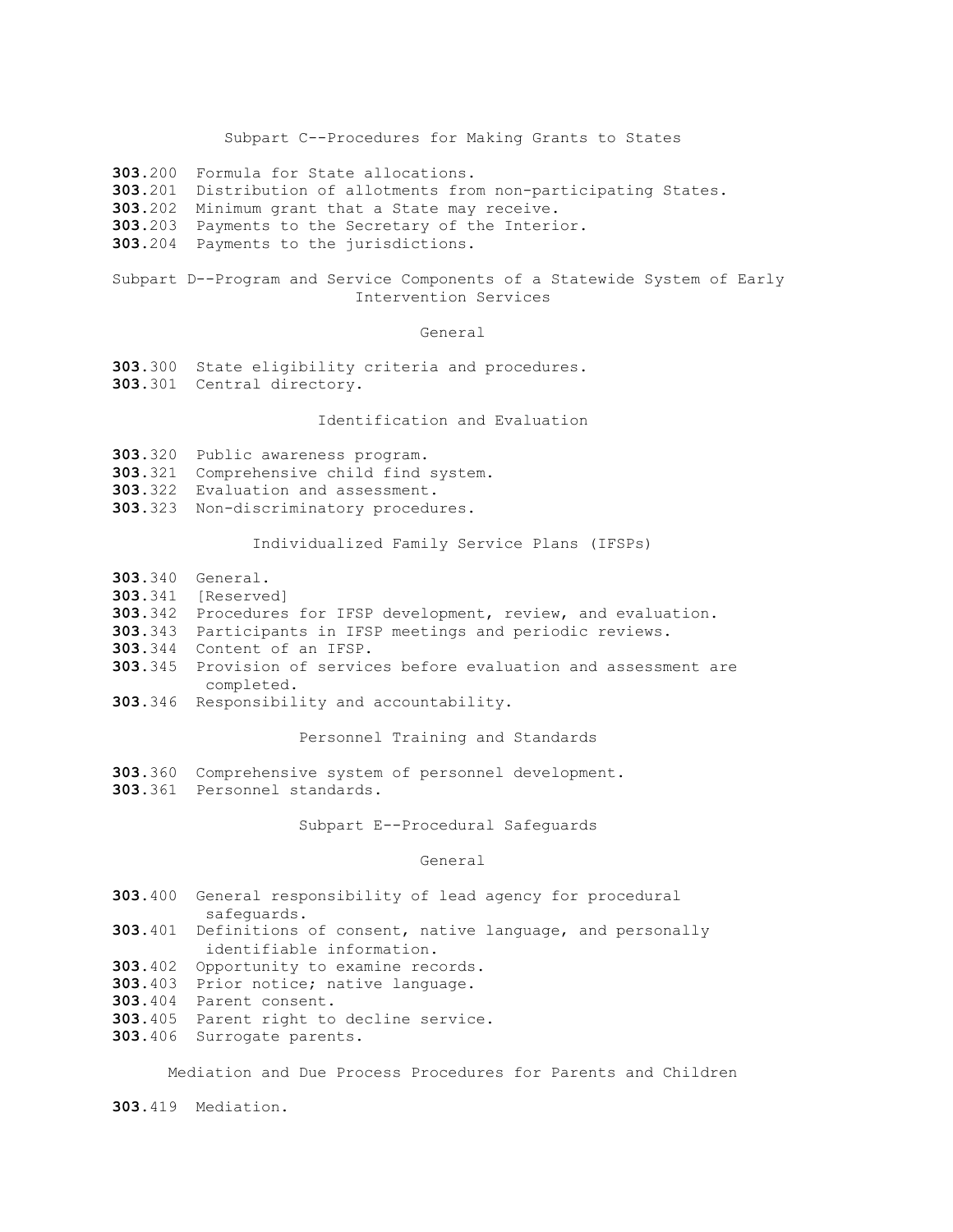- .420 Due process procedures.
- .421 Appointment of an impartial person.
- .422 Parent rights in administrative proceedings.
- .423 Convenience of proceedings; timelines.
- .424 Civil action.
- .425 Status of a child during proceedings.

### Confidentiality

.460 Confidentiality of information.

Subpart F--State Administration

#### General

.500 Lead agency establishment or designation. .501 Supervision and monitoring of programs.

Lead Agency Procedures for Resolving Complaints

- .510 Adopting complaint procedures.
- .511 An organization or individual may file a complaint.
- .512 Minimum State complaint procedures.

Policies and Procedures Related to Financial Matters

.520 Policies related to payment for services.

.521 Fees.

.522 Identification and coordination of resources.

- .523 Interagency agreements.
- .524 Resolution of disputes.
- .525 Delivery of services in a timely manner.
- .526 Policy for contracting or otherwise arranging for services.
- .527 Payor of last resort.
- .528 Reimbursement procedure.

## Reporting Requirements

.540 Data collection.

[[Page 174]]

Use of Funds for State Administration

.560 Use of funds by the lead agency.

Subpart G--State Interagency Coordinating Council

#### General

.600 Establishment of Council. .601 Composition. .602 Use of funds by the Council. .603 Meetings. .604 Conflict of interest.

Functions of the Council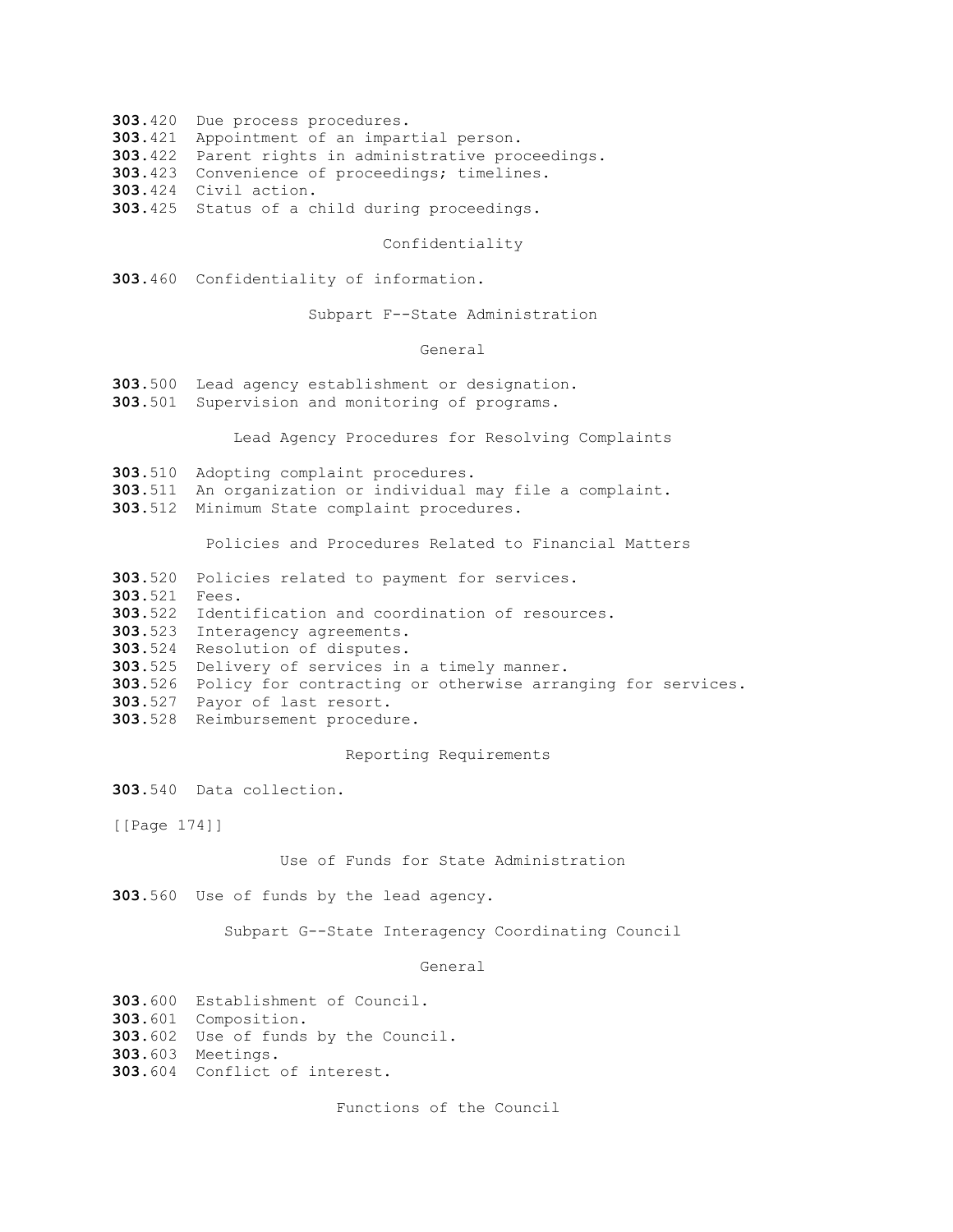**303**.650 General. **303**.651 Advising and assisting the lead agency in its administrative duties.

**303**.652 Applications.

**303**.653 Transitional services.

**303**.654 Annual report to the Secretary.

Authority: 20 U.S.C. 1431-1445, unless otherwise noted.

Source: 58 FR 40959, July 30, 1993, unless otherwise noted.

 Editorial Note: Nomenclature changes to part **303** appear at 63 FR 18293, Apr. 14, 1998.

[Page 174] Subpart A--General

Sec. 303.**1** Purpose of the early intervention program for infants and toddlers with disabilities.

Purpose, Eligibility, and Other General Provisions

 The purpose of this part is to provide financial assistance to States to--

 (a) Maintain and implement a statewide, comprehensive, coordinated, multidisciplinary, interagency system of early intervention services for infants and toddlers with disabilities and their families;

 (b) Facilitate the coordination of payment for early intervention services from Federal, State, local, and private sources (including public and private insurance coverage);

 (c) Enhance the States' capacity to provide quality early intervention services and expand and improve existing early intervention services being provided to infants and toddlers with disabilities and their families; and

 (d) Enhance the capacity of State and local agencies and service providers to identify, evaluate, and meet the needs of historically underrepresented populations, particularly minority, low-income, innercity, and rural populations.

(Authority: 20 U.S.C. 1431)

[58 FR 40959, July 30, 1993, as amended at 63 FR 18293, Apr. 14, 1998; 64 FR 12535, Mar. 12, 1999]

Sec. 303.2 Eligible recipients of an award.

 Eligible recipients include the 50 States, the Commonwealth of Puerto Rico, the District of Columbia, the Secretary of the Interior, and the following jurisdictions: Guam, American Samoa, the Virgin Islands, the Commonwealth of the Northern Mariana Islands.

(Authority: 20 U.S.C. 1401(27), 1443)

[58 FR 40959, July 30, 1993, as amended at 63 FR 18293, Apr. 14, 1998]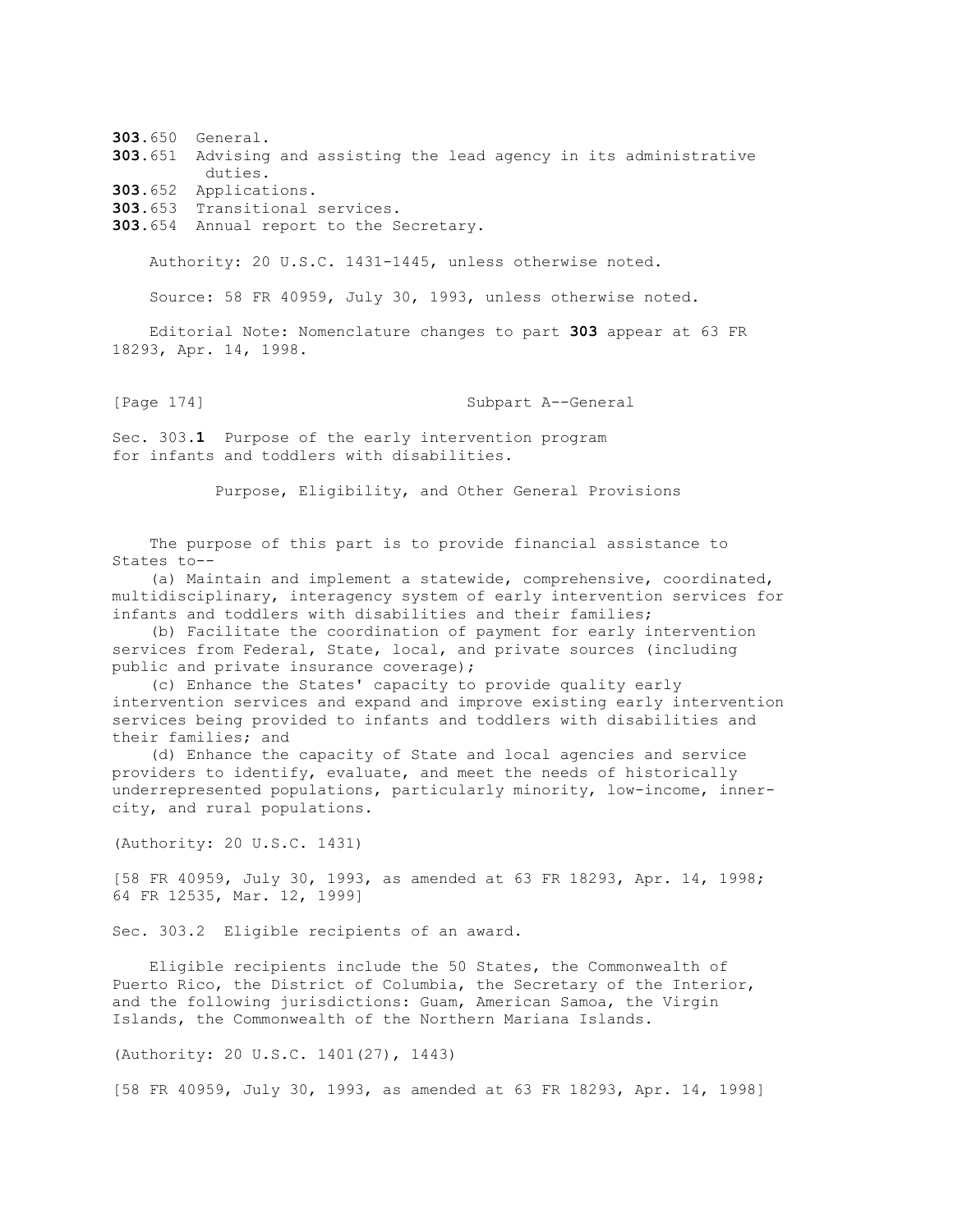Sec. 303.3 Activities that may be supported under this part.

 Funds under this part may be used for the following activities: (a) To maintain and implement a statewide system of early intervention services for children eligible under this part and their families.

 (b) For direct services for eligible children and their families that are not otherwise provided from other public or private sources.

 (c) To expand and improve on services for eligible children and their families that are otherwise available, consistent with Sec. 303.527.

 (d) To provide a free appropriate public education, in accordance with part B of the Act, to children with disabilities from their third birthday to the beginning of the following school year.

 (e) To strengthen the statewide system by initiating, expanding, or improving collaborative efforts related to at-risk infants and toddlers, including establishing linkages with appropriate public or private community-based organizations, services, and personnel for the purpose  $of--$ 

(1) Identifying and evaluating at-risk infants and toddlers;

 (2) Making referrals of the infants and toddlers identified and evaluated under paragraph (e)(1) of this section; and

 (3) Conducting periodic follow-up on each referral under paragraph (e)(2) of this section to determine if the status

[[Page 175]]

of the infant or toddler involved has changed with respect to the eligibility of the infant or toddler for services under this part.

(Authority: 20 U.S.C. 1433 and 1438)

[58 FR 40959, July 30, 1993, as amended at 63 FR 18293, Apr. 14, 1998]

Sec. 303.4 Limitation on eligible children.

 This part 303 does not apply to any child with disabilities receiving a free appropriate public education, in accordance with 34 CFR part 300, with funds received under 34 CFR part 301.

(Authority: 20 U.S.C. 1419(h))

Sec. 303.5 Applicable regulations.

(a) The following regulations apply to this part:

 (1) The Education Department General Administrative Regulations (EDGAR), including--

(i) Part 76 (State Administered Programs), except for Sec. 76.103;

(ii) Part 77 (Definitions that Apply to Department Regulations);

 (iii) Part 79 (Intergovernmental Review of Department of Education Programs and Activities);

 (iv) Part 80 (Uniform Administrative Requirements for Grants and Cooperative Agreements to State and Local Governments);

 (v) Part 81 (Grants and Cooperative Agreements under the General Education Provisions Act--Enforcement);

(vi) Part 82 (New Restrictions on Lobbying); and

(vii) Part 85 (Governmentwide Debarment and Suspension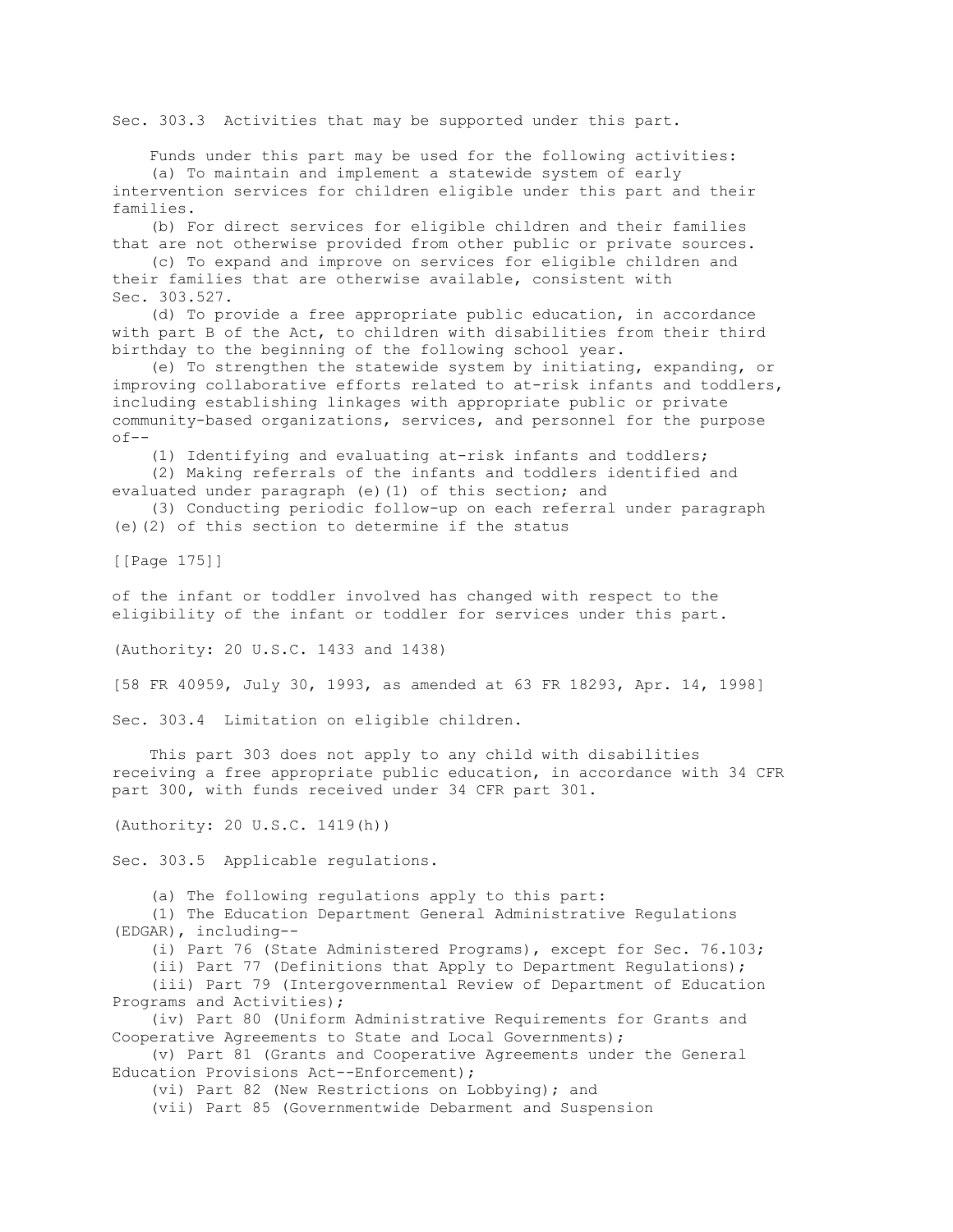(Nonprocurement) and Governmentwide Requirements for Drug-Free Work Place (Grants)).

(2) The regulations in this part 303.

 (3) The following regulations in 34 CFR part 300 (Assistance to States for the Education of Children with Disabilities Program): Secs. 300.560-300.577, and Secs. 300.580-300.585.

 (b) In applying the regulations cited in paragraphs (a)(1) and (a)(3) of this section, any reference to--

 (1) State educational agency means the lead agency under this part; (2) Special education, related services, free appropriate public education, free public education, or education means ``early

intervention services'' under this part;

 (3) Participating agency, when used in reference to a local educational agency or an intermediate educational agency, means a local service provider under this part;

(4) Section 300.128 means Secs. 303.164 and 303.321; and

(5) Section 300.129 means Sec. 303.460.

(Authority: 20 U.S.C. 1401, 1416, 1417)

[58 FR 40959, July 30, 1993, as amended at 63 FR 18294, Apr. 14, 1998, 64 FR 12535, Mar. 12, 1999]

## Definitions

 Note: Sections 303.6-303.24 contain definitions, including a definition of ``natural environments'' in Sec. 303.18, that are used throughout these regulations. Other terms are defined in the specific subparts in which they are used. Below is a list of those terms and the specific sections in which they are defined:

Appropriate professional requirements in the State (Sec. 303.361(a)(1)) Assessment (Sec. 303.322(b)(2)) Consent (Sec. 303.401(a)) Evaluation (Sec. 303.322(b)(1)) Frequency and intensity (Sec.  $303.344$ (d)(2)(i)) Highest requirements in the State applicable to a profession or discipline (Sec. 303.361)(a)(2)) Individualized family service plan and IFSP (Sec. 303.340(b)) Impartial (Sec. 303.421(b)) Location (Sec. 303.344(d)(3)) Method (Sec. 303.344(d)(2)(ii)) Native language (Sec. 303.401(b)) Personally identifiable (Sec. 303.401(c)) Primary referral sources (Sec. 303.321(d)(3)) Profession or discipline (Sec. 303.361(a)(3)) Special definition of ``aggregate amount'' (Sec. 303.200(b)(1)) Special definition of ``infants and toddlers'' (Sec. 303.200(b)(2)) Special definition of ``State'' (Sec. 303.200(b)(3)) State approved or recognized certification, licensing, registration, or other comparable requirements (Sec. 303.361(a)(4))

Sec. 303.6 Act.

 As used in this part, Act means the Individuals with Disabilities Education Act.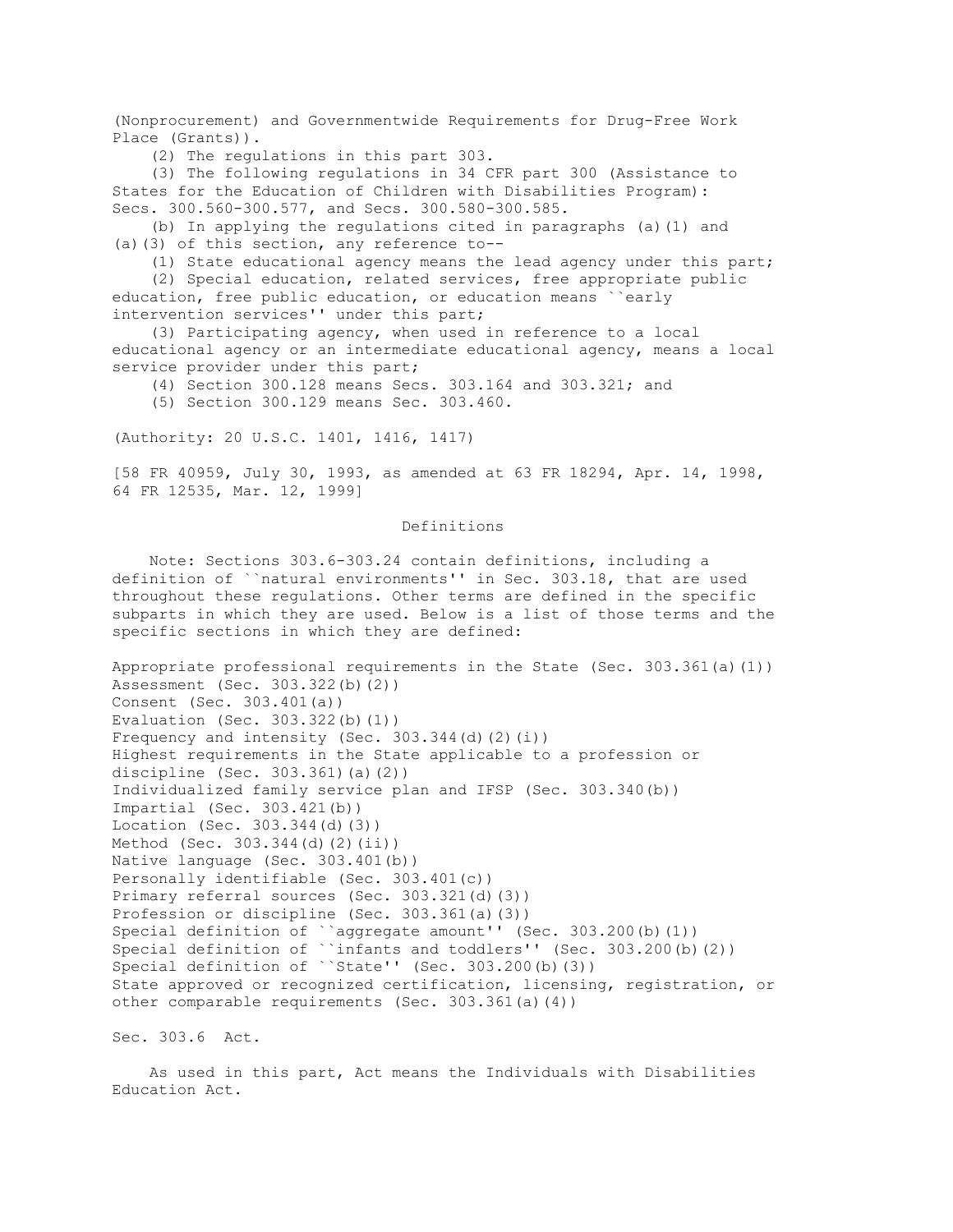(Authority: 20 U.S.C. 1400)

Sec. 303.7 Children.

 As used in this part, children means infants and toddlers with disabilities as that term is defined in Sec. 303.16.

(Authority: 20 U.S.C. 1432(5))

[[Page 176]]

Sec. 303.8 Council.

 As used in this part, Council means the State Interagency Coordinating Council.

(Authority: 20 U.S.C. 1432(2))

Sec. 303.9 Days.

As used in this part, days means calendar days.

(Authority: 20 U.S.C. 1431-1445)

Sec. 303.10 Developmental delay.

 As used in this part, ``developmental delay,'' when used with respect to an individual residing in a State, has the meaning given to that term under Sec. 303.300.

(Authority: 20 U.S.C. 1432(3))

[64 FR 12535, Mar. 12, 1999]

Sec. 303.11 Early intervention program.

 As used in this part, early intervention program means the total effort in a State that is directed at meeting the needs of children eligible under this part and their families.

(Authority: 20 U.S.C. 1431-1445)

Sec. 303.12 Early intervention services.

 (a) General. As used in this part, early intervention services means services that--

 (1) Are designed to meet the developmental needs of each child eligible under this part and the needs of the family related to enhancing the child's development;

(2) Are selected in collaboration with the parents;

- (3) Are provided--
- (i) Under public supervision;

 (ii) By qualified personnel, as defined in Sec. 303.21, including the types of personnel listed in paragraph (e) of this section; (iii) In conformity with an individualized family service plan; and

 (iv) At no cost, unless, subject to Sec. 303.520(b)(3), Federal or State law provides for a system of payments by families, including a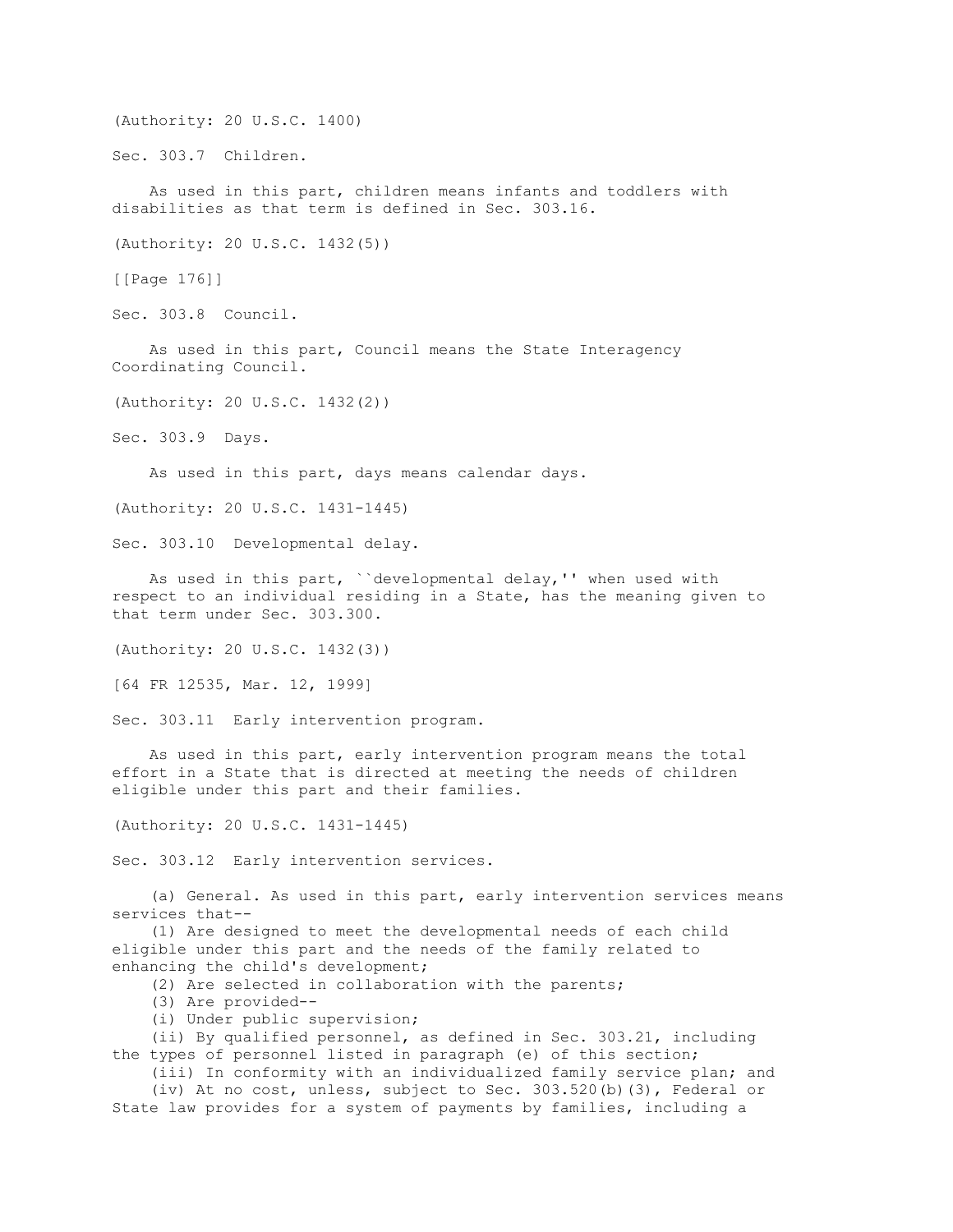schedule of sliding fees; and

 (4) Meet the standards of the State, including the requirements of this part.

 (b) Natural environments. To the maximum extent appropriate to the needs of the child, early intervention services must be provided in natural environments, including the home and community settings in which children without disabilities participate.

 (c) General role of service providers. To the extent appropriate, service providers in each area of early intervention services included in paragraph (d) of this section are responsible for--

 (1) Consulting with parents, other service providers, and representatives of appropriate community agencies to ensure the effective provision of services in that area;

 (2) Training parents and others regarding the provision of those services; and

 (3) Participating in the multidisciplinary team's assessment of a child and the child's family, and in the development of integrated goals and outcomes for the individualized family service plan.

 (d) Types of services; definitions. Following are types of services included under ``early intervention services,'' and, if appropriate, definitions of those services:

 (1) Assistive technology device means any item, piece of equipment, or product system, whether acquired commercially off the shelf, modified, or customized, that is used to increase, maintain, or improve the functional capabilities of children with disabilities. Assistive technology service means a service that directly assists a child with a disability in the selection, acquisition, or use of an assistive technology device. Assistive technology services include--

 (i) The evaluation of the needs of a child with a disability, including a functional evaluation of the child in the child's customary environment;

 (ii) Purchasing, leasing, or otherwise providing for the acquisition of assistive technology devices by children with disabilities;

 (iii) Selecting, designing, fitting, customizing, adapting, applying, maintaining, repairing, or replacing assistive technology devices;

 (iv) Coordinating and using other therapies, interventions, or services with assistive technology devices, such

[[Page 177]]

as those associated with existing education and rehabilitation plans and programs;

 (v) Training or technical assistance for a child with disabilities or, if appropriate, that child's family; and

 (vi) Training or technical assistance for professionals (including individuals providing early intervention services) or other individuals who provide services to or are otherwise substantially involved in the major life functions of individuals with disabilities.

(2) Audiology includes--

 (i) Identification of children with auditory impairment, using at risk criteria and appropriate audiologic screening techniques;

 (ii) Determination of the range, nature, and degree of hearing loss and communication functions, by use of audiological evaluation procedures;

 (iii) Referral for medical and other services necessary for the habilitation or rehabilitation of children with auditory impairment;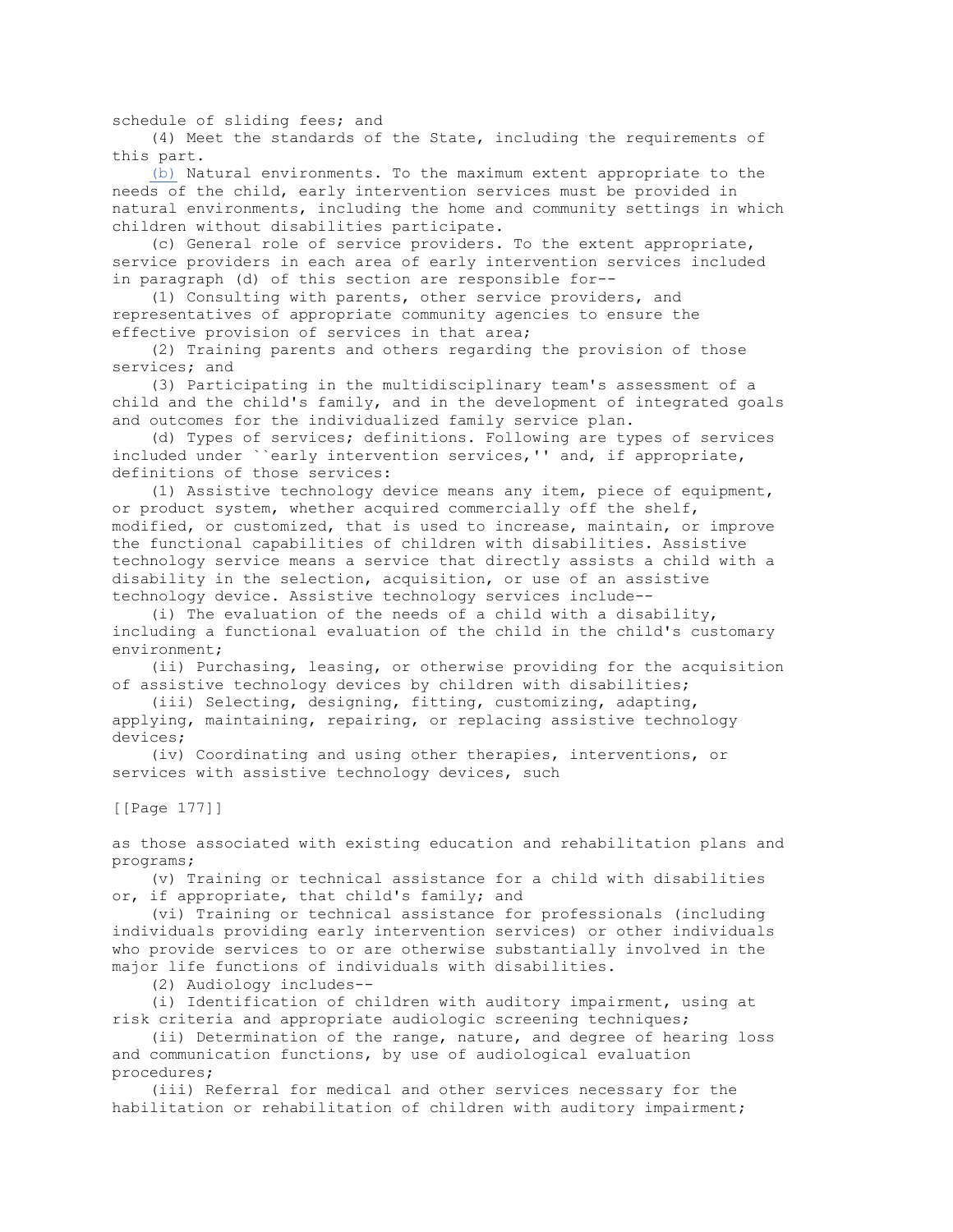(iv) Provision of auditory training, aural rehabilitation, speech reading and listening device orientation and training, and other services;

(v) Provision of services for prevention of hearing loss; and

 (vi) Determination of the child's need for individual amplification, including selecting, fitting, and dispensing appropriate listening and vibrotactile devices, and evaluating the effectiveness of those devices.

 (3) Family training, counseling, and home visits means services provided, as appropriate, by social workers, psychologists, and other qualified personnel to assist the family of a child eligible under this part in understanding the special needs of the child and enhancing the child's development.

(4) Health services (See Sec. 303.13).

 (5) Medical services only for diagnostic or evaluation purposes means services provided by a licensed physician to determine a child's developmental status and need for early intervention services.

(6) Nursing services includes--

 (i) The assessment of health status for the purpose of providing nursing care, including the identification of patterns of human response to actual or potential health problems;

 (ii) Provision of nursing care to prevent health problems, restore or improve functioning, and promote optimal health and development; and

 (iii) Administration of medications, treatments, and regimens prescribed by a licensed physician.

- (7) Nutrition services includes--
- (i) Conducting individual assessments in--
- (A) Nutritional history and dietary intake;
- (B) Anthropometric, biochemical, and clinical variables;
- (C) Feeding skills and feeding problems; and
- (D) Food habits and food preferences;

 (ii) Developing and monitoring appropriate plans to address the nutritional needs of children eligible under this part, based on the findings in paragraph (d)(7)(i) of this section; and

 (iii) Making referrals to appropriate community resources to carry out nutrition goals.

 (8) Occupational therapy includes services to address the functional needs of a child related to adaptive development, adaptive behavior and play, and sensory, motor, and postural development. These services are designed to improve the child's functional ability to perform tasks in home, school, and community settings, and include--

(i) Identification, assessment, and intervention;

 (ii) Adaptation of the environment, and selection, design, and fabrication of assistive and orthotic devices to facilitate development and promote the acquisition of functional skills; and

 (iii) Prevention or minimization of the impact of initial or future impairment, delay in development, or loss of functional ability.

 (9) Physical therapy includes services to address the promotion of sensorimotor function through enhancement of musculoskeletal status, neurobehavioral organization, perceptual and motor development, cardiopulmonary status, and effective environmental adaptation. These services include--

 (i) Screening, evaluation, and assessment of infants and toddlers to identify movement dysfunction;

[[Page 178]]

(ii) Obtaining, interpreting, and integrating information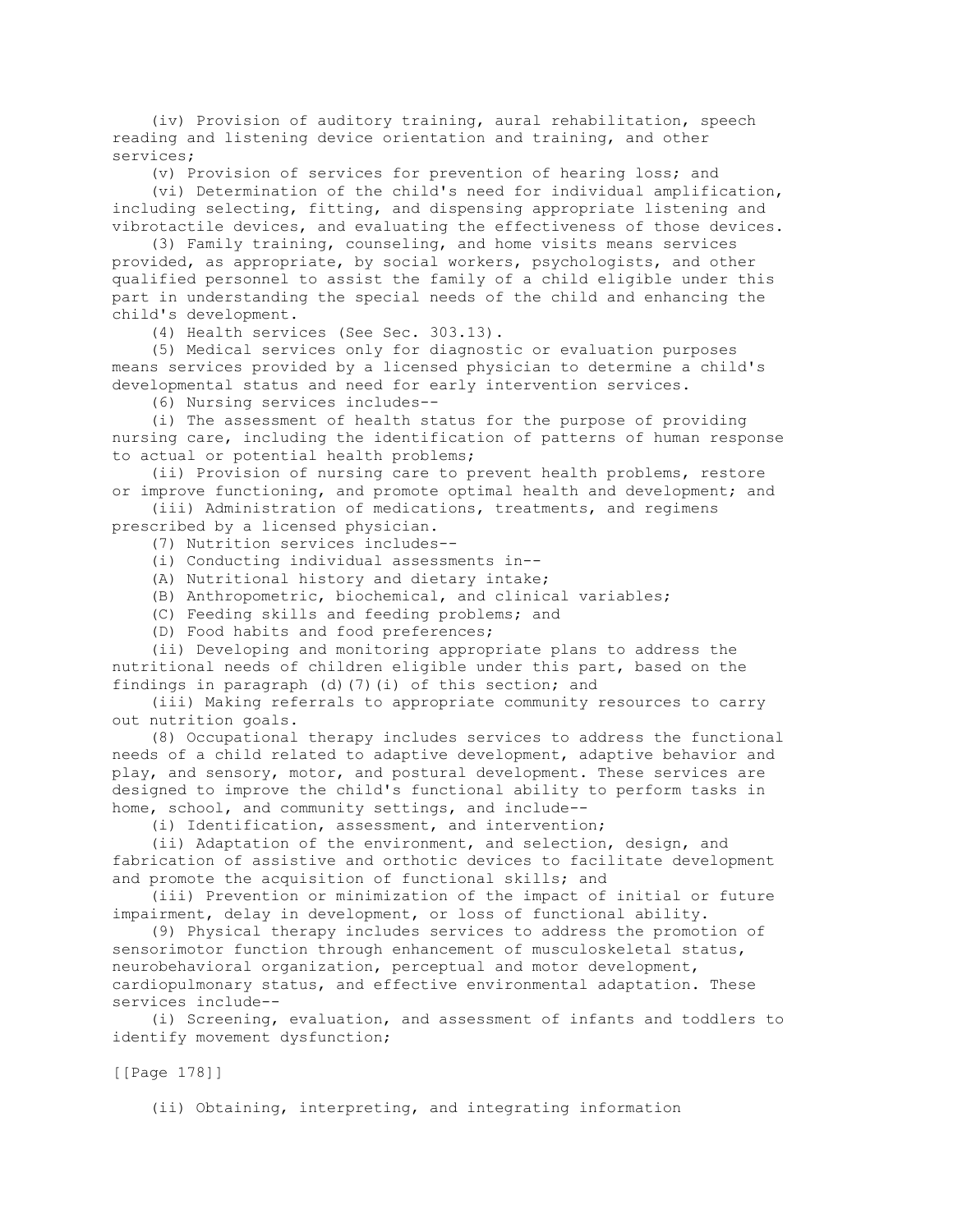appropriate to program planning to prevent, alleviate, or compensate for movement dysfunction and related functional problems; and

 (iii) Providing individual and group services or treatment to prevent, alleviate, or compensate for movement dysfunction and related functional problems.

(10) Psychological services includes--

 (i) Administering psychological and developmental tests and other assessment procedures;

(ii) Interpreting assessment results;

 (iii) Obtaining, integrating, and interpreting information about child behavior, and child and family conditions related to learning, mental health, and development; and

 (iv) Planning and managing a program of psychological services, including psychological counseling for children and parents, family counseling, consultation on child development, parent training, and education programs.

 (11) Service coordination services means assistance and services provided by a service coordinator to a child eligible under this part and the child's family that are in addition to the functions and activities included under Sec. 303.23.

(12) Social work services includes--

 (i) Making home visits to evaluate a child's living conditions and patterns of parent-child interaction;

 (ii) Preparing a social or emotional developmental assessment of the child within the family context;

 (iii) Providing individual and family-group counseling with parents and other family members, and appropriate social skill-building activities with the child and parents;

 (iv) Working with those problems in a child's and family's living situation (home, community, and any center where early intervention services are provided) that affect the child's maximum utilization of early intervention services; and

 (v) Identifying, mobilizing, and coordinating community resources and services to enable the child and family to receive maximum benefit from early intervention services.

(13) Special instruction includes--

 (i) The design of learning environments and activities that promote the child's acquisition of skills in a variety of developmental areas, including cognitive processes and social interaction;

 (ii) Curriculum planning, including the planned interaction of personnel, materials, and time and space, that leads to achieving the outcomes in the child's individualized family service plan;

 (iii) Providing families with information, skills, and support related to enhancing the skill development of the child; and

(iv) Working with the child to enhance the child's development.

(14) Speech-language pathology includes--

 (i) Identification of children with communicative or oropharyngeal disorders and delays in development of communication skills, including the diagnosis and appraisal of specific disorders and delays in those skills;

 (ii) Referral for medical or other professional services necessary for the habilitation or rehabilitation of children with communicative or oropharyngeal disorders and delays in development of communication skills; and

 (iii) Provision of services for the habilitation, rehabilitation, or prevention of communicative or oropharyngeal disorders and delays in development of communication skills.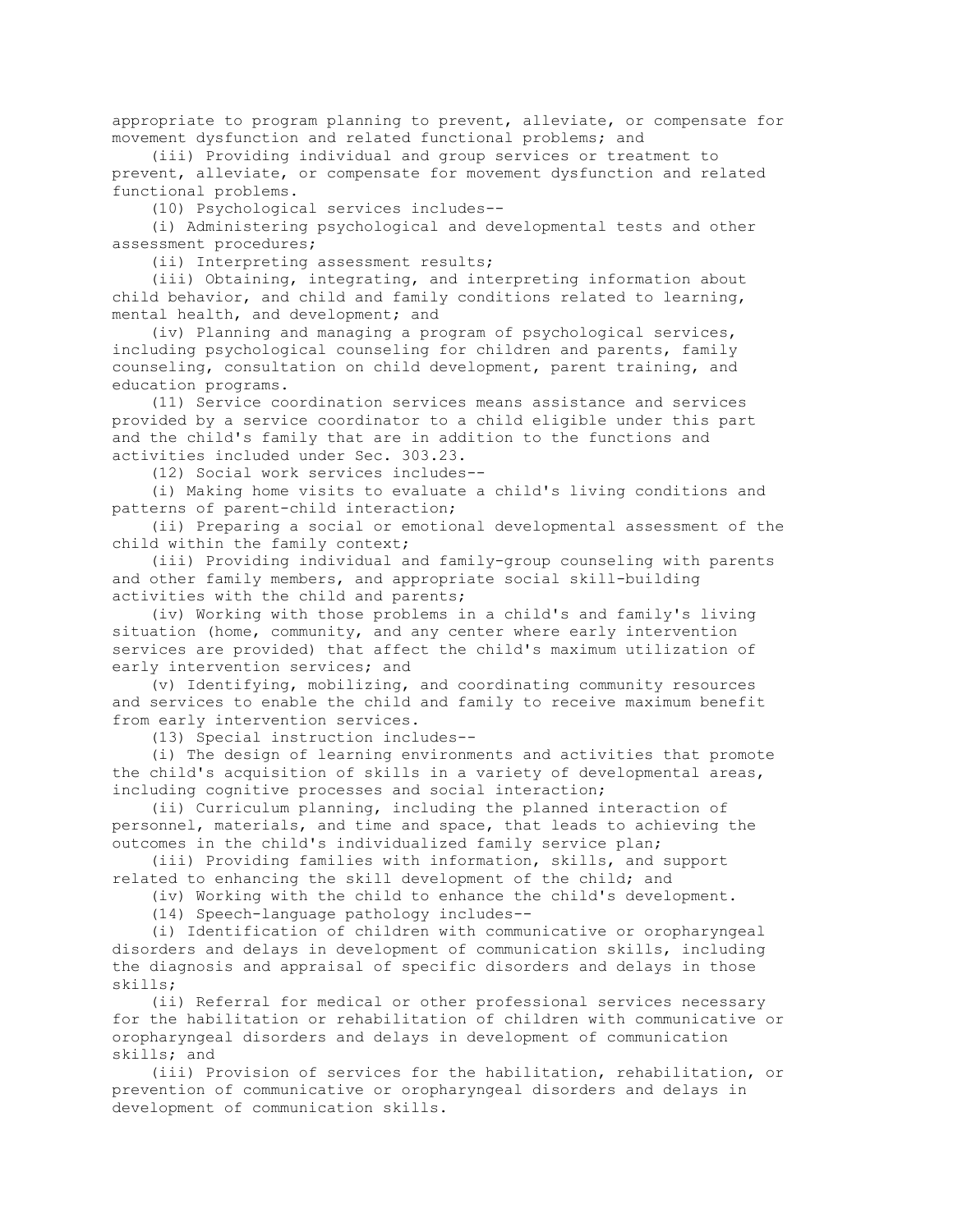(15) Transportation and related costs includes the cost of travel (e.g., mileage, or travel by taxi, common carrier, or other means) and other costs (e.g., tolls and parking expenses) that are necessary to enable a child eligible under this part and the child's family to receive early intervention services.

(16) Vision services means--

 (i) Evaluation and assessment of visual functioning, including the diagnosis and appraisal of specific visual disorders, delays, and abilities;

 (ii) Referral for medical or other professional services necessary for the habilitation or rehabilitation of visual functioning disorders, or both; and

 (iii) Communication skills training, orientation and mobility training for all environments, visual training, independent living skills training, and additional training necessary to activate visual motor abilities.

[[Page 179]]

 (e) Qualified personnel. Early intervention services must be provided by qualified personnel, including--

- (1) Audiologists;
- (2) Family therapists;
- (3) Nurses;
- (4) Nutritionists;
- (5) Occupational therapists;
- (6) Orientation and mobility specialists;
- (7) Pediatricians and other physicians;
- (8) Physical therapists;
- (9) Psychologists;
- (10) Social workers;
- (11) Special educators; and
- (12) Speech and language pathologists.

(Authority: 20 U.S.C. 1401(1) and (2); 1432(4))

 Note: The lists of services in paragraph (d) and qualified personnel in paragraph (e) of this section are not exhaustive. Early intervention services may include such services as the provision of respite and other family support services. Qualified personnel may include such personnel as vision specialists, paraprofessionals, and parent-to-parent support personnel.

[58 FR 40959, July 30, 1993, as amended at 63 FR 18294, Apr. 14, 1998; 64 FR 12535, Mar. 12, 1999]

Sec. 303.13 Health services.

 (a) As used in this part, health services means services necessary to enable a child to benefit from the other early intervention services under this part during the time that the child is receiving the other early intervention services.

(b) The term includes--

 (1) Such services as clean intermittent catheterization, tracheostomy care, tube feeding, the changing of dressings or colostomy collection bags, and other health services; and

(2) Consultation by physicians with other service providers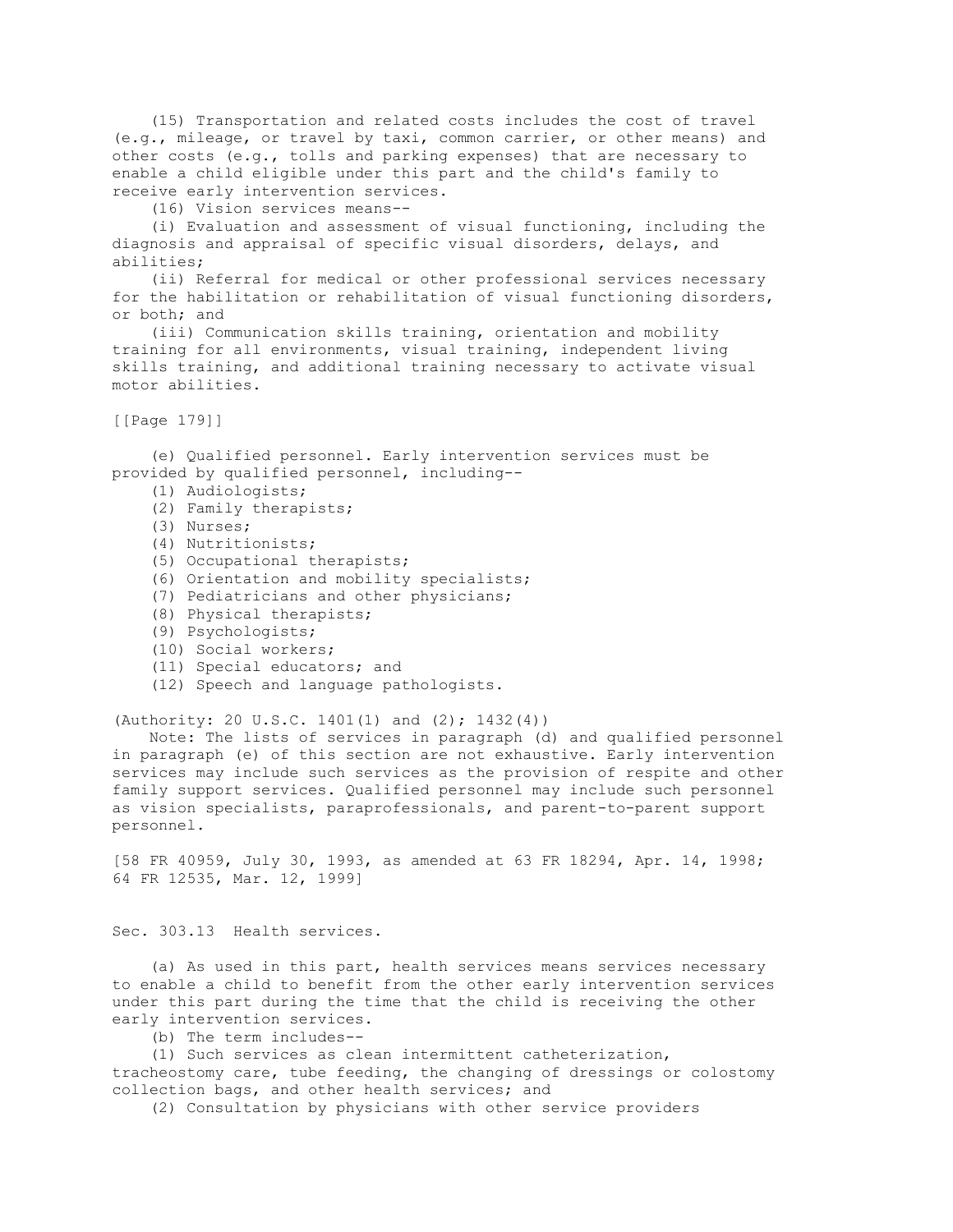concerning the special health care needs of eligible children that will need to be addressed in the course of providing other early intervention services.

(c) The term does not include the following:

(1) Services that are--

 (i) Surgical in nature (such as cleft palate surgery, surgery for club foot, or the shunting of hydrocephalus); or

 (ii) Purely medical in nature (such as hospitalization for management of congenital heart ailments, or the prescribing of medicine or drugs for any purpose).

(2) Devices necessary to control or treat a medical condition.

 (3) Medical-health services (such as immunizations and regular ``well-baby'' care) that are routinely recommended for all children.

## (Authority: 20 U.S.C. 1432(4))

 Note: The definition in this section distinguishes between the health services that are required under this part and the medical-health services that are not required. The IFSP requirements in subpart D of this part provide that, to the extent appropriate, these other medicalhealth services are to be included in the IFSP, along with the funding sources to be used in paying for the services or the steps that will be taken to secure the services through public or private sources. Identifying these services in the IFSP does not impose an obligation to provide the services if they are otherwise not required to be provided under this part. (See Sec. 303.344(e) and the note 3 following that section.)

Sec. 303.14 IFSP.

 As used in this part, IFSP means the individualized family service plan, as that term is defined in Sec. 303.340(b).

(Authority: 20 U.S.C. 1436)

Sec. 303.15 Include; including.

 As used in this part, include or including means that the items named are not all of the possible items that are covered whether like or unlike the ones named.

(Authority: 20 U.S.C. 1431-1445)

Sec. 303.16 Infants and toddlers with disabilities.

 (a) As used in this part, infants and toddlers with disabilities means individuals from birth through age two who need early intervention services because they--

 (1) Are experiencing developmental delays, as measured by appropriate diagnostic instruments and procedures, in one or more of the following areas:

(i) Cognitive development.

(ii) Physical development, including vision and hearing.

- (iii) Communication development.
- (iv) Social or emotional development.
- (v) Adaptive development; or

[[Page 180]]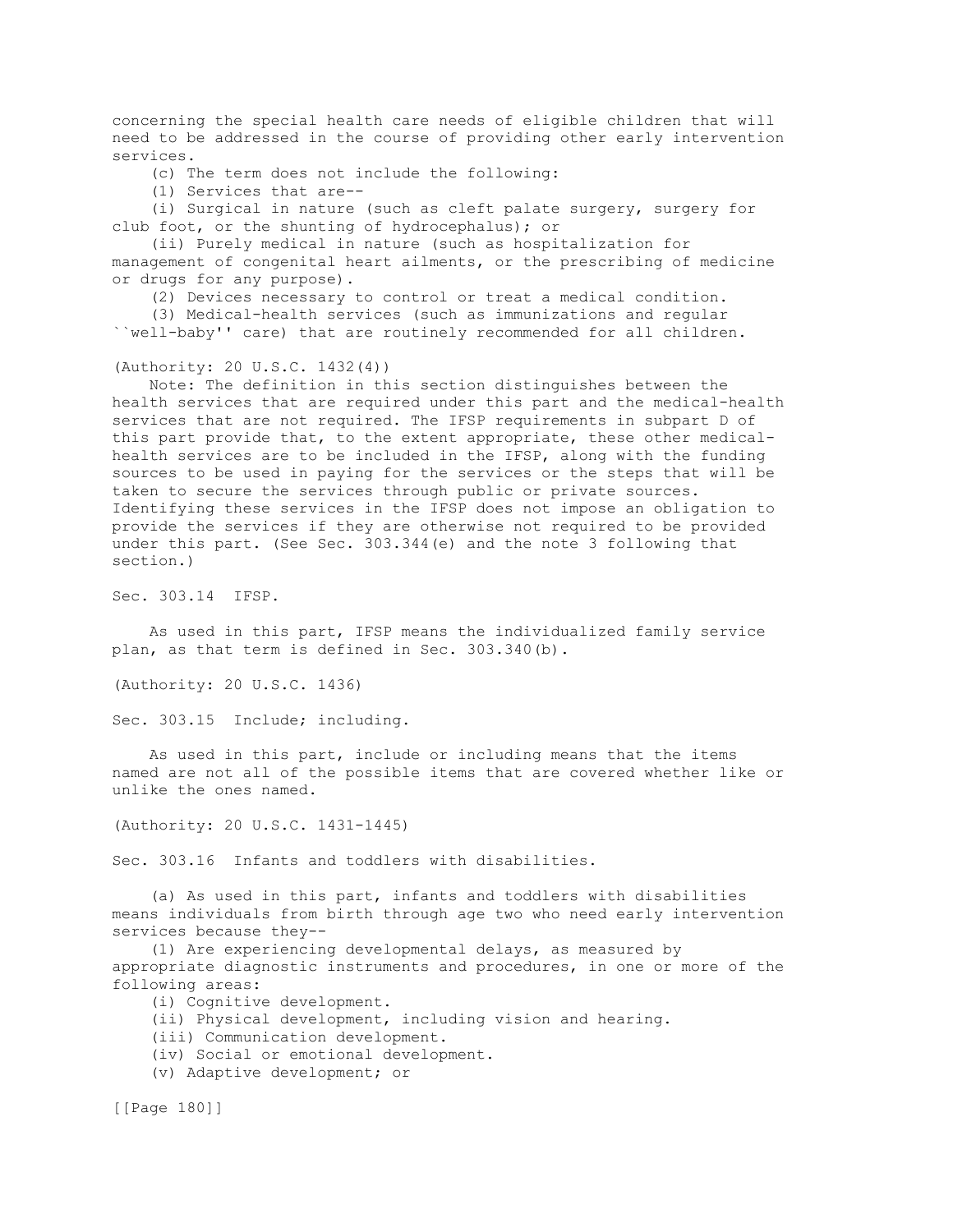(2) Have a diagnosed physical or mental condition that has a high probability of resulting in developmental delay.

 (b) The term may also include, at a State's discretion, children from birth through age two who are at risk of having substantial developmental delays if early intervention services are not provided.

### (Authority: 20 U.S.C. 1432(5))

 Note 1: The phrase ``a diagnosed physical or mental condition that has a high probability of resulting in developmental delay,'' as used in paragraph (a)(2) of this section, applies to a condition if it typically results in developmental delay. Examples of these conditions include chromosomal abnormalities; genetic or congenital disorders; severe sensory impairments, including hearing and vision; inborn errors of metabolism; disorders reflecting disturbance of the development of the nervous system; congenital infections; disorders secondary to exposure to toxic substances, including fetal alcohol syndrome; and severe attachment disorders.

 Note 2: With respect to paragraph (b) of this section, children who are at risk may be eligible under this part if a State elects to extend services to that population, even though they have not been identified as disabled.

 Under this provision, States have the authority to define who would be ``at risk of having substantial developmental delays if early intervention services are not provided.'' In defining the ``at risk'' population, States may include well-known biological and environmental factors that can be identified and that place infants and toddlers ``at risk'' for developmental delay. Commonly cited factors include low birth weight, respiratory distress as a newborn, lack of oxygen, brain hemorrhage, infection, nutritional deprivation, and a history of abuse or neglect. It should be noted that ``at risk'' factors do not predict the presence of a barrier to development, but they may indicate children who are at higher risk of developmental delay than children without these problems.

Sec. 303.17 Multidisciplinary.

 As used in this part, multidisciplinary means the involvement of two or more disciplines or professions in the provision of integrated and coordinated services, including evaluation and assessment activities in Sec. 303.322 and development of the IFSP in Sec. 303.342.

(Authority: 20 U.S.C. 1435(a)(3), 1436(a))

Sec. 303.18 Natural environments.

 As used in this part, natural environments means settings that are natural or normal for the child's age peers who have no disabilities.

(Authority: 20 U.S.C. 1435 and 1436)

[63 FR 18294, Apr. 14, 1998]

Sec. 303.19 Parent.

(a) General. As used in this part, ``parent'' means--

(1) A natural or adoptive parent of a child;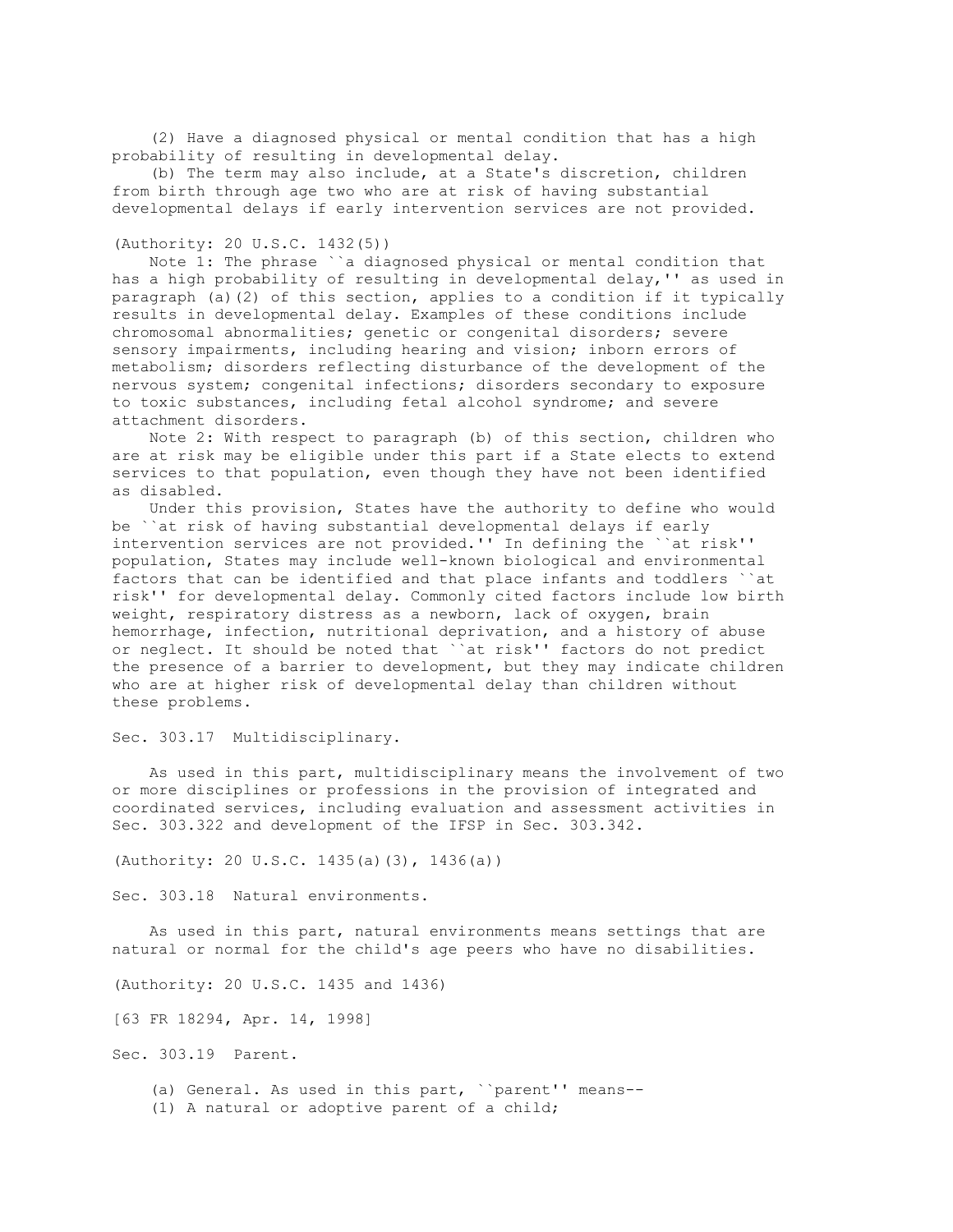(2) A guardian;

 (3) A person acting in the place of a parent (such as a grandparent or stepparent with whom the child lives, or a person who is legally responsible for the child's welfare); or

 (4) A surrogate parent who has been assigned in accordance with Sec. 303.406.

 (b) Foster parent. Unless State law prohibits a foster parent from acting as a parent, a State may allow a foster parent to act as a parent under Part C of the Act if--

 (1) The natural parents' authority to make the decisions required of parents under the Act has been extinguished under State law; and

(2) The foster parent--

(i) Has an ongoing, long-term parental relationship with the child;

 (ii) Is willing to make the decisions required of parents under the Act; and

 (iii) Has no interest that would conflict with the interests of the child.

(Authority: 20 U.S.C. 1401(19), 1431-1445)

[64 FR 12535, Mar. 12, 1999]

Sec. 303.20 Policies.

 (a) As used in this part, policies means State statutes, regulations, Governor's orders, directives by the lead agency, or other written documents that represent the State's position concerning any matter covered under this part.

(b) State policies include--

 (1) A State's commitment to maintain the statewide system (see Sec. 303.140);

 (2) A State's eligibility criteria and procedures (see Sec. 303.300);

 (3) A statement that, consistent with Sec. 303.520(b), provides that services under this part will be provided at no cost to

[[Page 181]]

parents, except where a system of payments is provided for under Federal or State law.

 (4) A State's standards for personnel who provide services to children eligible under this part (see Sec. 303.361);

 (5) A State's position and procedures related to contracting or making other arrangements with service providers under subpart F of this part; and

 (6) Other positions that the State has adopted related to implementing any of the other requirements under this part.

(Authority: 20 U.S.C. 1431-1445)

[58 FR 40959, July 30, 1993. Redesignated and amended at 63 FR 18294, Apr. 14, 1998]

Sec. 303.21 Public agency.

 As used in this part, public agency includes the lead agency and any other political subdivision of the State that is responsible for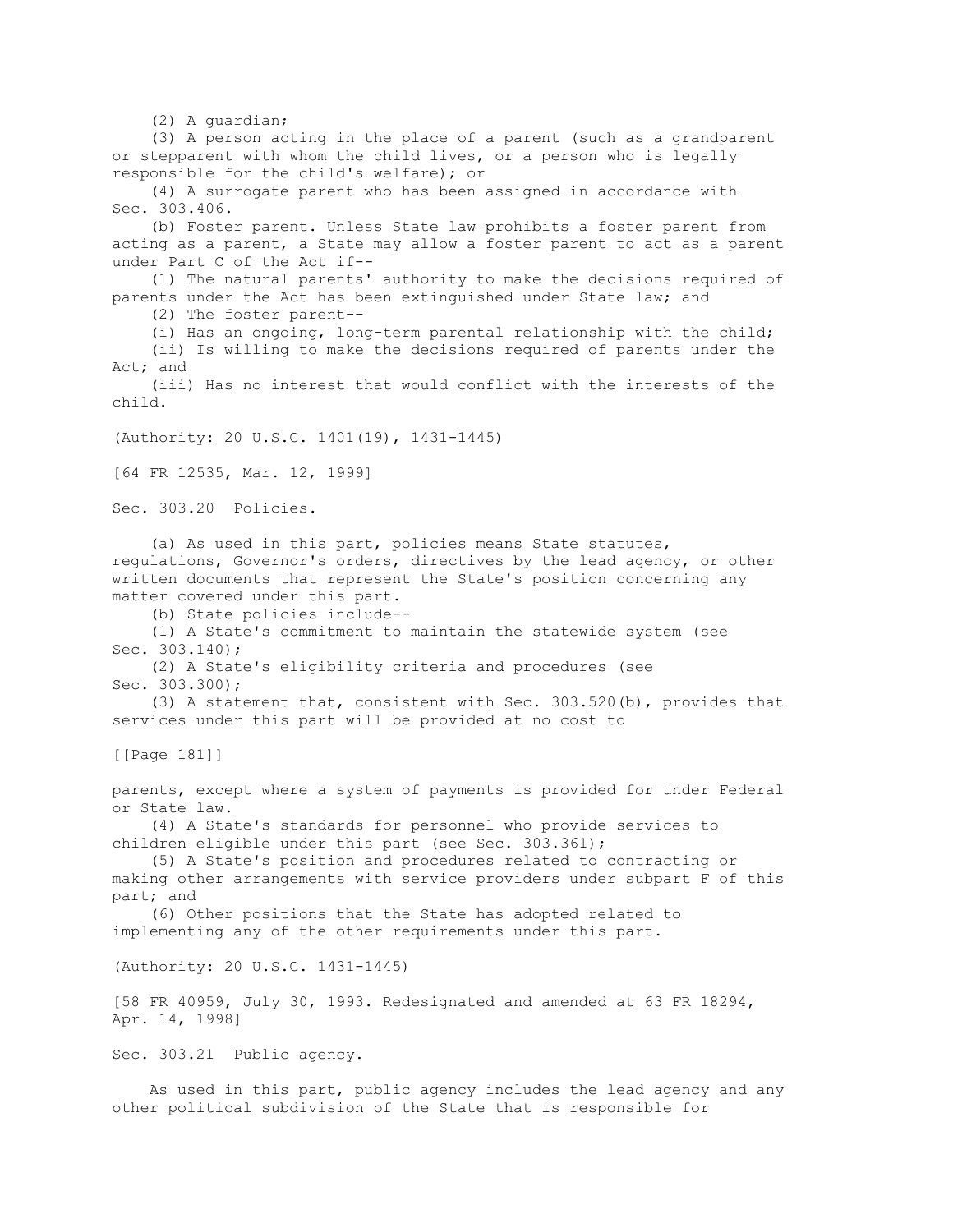providing early intervention services to children eligible under this part and their families.

(Authority: 20 U.S.C. 1431-1445)

[58 FR 40959, July 30, 1993. Redesignated at 63 FR 18294, Apr. 14, 1998]

Sec. 303.22 Qualified.

 As used in this part, qualified means that a person has met State approved or recognized certification, licensing, registration, or other comparable requirements that apply to the area in which the person is providing early intervention services.

(Authority: 20 U.S.C. 1432(4))

 Note: These regulations contain the following provisions relating to a State's responsibility to ensure that personnel are qualified to provide early intervention services:

 1. Section 303.12(a)(4) provides that early intervention services must meet State standards. This provision implements a requirement that is similar to a longstanding provision under part B of the Act (i.e., that the State educational agency establish standards and ensure that those standards are currently met for all programs providing special education and related services).

 2. Section 303.12(a)(3)(ii) provides that early intervention services must be provided by qualified personnel.

 3. Section 303.361(b) requires statewide systems to have policies and procedures relating to personnel standards.

[58 FR 40959, July 30, 1993. Redesignated at 63 FR 18294, Apr. 14, 1998]

Sec. 303.23 Service coordination (case management).

(a) General. (1) As used in this part, except in Sec.  $303.12$ (d)(11), service coordination means the activities carried out by a service coordinator to assist and enable a child eligible under this part and the child's family to receive the rights, procedural safeguards, and services that are authorized to be provided under the State's early intervention program.

 (2) Each child eligible under this part and the child's family must be provided with one service coordinator who is responsible for--

(i) Coordinating all services across agency lines; and

 (ii) Serving as the single point of contact in helping parents to obtain the services and assistance they need.

 (3) Service coordination is an active, ongoing process that involves--

 (i) Assisting parents of eligible children in gaining access to the early intervention services and other services identified in the individualized family service plan;

 (ii) Coordinating the provision of early intervention services and other services (such as medical services for other than diagnostic and evaluation purposes) that the child needs or is being provided;

(iii) Facilitating the timely delivery of available services; and

 (iv) Continuously seeking the appropriate services and situations necessary to benefit the development of each child being served for the duration of the child's eligibility.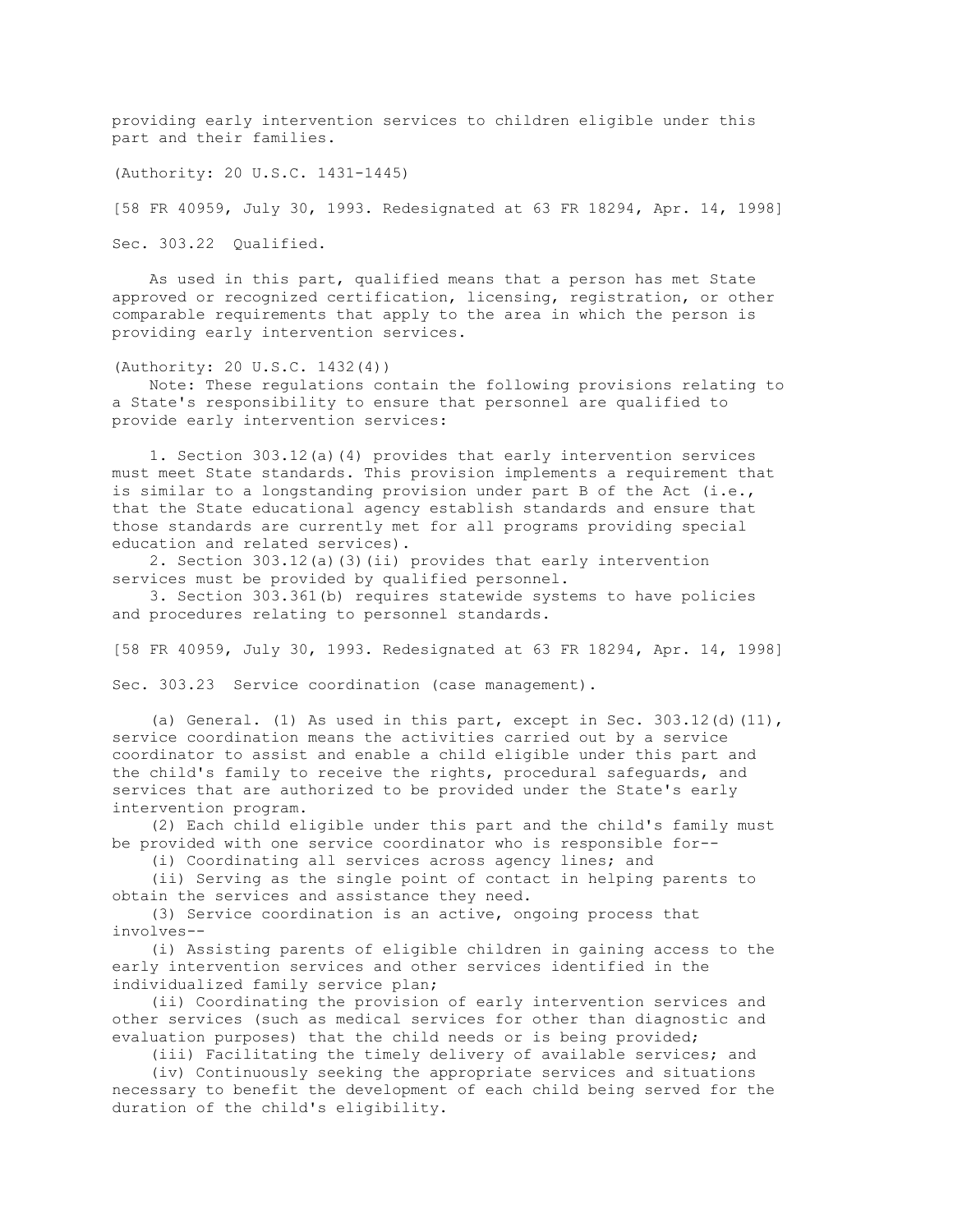(b) Specific service coordination activities. Service coordination activities include--

(1) Coordinating the performance of evaluations and assessments;

 (2) Facilitating and participating in the development, review, and evaluation of individualized family service plans;

(3) Assisting families in identifying available service providers;

[[Page 182]]

(4) Coordinating and monitoring the delivery of available services;

(5) Informing families of the availability of advocacy services;

(6) Coordinating with medical and health providers; and

 (7) Facilitating the development of a transition plan to preschool services, if appropriate.

 (c) Employment and assignment of service coordinators. (1) Service coordinators may be employed or assigned in any way that is permitted under State law, so long as it is consistent with the requirements of this part.

 (2) A State's policies and procedures for implementing the statewide system of early intervention services must be designed and implemented to ensure that service coordinators are able to effectively carry out on an interagency basis the functions and services listed under paragraphs (a) and (b) of this section.

 (d) Qualifications of service coordinators. Service coordinators must be persons who, consistent with Sec. 303.344(g), have demonstrated knowledge and understanding about--

(1) Infants and toddlers who are eligible under this part;

(2) Part C of the Act and the regulations in this part; and

 (3) The nature and scope of services available under the State's early intervention program, the system of payments for services in the State, and other pertinent information.

### (Authority: 20 U.S.C. 1432(4))

 Note 1: If States have existing service coordination systems, the States may use or adapt those systems, so long as they are consistent with the requirements of this part.

 Note 2: The legislative history of the 1991 amendments to the Act indicates that the use of the term ``service coordination'' was not intended to affect the authority to seek reimbursement for services provided under Medicaid or any other legislation that makes reference to ``case management'' services. See H.R. Rep. No. 198, 102d Cong., 1st Sess. 12 (1991); S. Rep. No. 84, 102d Cong., 1st Sess. 20 (1991).

[58 FR 40959, July 30, 1993. Redesignated at 63 FR 18294, Apr. 14, 1998]

Sec. 303.24 State.

Except as provided in Sec.  $303.200(b)(3)$ , State means each of the 50 States, the Commonwealth of Puerto Rico, the District of Columbia, and the jurisdictions of Guam, American Samoa, the Virgin Islands, the Commonwealth of the Northern Mariana Islands.

## (Authority: 20 U.S.C. 1401(27))

[58 FR 40959, July 30, 1993. Redesignated and amended at 63 FR 18294, Apr. 14, 1998]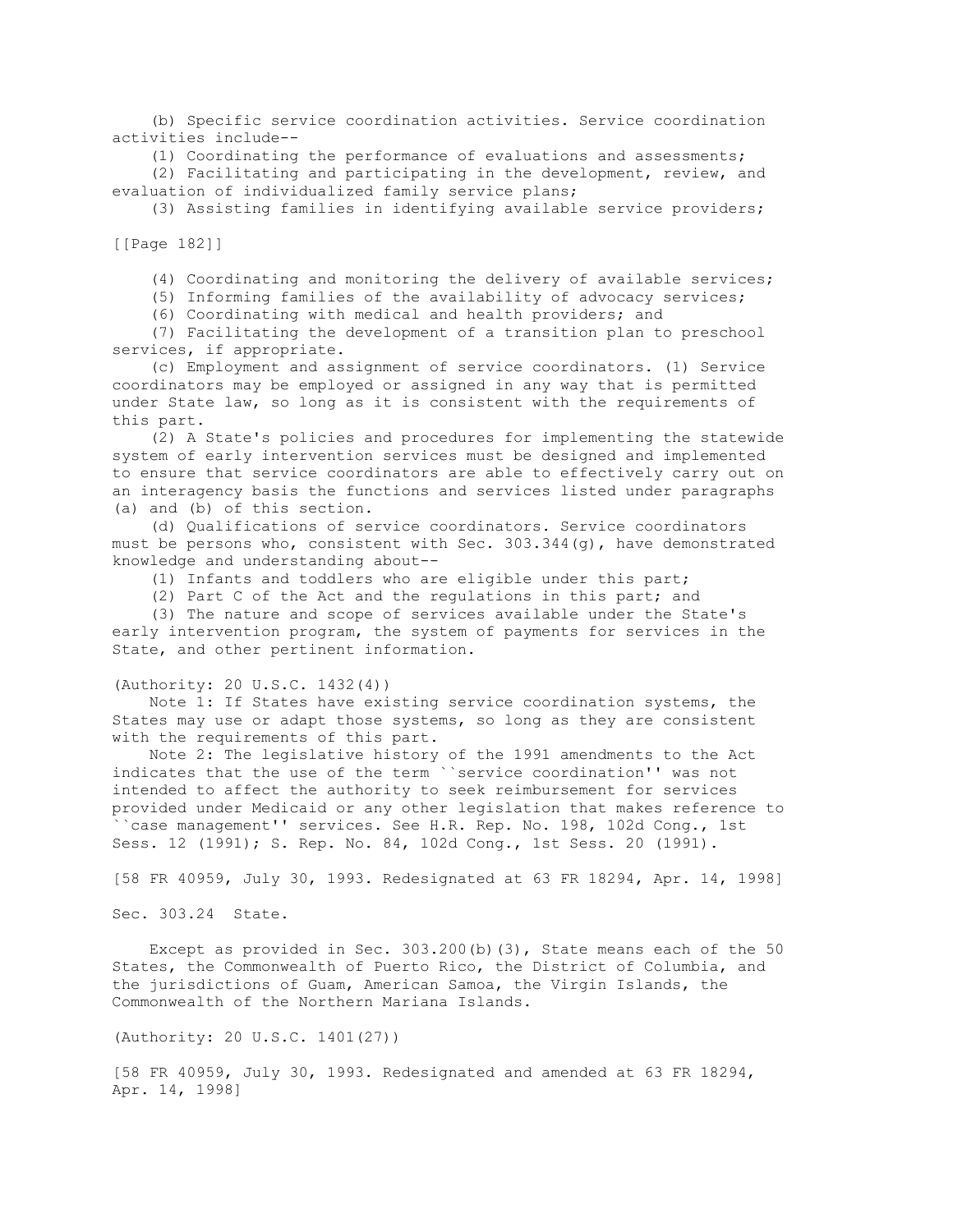Sec. 303.25 EDGAR definitions that apply.

 The following terms used in this part are defined in 34 CFR 77.1: Applicant Award Contract Department EDGAR Fiscal year Grant Grantee Grant period Private Public Secretary

(Authority: 20 U.S.C. 1431-1445)

[58 FR 40959, July 30, 1993. Redesignated at 63 FR 18294, Apr. 14, 1998]

Subpart B--State Application for a Grant

Sec. 303.100 Conditions of assistance.

General Requirements

 (a) In order to receive funds under this part for any fiscal year, a State must have--

 (1) An approved application that contains the information required in this part, including--

(i) The information required in Secs. 303.140 through 303.148; and

(ii) The information required in Secs. 303.161 through 303.176; and

 (2) The statement of assurances required under Secs. 303.120 through 303.128, on file with the Secretary.

 (b) If a State has on file with the Secretary a policy, procedure, or assurance that demonstrates that the State meets an application requirement, including any policy or procedure filed under this part before July 1, 1998, that meets such a requirement, the Secretary considers the State to have met that requirement for purposes of receiving a grant under this part.

 (c) An application that meets the requirements of this part remains in

[[Page 183]]

zeffect until the State submits to the Secretary modifications of that application.

 (d) The Secretary may require a State to modify its application under this part to the extent necessary to ensure the State's compliance with this part if--

 (1) An amendment is made to the Act, or to a regulation under this part;

 (2) A new interpretation is made of the Act by a Federal court or the State's highest court; or

(3) An official finding of noncompliance with Federal law or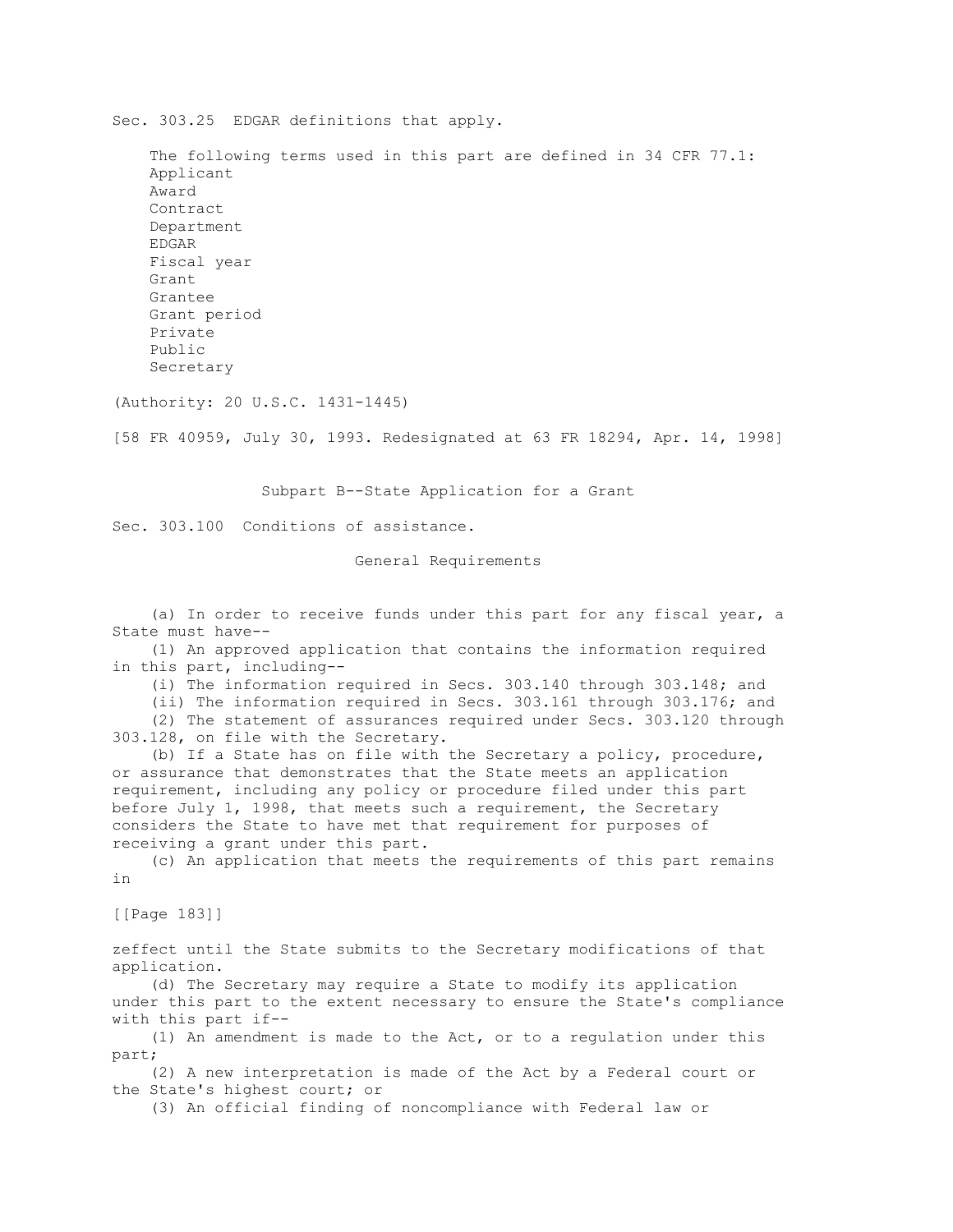regulations is made with respect to the State.

(Authority: 20 U.S.C. 1434 and 1437)

[63 FR 18294, Apr. 14, 1998, as amended at 64 FR 12535, Mar. 12, 1999]

Sec. 303.101 How the Secretary disapproves a State's application or statement of assurances.

 The Secretary follows the procedures in 34 CFR 300.581 through 300.586 before disapproving a State's application or statement of assurances submitted under this part.

(Authority: 20 U.S.C. 1437)

Public Participation

Sec. 303.110 General requirements and timelines for public participation.

 (a) Before submitting to the Secretary its application under this part, and before adopting a new or revised policy that is not in its current application, a State shall--

 (1) Publish the application or policy in a manner that will ensure circulation throughout the State for at least a 60-day period, with an opportunity for comment on the application or policy for at least 30 days during that period;

 (2) Hold public hearings on the application or policy during the 60 day period required in paragraph (a)(1) of this section; and

 (3) Provide adequate notice of the hearings required in paragraph (a)(2) of this section at least 30 days before the dates that the hearings are conducted.

 (b) A State may request the Secretary to waive compliance with the timelines in paragraph (a) of this section. The Secretary grants the request if the State demonstrates that--

 (1) There are circumstances that would warrant such an exception; and

 (2) The timelines that will be followed provide an adequate opportunity for public participation and comment.

(Authority: 20 U.S.C. 1437(a)(3))

Sec. 303.111 Notice of public hearings and opportunity to comment.

The notice required in Sec. 303.110(a)(3) must--

 (a) Be published in newspapers or announced in other media, or both, with coverage adequate to notify the general public, including individuals with disabilities and parents of infants and toddlers with disabilities, throughout the State about the hearings and opportunity to comment on the application or policy; and

(b) Be in sufficient detail to inform the public about--

 (1) The purpose and scope of the State application or policy, and its relationship to part C of the Act;

 (2) The length of the comment period and the date, time, and location of each hearing; and

 (3) The procedures for providing oral comments or submitting written comments.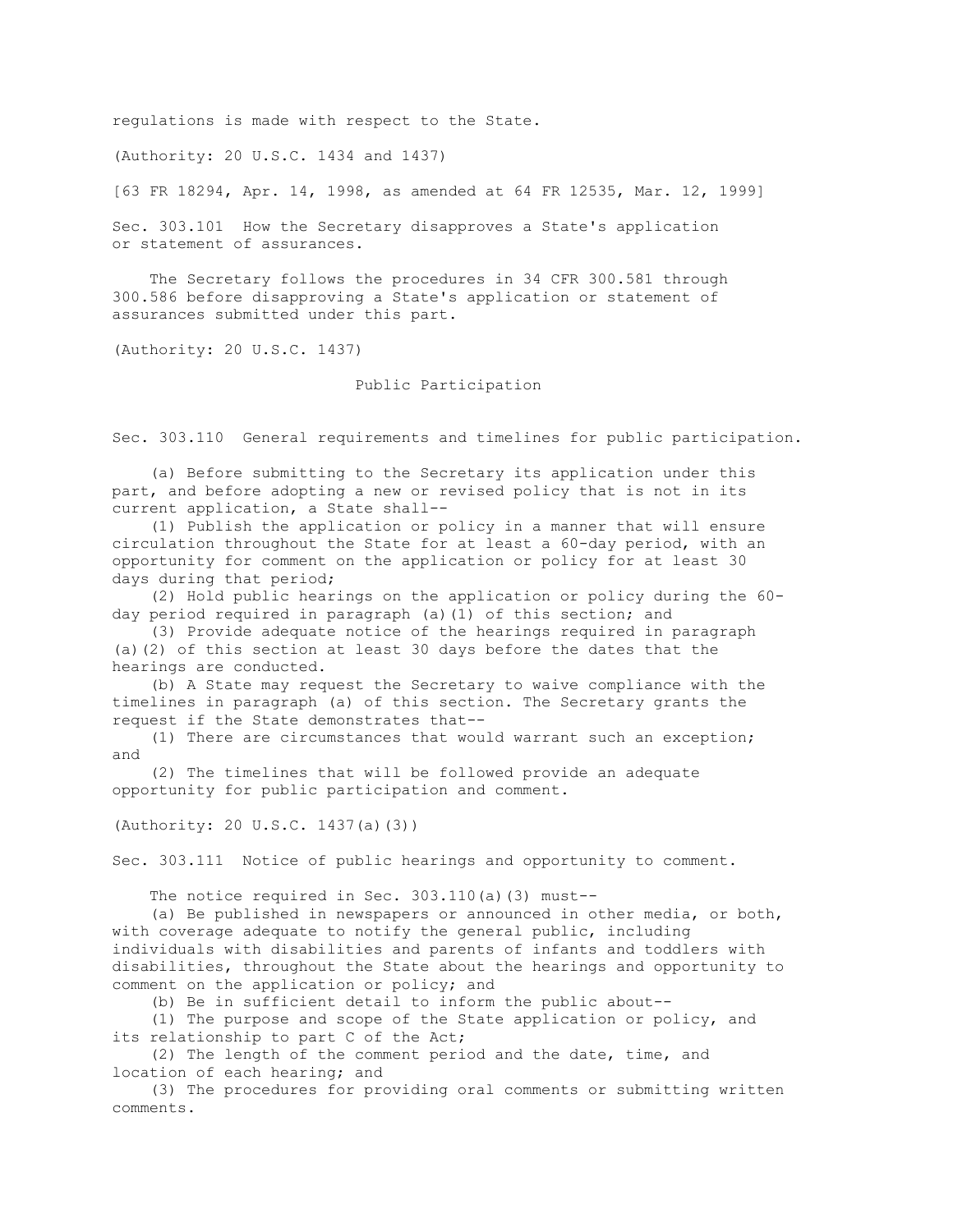(Authority: 20 U.S.C. 1437(a)(7))

Sec. 303.112 Public hearings.

 Each State shall hold public hearings in a sufficient number and at times and places that afford interested parties throughout the State a reasonable opportunity to participate.

(Authority: 20 U.S.C. 1437(a)(7))

Sec. 303.113 Reviewing public comments received.

 (a) Review of comments. Before adopting its application, and before the adoption of a new or revised policy not in the application, the lead agency shall--

(1) Review and consider all public comments; and

 (2) Make any modifications it deems necessary in the application or policy.

 (b) Submission to the Secretary. In submitting the State's application or policy to the Secretary, the lead agency shall include copies of news releases,

[[Page 184]]

advertisements, and announcements used to provide notice to the general public, including individuals with disabilities and parents of infants and toddlers with disabilities.

(Authority: 20 U.S.C. 1437(a)(7))

[58 FR 40959, July 30, 1993, as amended at 63 FR 18294, Apr. 14, 1998]

Statement of Assurances

Sec. 303.120 General.

 (a) A State's statement of assurances must contain the information required in Secs. 303.121 through 303.128.

 (b) Unless otherwise required by the Secretary, the statement is submitted only once, and remains in effect throughout the term of a State's participation under this part.

 (c) A State may submit a revised statement of assurances if the statement is consistent with the requirements in Secs. 303.121 through 303.128.

(Authority: 20 U.S.C. 1437(b))

Sec. 303.121 Reports and records.

The statement must provide for--

 (a) Making reports in such form and containing such information as the Secretary may require; and

 (b) Keeping such records and affording such access to those records as the Secretary may find necessary to assure compliance with the requirements of this part, the correctness and verification of reports, and the proper disbursement of funds provided under this part.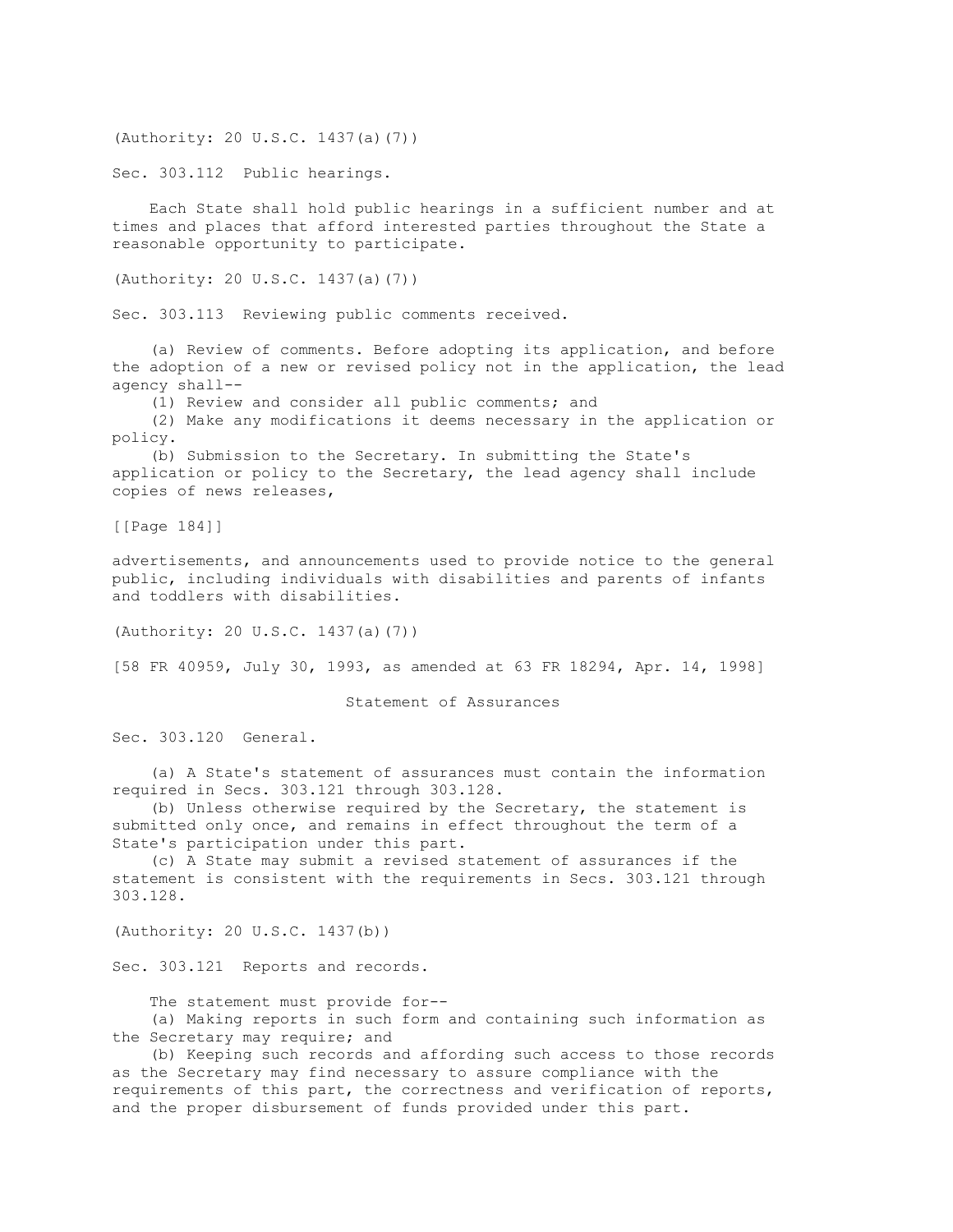(Approved by the Office of Management and Budget under control number 1820-0550)

(Authority: 20 U.S.C. 1437(b)(4))

Sec. 303.122 Control of funds and property.

 The statement must provide assurance satisfactory to the Secretary that--

 (a) The control of funds provided under this part, and title to property acquired with those funds, will be in a public agency for the uses and purposes provided in this part; and

(b) A public agency will administer the funds and property.

(Approved by the Office of Management and Budget under control number 1820-0550)

(Authority: 20 U.S.C. 1437(b)(3))

Sec. 303.123 Prohibition against commingling.

 The statement must include an assurance satisfactory to the Secretary that funds made available under this part will not be commingled with State funds.

(Approved by the Office of Management and Budget under control number 1820-0550)

(Authority: 20 U.S.C. 1437(b)(5)(A))

 Note: As used in this part, commingle means depositing or recording funds in a general account without the ability to identify each specific source of funds for any expenditure. Under that general definition, it is clear that commingling is prohibited. However, to the extent that the funds from each of a series of Federal, State, local, and private funding sources can be identified--with a clear audit trail for each source--it is appropriate for those funds to be consolidated for carrying out a common purpose. In fact, a State may find it essential to set out a funding plan that incorporates, and accounts for, all sources of funds that can be targeted on a given activity or function related to the State's early intervention program.

 Thus, the assurance in this section is satisfied by the use of an accounting system that includes an ``audit trail'' of the expenditure of funds awarded under this part. Separate bank accounts are not required.

Sec. 303.124 Prohibition against supplanting.

 (a) The statement must include an assurance satisfactory to the Secretary that Federal funds made available under this part will be used to supplement the level of State and local funds expended for children eligible under this part and their families and in no case to supplant those State and local funds.

 (b) To meet the requirement in paragraph (a) of this section, the total amount of State and local funds budgeted for expenditures in the current fiscal year for early intervention services for children eligible under this part and their families must be at least equal to the total amount of State and local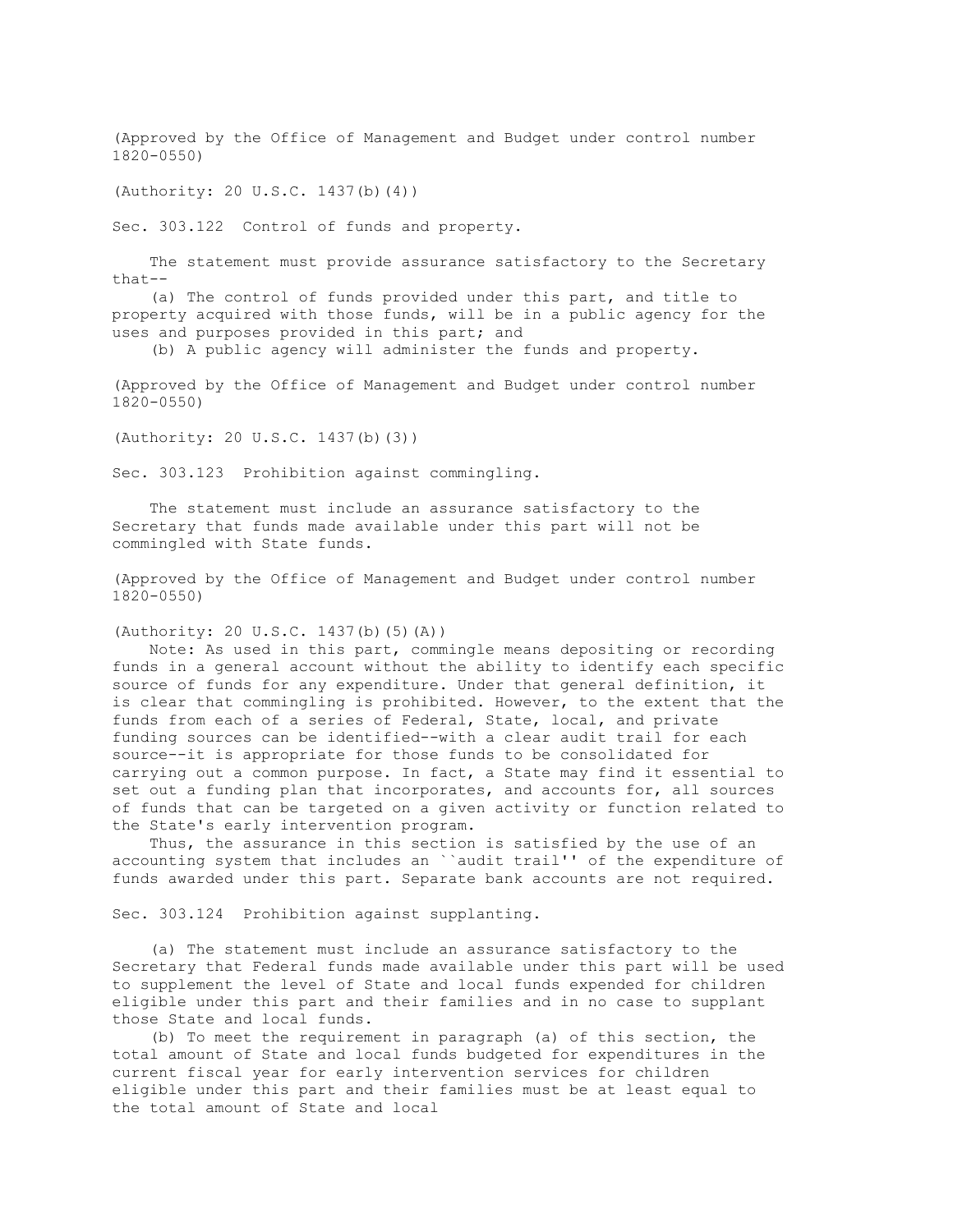[[Page 185]]

funds actually expended for early intervention services for these children and their families in the most recent preceding fiscal year for which the information is available. Allowance may be made for--

 (1) Decreases in the number of children who are eligible to receive early intervention services under this part; and

 (2) Unusually large amounts of funds expended for such long-term purposes as the acquisition of equipment and the construction of facilities.

(Approved by the Office of Management and Budget under control number 1820-0550)

(Authority: 20 U.S.C. 1437(b)(5)(B))

[58 FR 40959, July 30, 1993, as amended at 63 FR 18294, Apr. 14, 1998]

Sec. 303.125 Fiscal control.

 The statement must provide assurance satisfactory to the Secretary that such fiscal control and fund accounting procedures will be adopted as may be necessary to assure proper disbursement of, and accounting for, Federal funds paid under this part.

(Approved by the Office of Management and Budget under control number 1820-0550)

(Authority: 20 U.S.C. 1437(b)(6))

Sec. 303.126 Payor of last resort.

 The statement must include an assurance satisfactory to the Secretary that the State will comply with the provisions in Sec. 303.527, including the requirements on--

- (a) Nonsubstitution of funds; and
- (b) Non-reduction of other benefits.

(Approved by the Office of Management and Budget under control number 1820-0550)

(Authority: 20 U.S.C. 1437(b)(2))

Sec. 303.127 Assurance regarding expenditure of funds.

 The statement must include an assurance satisfactory to the Secretary that the funds paid to the State under this part will be expended in accordance with the provisions of this part, including the requirements in Sec. 303.3.

(Approved by the Office of Management and Budget under control number 1820-0550)

(Authority: 20 U.S.C. 1437(b)(1))

Sec. 303.128 Traditionally underserved groups.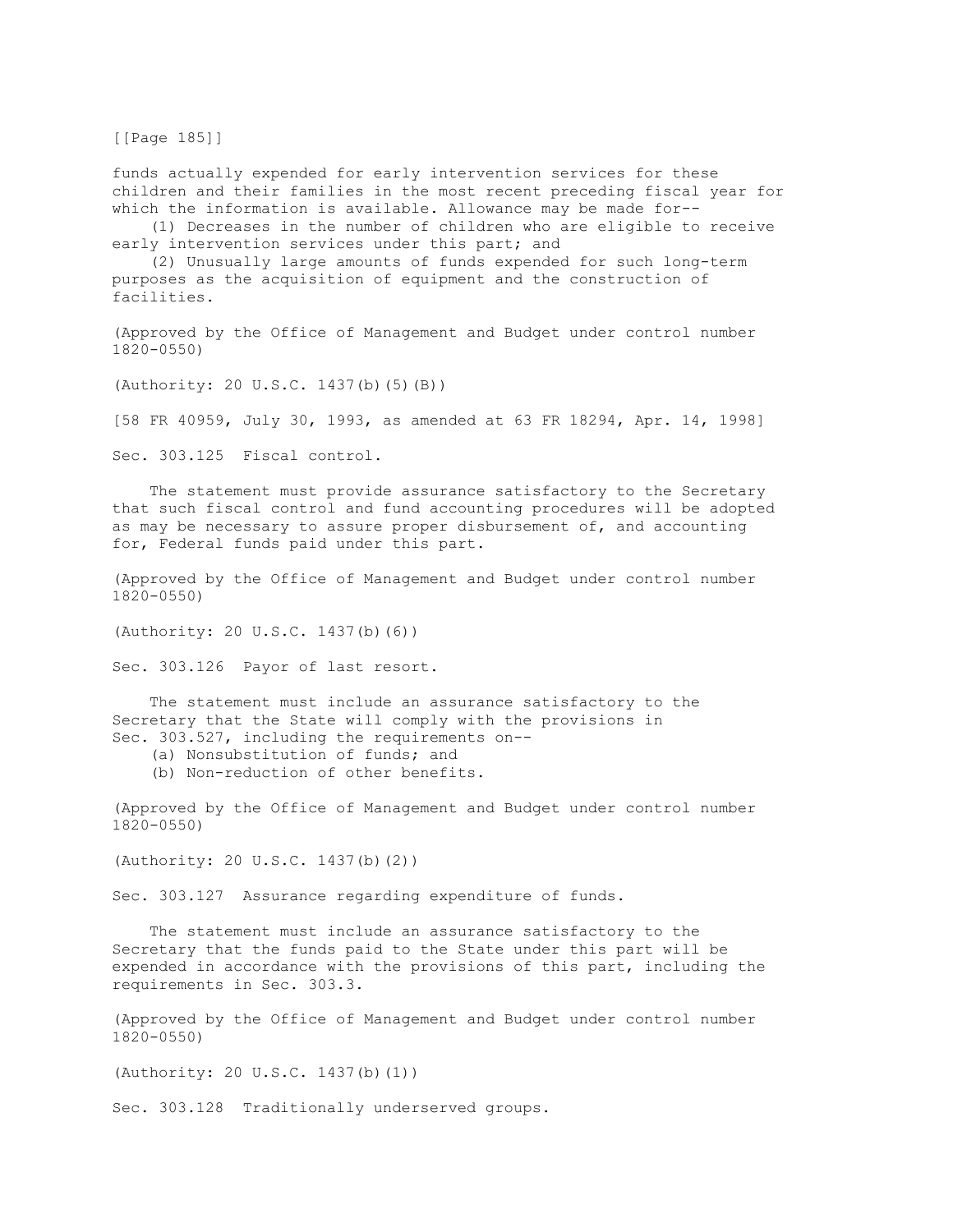The statement must include an assurance satisfactory to the Secretary that policies and practices have been adopted to ensure-- (a) That traditionally underserved groups, including minority, lowincome, and rural families, are meaningfully involved in the planning and implementation of all the requirements of this part; and

 (b) That these families have access to culturally competent services within their local geographical areas.

(Approved by the Office of Management and Budget under control number 1820-0550)

(Authority: 20 U.S.C. 1437(b)(7))

General Requirements for a State Application

Sec. 303.140 General.

 A State's application under this part must contain information and assurances demonstrating to the satisfaction of the Secretary that--

 (a) The statewide system of early intervention services required in this part is in effect; and

 (b) A State policy is in effect that ensures that appropriate early intervention services are available to all infants and toddlers with disabilities in the State and their families, including Indian infants and toddlers with disabilities and their families residing on a reservation geographically located in the State.

(Authority: 20 U.S.C. 1434 and 1435(a)(2))

[63 FR 18294, Apr. 14, 1998, as amended at 64 FR 12535, Mar. 12, 1999]

Sec. 303.141 Information about the Council.

 Each application must include information demonstrating that the State has established a State Interagency Coordinating Council that meets the requirements of subpart G of this part.

(Approved by the Office of Management and Budget under control number 1820-0550)

(Authority: 20 U.S.C. 1437(a)(3))

Sec. 303.142 Designation of lead agency.

 Each application must include a designation of the lead agency in the

[[Page 186]]

State that will be responsible for the administration of funds provided under this part.

(Approved by the Office of Management and Budget under control number 1820-0550)

(Authority: 20 U.S.C. 1437(a)(1))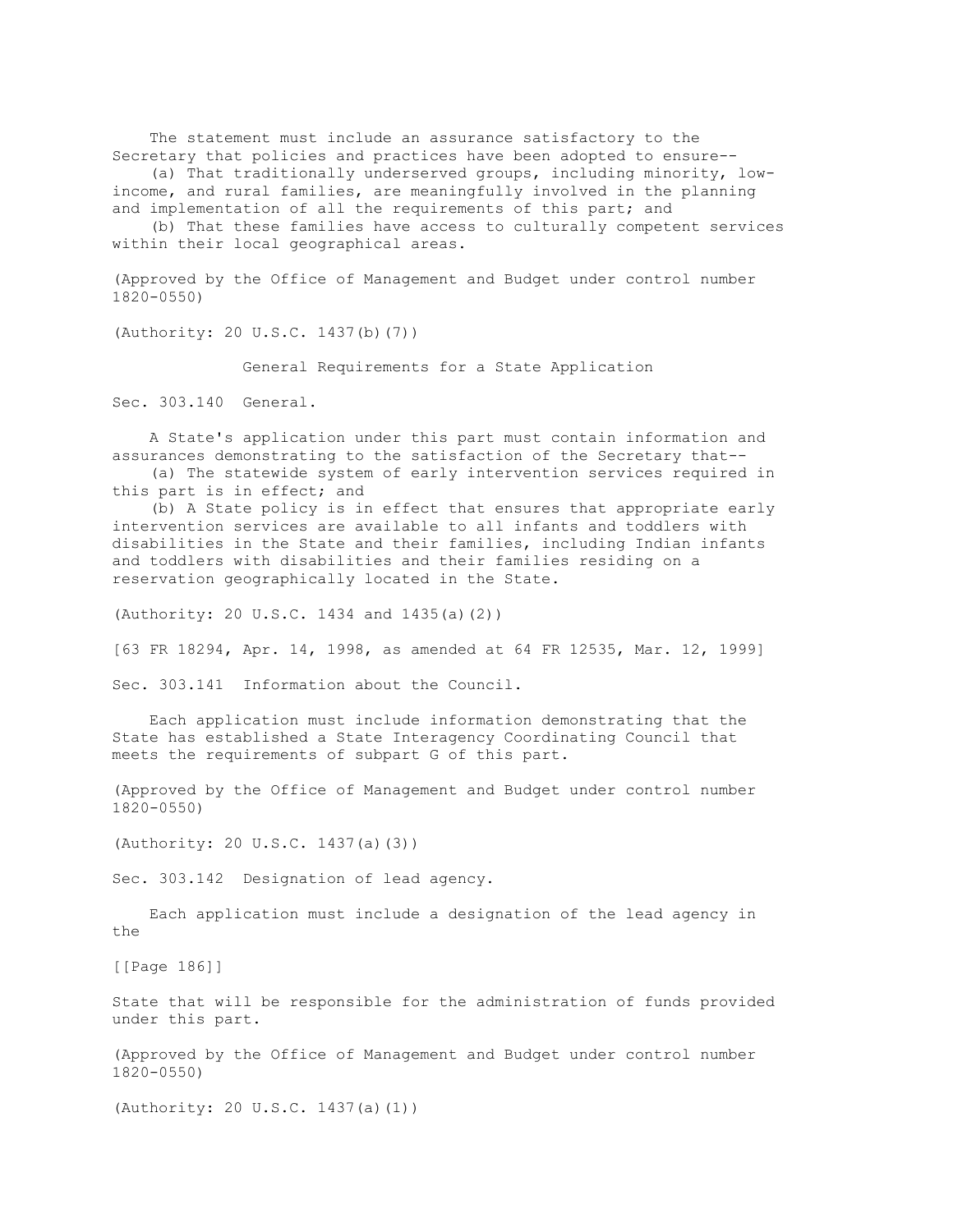Sec. 303.143 Designation regarding financial responsibility.

 Each application must include a designation by the State of an individual or entity responsible for assigning financial responsibility among appropriate agencies.

(Approved by the Office of Management and Budget under control number 1820-0550)

(Authority: 20 U.S.C. 1437(a)(2))

Sec. 303.144 Assurance regarding use of funds.

 Each application must include an assurance that funds received under this part will be used to assist the State to maintain and implement the statewide system required under subparts D through F of this part.

(Approved by the Office of Management and Budget under control number 1820-0550)

(Authority: 20 U.S.C. 1475, 1437(a)(3))

[58 FR 40959, July 30, 1993, as amended at 63 FR 18294, Apr. 14, 1998]

Sec. 303.145 Description of use of funds.

 (a) General. Each application must include a description of how a State proposes to use its funds under this part for the fiscal year or years covered by the application. The description must be presented separately for the lead agency and the Council, and include the information required in paragraphs (b) through (e) of this section.

(b) Administrative positions. Each application must include--

 (1) A list of administrative positions, with salaries, and a description of the duties for each person whose salary is paid in whole or in part with funds awarded under this part; and

 (2) For each position, the percentage of salary paid with those funds.

 (c) Maintenance and implementation activities. Each application must include--

 (1) A description of the nature and scope of each major activity to be carried out under this part in maintaining and implementing the statewide system of early intervention services; and

(2) The approximate amount of funds to be spent for each activity.

 (d) Direct services. (1) Each application must include a description of any direct services that the State expects to provide to eligible children and their families with funds under this part, including a description of any services provided to at-risk infants and toddlers as defined in Sec. 303.16(b), and their families, consistent with Secs. 303.521 and 303.527.

 (2) The description must include information about each type of service to be provided, including--

 (i) A summary of the methods to be used to provide the service (e.g., contracts or other arrangements with specified public or private organizations); and

 (ii) The approximate amount of funds under this part to be used for the service.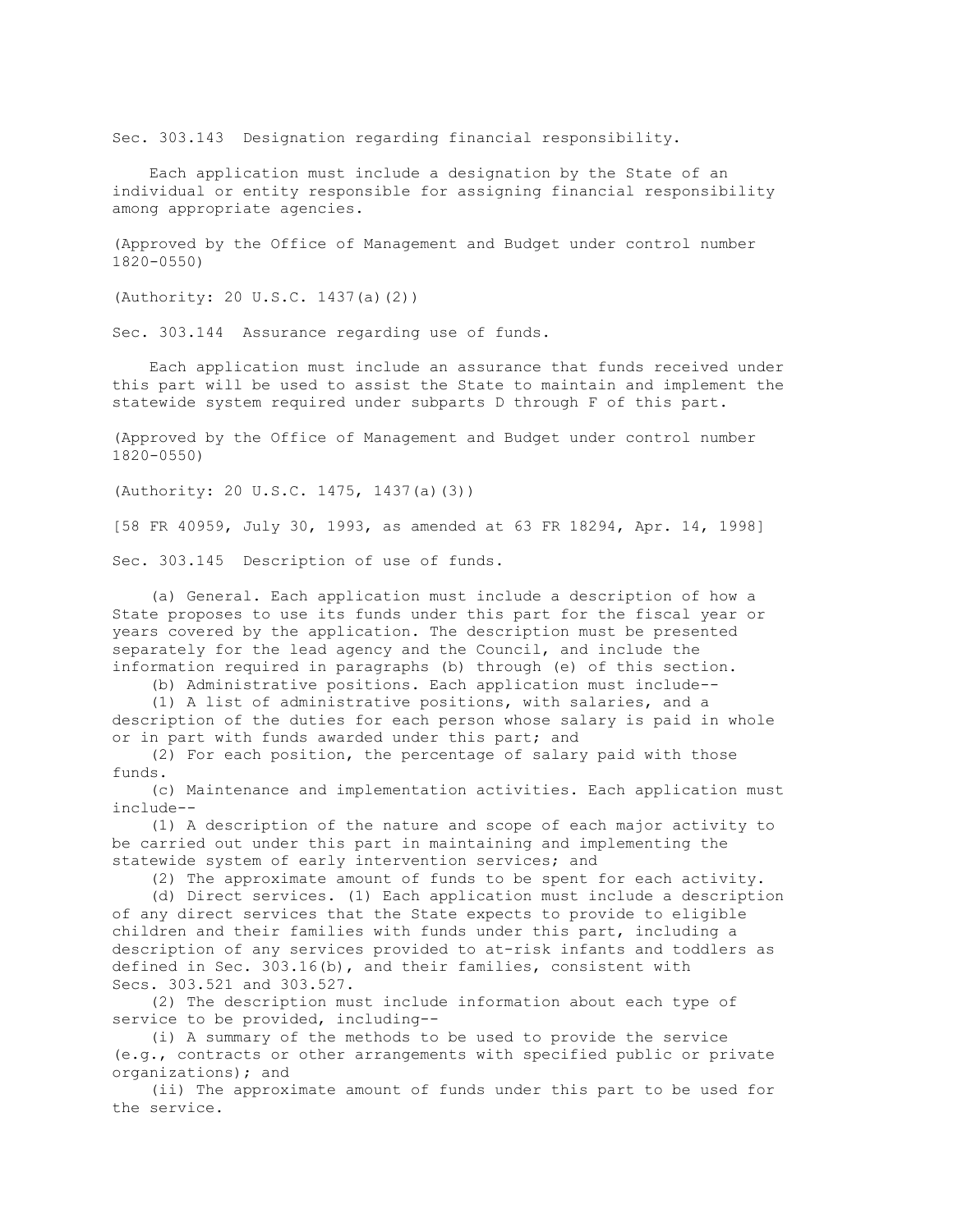(e) At-risk infants and toddlers. For any State that does not provide direct services for at-risk infants and toddlers described in paragraph (d)(1) of this section, but chooses to use funds as described in Sec. 303.3(e), each application must include a description of how those funds will be used.

 (f) Activities by other agencies. If other agencies are to receive funds under this part, the application must include--

(1) The name of each agency expected to receive funds;

- (2) The approximate amount of funds each agency will receive; and
- (3) A summary of the purposes for which the funds will be used.

(Approved by the Office of Management and Budget under control number 1820-0550)

(Authority: 20 U.S.C. 1437(a)(3) and (a)(5))

[58 FR 40959, July 30, 1993, as amended at 63 FR 18294, Apr. 14, 1998; 64 FR 12535, Mar. 12, 1999]

Sec. 303.146 Information about public participation.

 Each application must include the information on public participation that is required in Sec. 303.113(b).

(Approved by the Office of Management and Budget under control number 1820-0550)

(Authority: 20 U.S.C. 1437(a)(7))

[[Page 187]]

Sec. 303.147 Services to all geographic areas.

 Each application must include a description of the procedure used to ensure that resources are made available under this part for all geographic areas within the State.

(Authority: 20 U.S.C. 1437(a)(6))

[63 FR 18294, Apr. 14, 1998]

Sec. 303.148 Transition to preschool programs.

 Each application must include a description of the policies and procedures to be used to ensure a smooth transition for children receiving early intervention services under this part to preschool or other appropriate services, including--

 (a) A description of how the families will be included in the transition plans;

(b) A description of how the lead agency under this part will--

 (1) Notify the local educational agency for the area in which the child resides that the child will shortly reach the age of eligibility for preschool services under Part B of the Act, as determined in accordance with State law;

 (2)(i) In the case of a child who may be eligible for preschool services under Part B of the Act, with the approval of the family of the child, convene a conference among the lead agency, the family, and the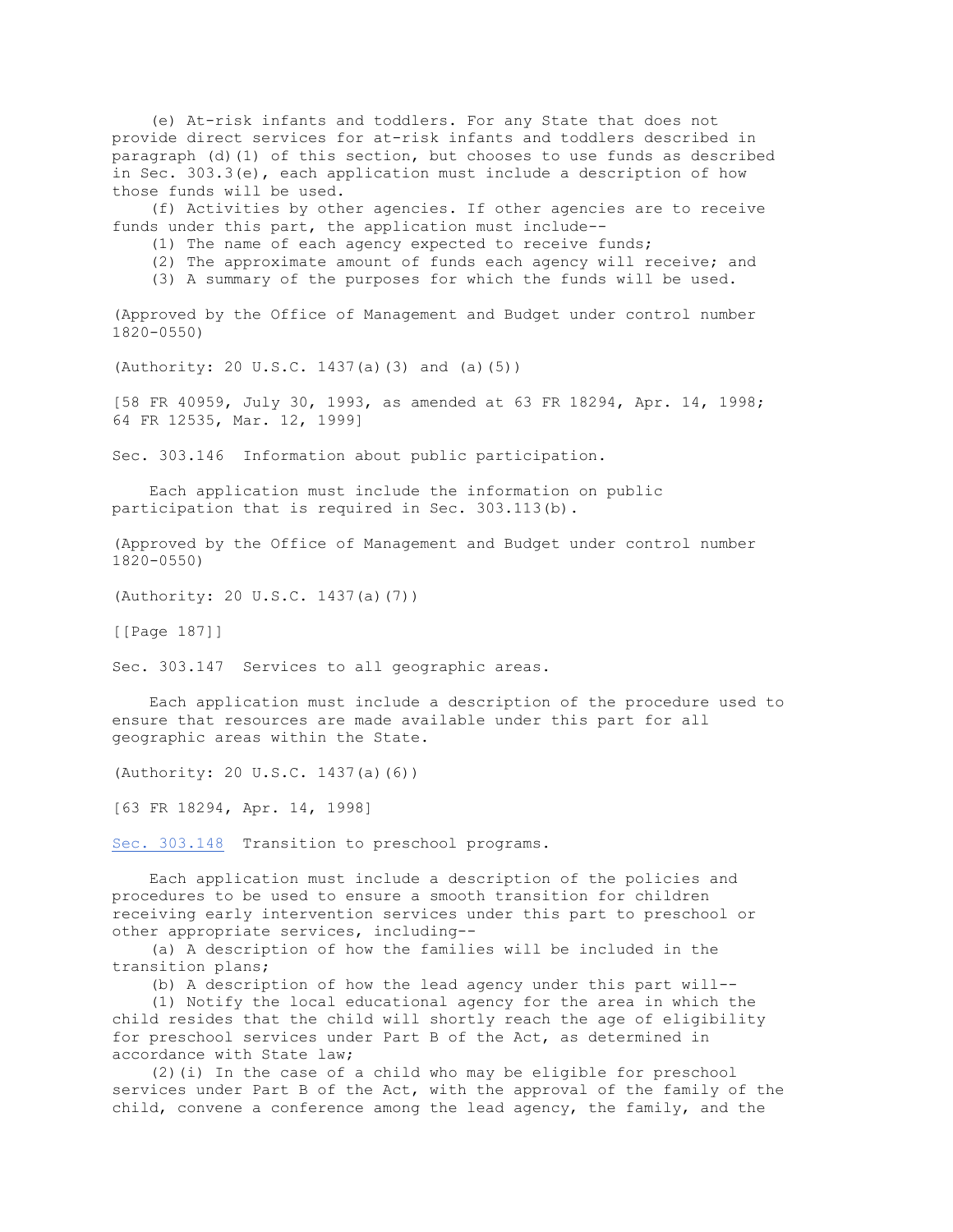local educational agency at least 90 days, and at the discretion of the parties, up to 6 months, before the child is eligible for the preschool services, to discuss any services that the child may receive; or

 (ii) In the case of a child who may not be eligible for preschool services under Part B of the Act, with the approval of the family, make reasonable efforts to convene a conference among the lead agency, the family, and providers of other appropriate services for children who are not eligible for preschool services under Part B, to discuss the appropriate services that the child may receive;

 (3) Review the child's program options for the period from the child's third birthday through the remainder of the school year; and

(4) Establish a transition plan; and

 (c) If the State educational agency, which is responsible for administering preschool programs under part B of the Act, is not the lead agency under this part, an interagency agreement between the two agencies to ensure coordination on transition matters.

(Approved by the Office of Management and Budget under control number 1820-0550)

(Authority: 20 U.S.C. 1437(a)(8))

 Note: Among the matters that should be considered in developing policies and procedures to ensure a smooth transition of children from one program to the other are the following:

 The financial responsibilities of all appropriate agencies. The responsibility for performing evaluations of children.

 The development and implementation of an individualized education program (``IEP'') or an individualized family service plan (``IFSP'') for each child, consistent with the requirements of law (see Sec. 303.344(h) and sections 612(a)(9) of the Act).

 The coordination of communication between agencies and the child's family.

 The mechanisms to ensure the uninterrupted provision of appropriate services to the child.

[58 FR 40959, July 30, 1993, as amended at 63 FR 18294, Apr. 14, 1998]

Components of a Statewide System--Application Requirements

Sec. 303.160 Minimum components of a statewide system.

 Each application must address the minimum components of a statewide system of coordinated, comprehensive, multidisciplinary, interagency programs providing appropriate early intervention services to all infants and toddlers with disabilities and their families, including Indian infants and toddlers with disabilities and their families residing on a reservation geographically located in the State. The minimum components of a statewide system are described in Secs. 303.161 through 303.176.

(Approved by the Office of Management and Budget under control number 1820-0550)

(Authority: 20 U.S.C. 1435(a), 1437(a)(9))

[58 FR 40959, July 30, 1993, as amended at 63 FR 18295, Apr. 14, 1998]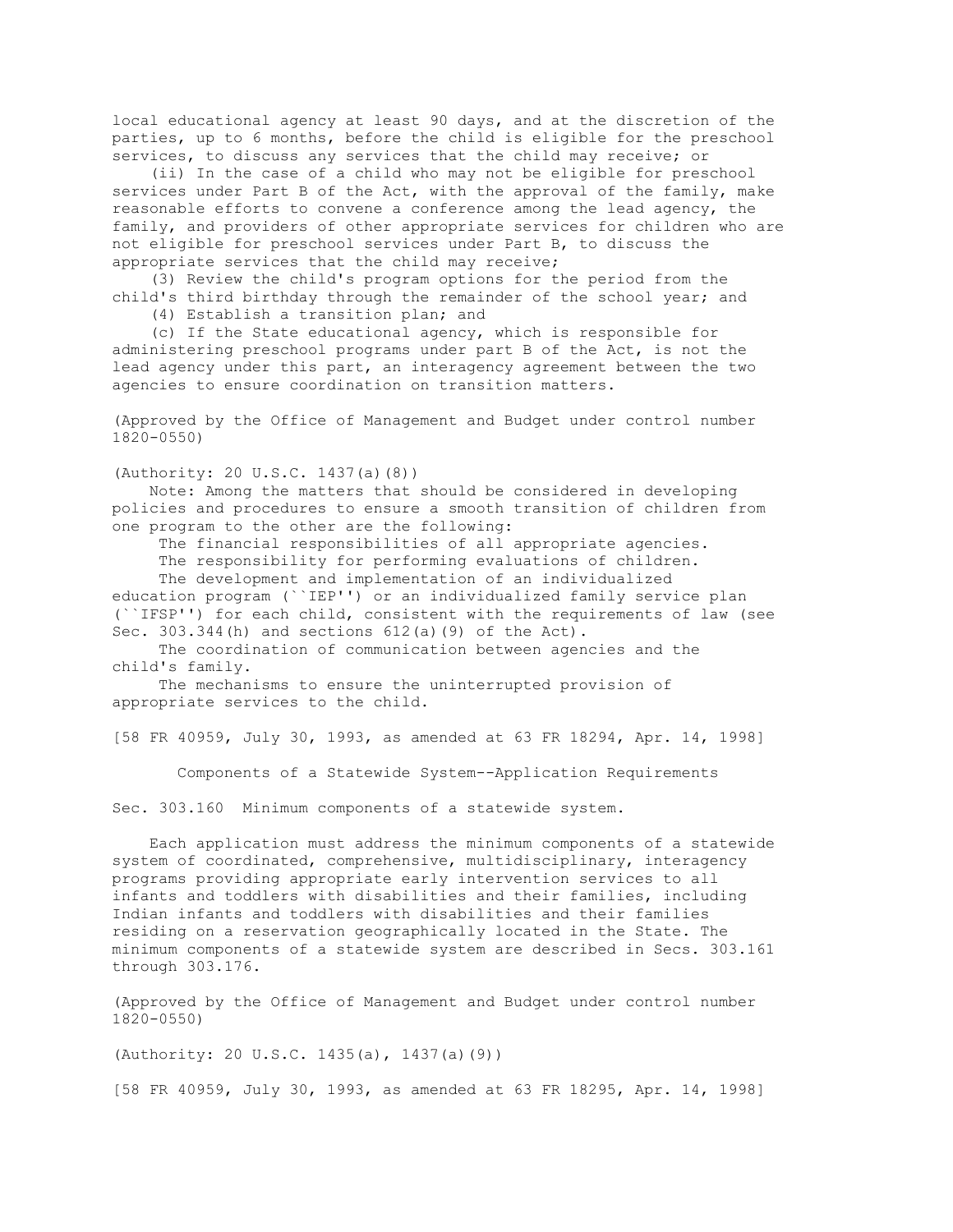[[Page 188]]

Sec. 303.161 State definition of developmental delay.

 Each application must include the State's definition of ``developmental delay,'' as described in Sec. 303.300.

(Approved by the Office of Management and Budget under control number 1820-0550)

(Authority: 20 U.S.C. 1435(a)(1))

Sec. 303.162 Central directory.

 Each application must include information and assurances demonstrating to the satisfaction of the Secretary that the State has developed a central directory of information that meets the requirements in Sec. 303.301.

(Approved by the Office of Management and Budget under control number 1820-0550)

(Authority: 20 U.S.C. 1435(a)(7))

Sec. 303.164 Public awareness program.

 Each application must include information and assurances demonstrating to the satisfaction of the Secretary that the State has established a public awareness program that meets the requirements in Sec. 303.320.

(Approved by the Office of Management and Budget under control number 1820-0550)

(Authority: 20 U.S.C. 1435(a)(6))

Sec. 303.165 Comprehensive child find system.

Each application must include--

(a) The policies and procedures required in Sec. 303.321(b);

 (b) Information demonstrating that the requirements on coordination in Sec. 303.321(c) are met;

 (c) The referral procedures required in Sec. 303.321(d), and either--

 (1) A description of how the referral sources are informed about the procedures; or

 (2) A copy of any memorandum or other document used by the lead agency to transmit the procedures to the referral sources; and

(d) The timelines in Sec. 303.321(e).

(Approved by the Office of Management and Budget under control number 1820-0550)

(Authority: 20 U.S.C. 1435(a)(5))

Sec. 303.166 Evaluation, assessment, and nondiscriminatory procedures.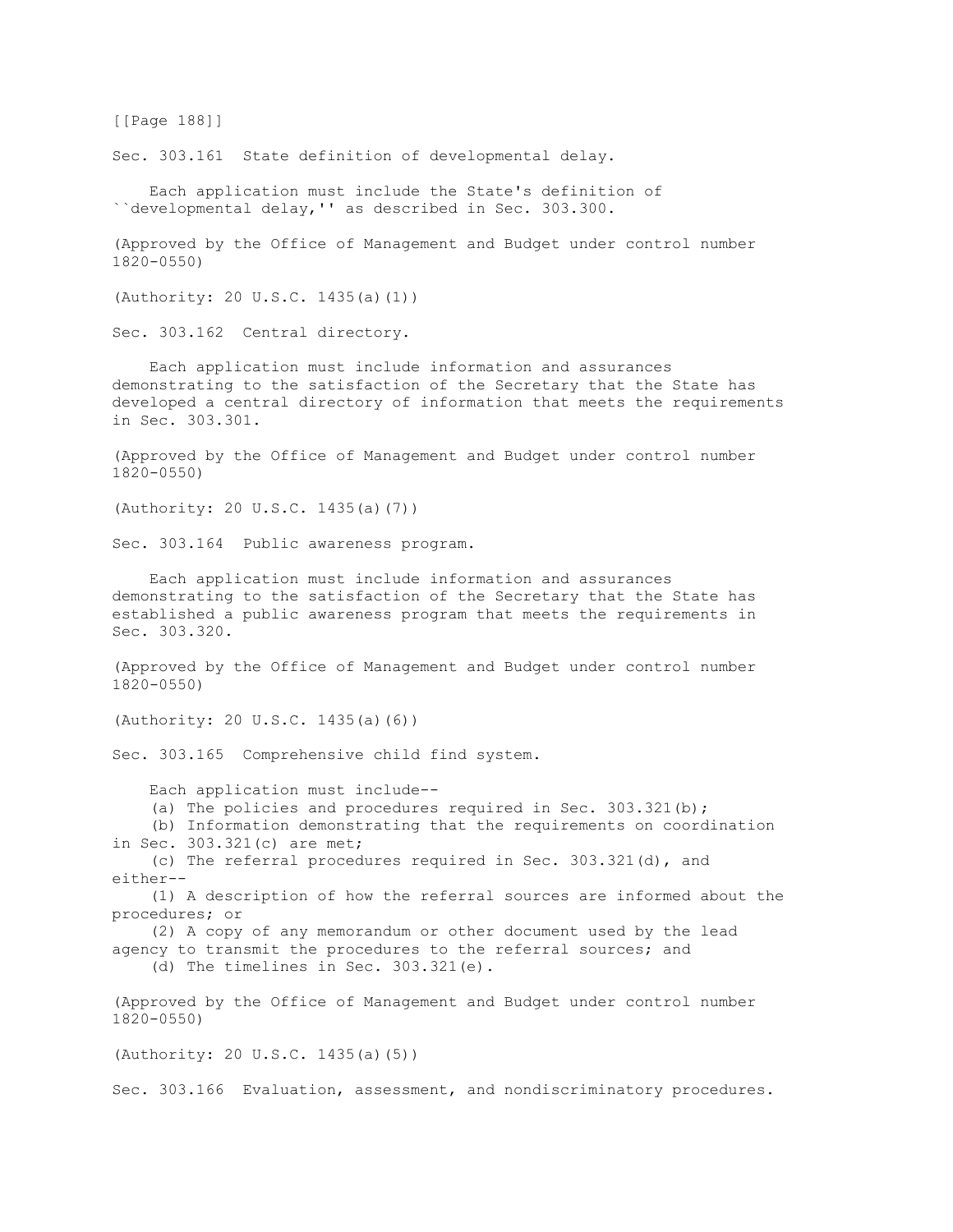Each application must include information to demonstrate that the requirements in Secs. 303.322 and 303.323 are met.

(Approved by the Office of Management and Budget under control number 1820-0550)

(Authority: 20 U.S.C. 1435(a)(3); 1436(a)(1), (d)(2), and (d)(3))

Sec. 303.167 Individualized family service plans.

Each application must include--

 (a) An assurance that a current IFSP is in effect and implemented for each eligible child and the child's family;

(b) Information demonstrating that--

 (1) The State's procedures for developing, reviewing, and evaluating IFSPs are consistent with the requirements in Secs. 303.340, 303.342, 303.343 and 303.345; and

 (2) The content of IFSPs used in the State is consistent with the requirements in Sec. 303.344; and

(c) Policies and procedures to ensure that--

 (1) To the maximum extent appropriate, early intervention services are provided in natural environments; and

 (2) The provision of early intervention services for any infant or toddler occurs in a setting other than a natural environment only if early intervention cannot be achieved satisfactorily for the infant or toddler in a natural environment.

(Approved by the Office of Management and Budget under control number 1820-0550)

(Authority: 20 U.S.C. 1435(a)(4), 1436(d))

[58 FR 40959, July 30, 1993, as amended at 63 FR 18295, Apr. 14, 1998]

Sec. 303.168 Comprehensive system of personnel development (CSPD).

 Each application must include information to show that the requirements in Sec. 303.360(b) are met.

(Approved by the Office of Management and Budget under control number 1820-0550)

(Authority: 20 U.S.C. 1435(a)(8))

[[Page 189]]

Sec. 303.169 Personnel standards.

 (a) Each application must include policies and procedures that are consistent with the requirements in Sec. 303.361.

(Approved by the Office of Management and Budget under control number 1820-0550)

(Authority: 20 U.S.C. 1435(a)(9))

Sec. 303.170 Procedural safeguards.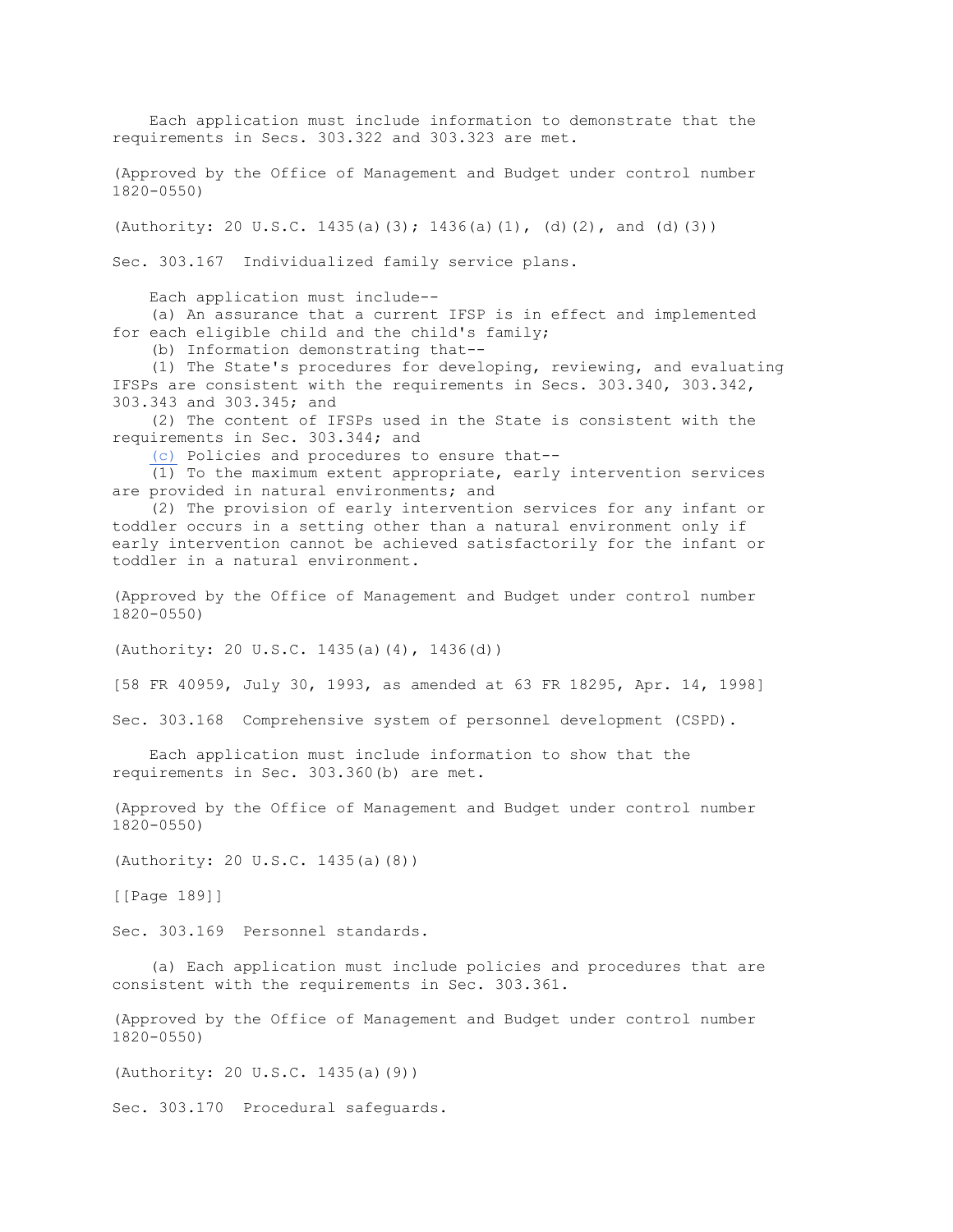Each application must include procedural safeguards that-- (a) Are consistent with Secs. 303.400 through 303.406, 303.419 through 303.425 and 303.460; and

(b) Incorporate either--

(1) The due process procedures in 34 CFR 300.506 through 300.512; or

 (2) The procedures that the State has developed to meet the requirements in Secs. 303.419, 303.420(b) and 303.421 through 303.425.

(Approved by the Office of Management and Budget under control number 1820-0550)

(Authority: 20 U.S.C. 1435(a)(13))

[58 FR 40959, July 30, 1993, as amended at 63 FR 18295, Apr. 14, 1998]

Sec. 303.171 Supervision and monitoring of programs.

 Each application must include information to show that the requirements in Sec. 303.501 are met.

(Approved by the Office of Management and Budget under control number 1820-0550)

(Authority: 20. U.S.C. 1435(a)(10)(A))

Sec. 303.172 Lead agency procedures for resolving complaints.

 Each application must include procedures that are consistent with the requirements in Secs. 303.510 through 303.512.

(Approved by the Office of Management and Budget under control number 1820-0550)

(Authority: 20 U.S.C. 1435(a)(10))

Sec. 303.173 Policies and procedures related to financial matters.

Each application must include--

 (a) Funding policies that meet the requirements in Secs. 303.520 and 303.521;

 (b) Information about funding sources, as required in Sec. 303.522; (c) Procedures to ensure the timely delivery of services, in

accordance with Sec. 303.525; and

 (d) A procedure related to the timely reimbursement of funds under this part, in accordance with Secs. 303.527(b) and 303.528.

(Approved by the Office of Management and Budget under control number 1820-0550)

(Authority: 20 U.S.C. 1435(a)(10) (D) and (E), 1435(a)(12), 1440)

Sec. 303.174 Interagency agreements; resolution of individual disputes.

Each application must include--

 (a) A copy of each interagency agreement that has been developed under Sec. 303.523; and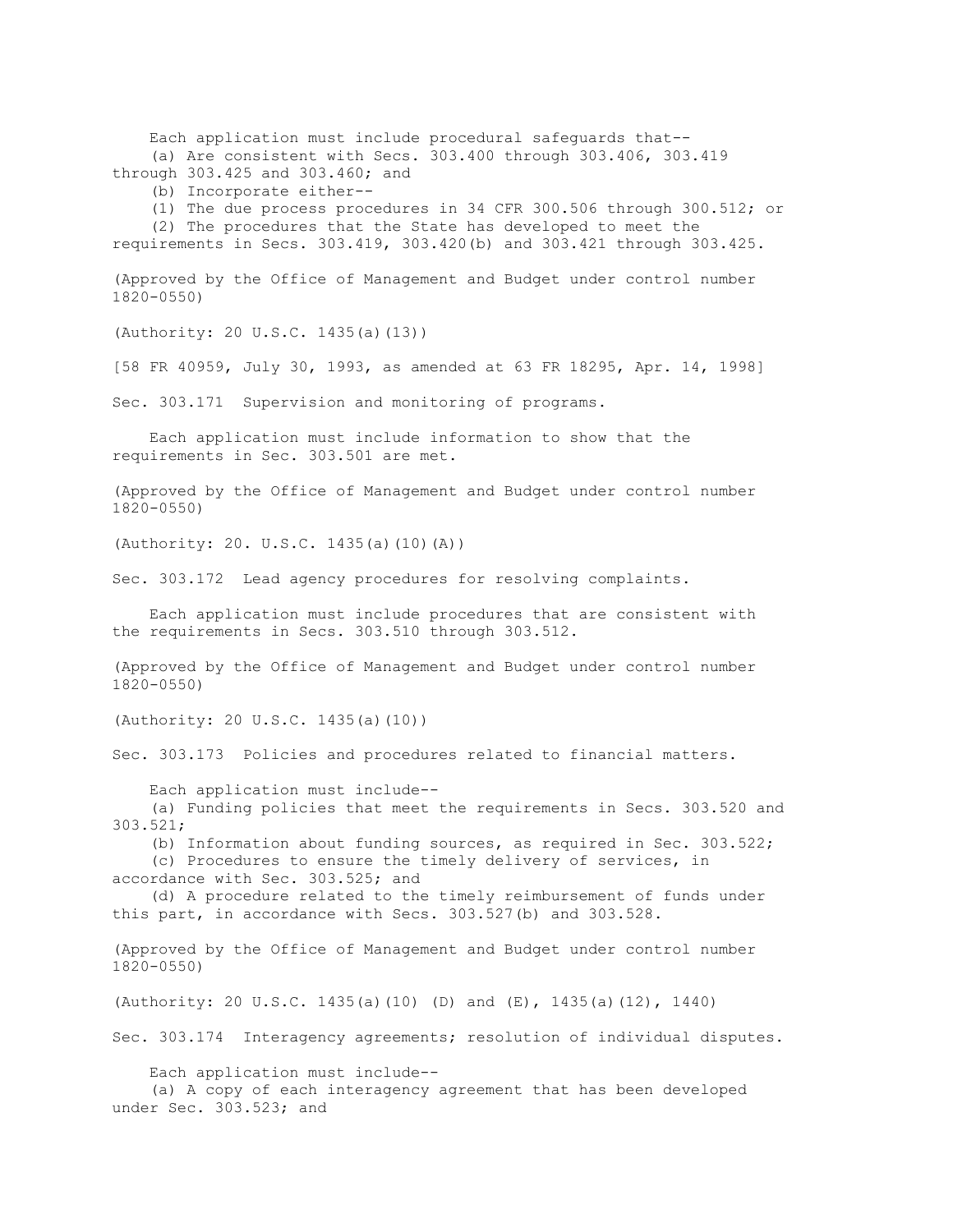(b) Information to show that the requirements in Sec. 303.524 are met.

(Approved by the Office of Management and Budget under control number 1820-0550)

(Authority: 20 U.S.C. 1435(a)(10) (E) and (F)

Sec. 303.175 Policy for contracting or otherwise arranging for services.

 Each application must include a policy that meets the requirements in Sec. 303.526.

(Approved by the Office of Management and Budget under control number 1820-0550)

(Authority: 20 U.S.C. 1435(a)(11))

Sec. 303.176 Data collection.

 Each application must include procedures that meet the requirements in Sec. 303.540.

(Approved by the Office of Management and Budget under control number 1820-0550)

(Authority: 20 U.S.C. 1435(a)(14))

Participation by the Secretary of the Interior

Sec. 303.180 Payments to the Secretary of the Interior for Indian tribes and tribal organizations.

 (a) The Secretary makes payments to the Secretary of the Interior for the coordination of assistance in the provision of early intervention services by the States to infants and toddlers with disabilities and their families on reservations served by elementary and secondary schools for Indian children operated or funded by the Department of the Interior.

 (b)(1) The Secretary of the Interior shall distribute payments under this part to tribes or tribal organizations

[[Page 190]]

(as defined under section 4 of the Indian Self-Determination and Education Assistance Act), or combinations of those entities, in accordance with section 684(b) of the Act.

 (2) A tribe or tribal organization is eligible to receive a payment under this section if the tribe is on a reservation that is served by an elementary or secondary school operated or funded by the Bureau of Indian Affairs (``BIA'').

 (c)(1) Within 90 days after the end of each fiscal year the Secretary of the Interior shall provide the Secretary with a report on the payments distributed under this section.

(2) The report must include--

 (i) The name of each tribe, tribal organization, or combination of those entities that received a payment for the fiscal year;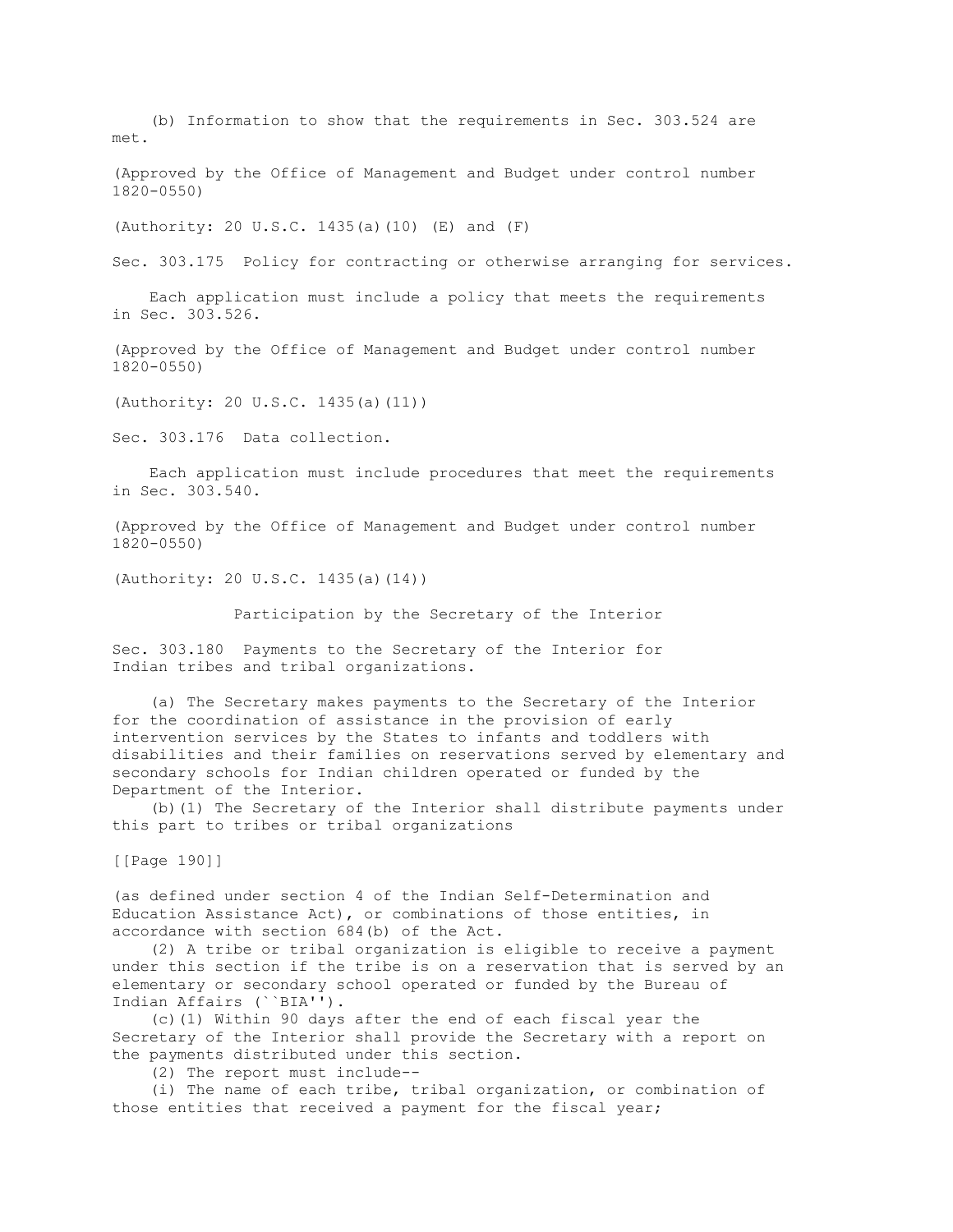(ii) The amount of each payment; and (iii) The date of each payment.

(Approved by the Office of Management and Budget under control number 1820-0550)

(Authority: 20 U.S.C. 1443(b)) Subpart C--Procedures for Making Grants to States

Sec. 303.200 Formula for State allocations.

 (a) For each fiscal year, from the aggregate amount of funds available under this part for distribution to the States, the Secretary allots to each State an amount that bears the same ratio to the aggregate amount as the number of infants and toddlers in the State bears to the number of infants and toddlers in all States.

 (b) For the purpose of allotting funds to the States under paragraph (a) of this section--

 (1) Aggregate amount means the amount available for distribution to the States after the Secretary determines the amount of payments to be made to the Secretary of the Interior under Sec. 303.203 and to the jurisdictions under Sec. 303.204;

 (2) Infants and toddlers means children from birth through age two in the general population, based on the most recent satisfactory data as determined by the Secretary; and

 (3) State means each of the 50 States, the District of Columbia, and the Commonwealth of Puerto Rico.

(Authority: 20 U.S.C. 1443(c))

Sec. 303.201 Distribution of allotments from non-participating States.

 If a State elects not to receive its allotment, the Secretary reallots those funds among the remaining States, in accordance with Sec. 303.200(a).

(Authority: 20 U.S.C. 1443(d))

Sec. 303.202 Minimum grant that a State may receive.

 No State receives less than 0.5 percent of the aggregate amount available under Sec. 303.200 or \$500,000, whichever is greater.

(Authority: 20 U.S.C. 1443(c)(2))

Sec. 303.203 Payments to the Secretary of the Interior.

 The amount of the payment to the Secretary of the Interior under Sec. 303.180 for any fiscal year is 1.25 percent of the aggregate amount available to States after the Secretary determines the amount of payments to be made to the jurisdictions under Sec. 303.204.

(Authority: 20 U.S.C. 1443(b))

Sec. 303.204 Payments to the jurisdictions.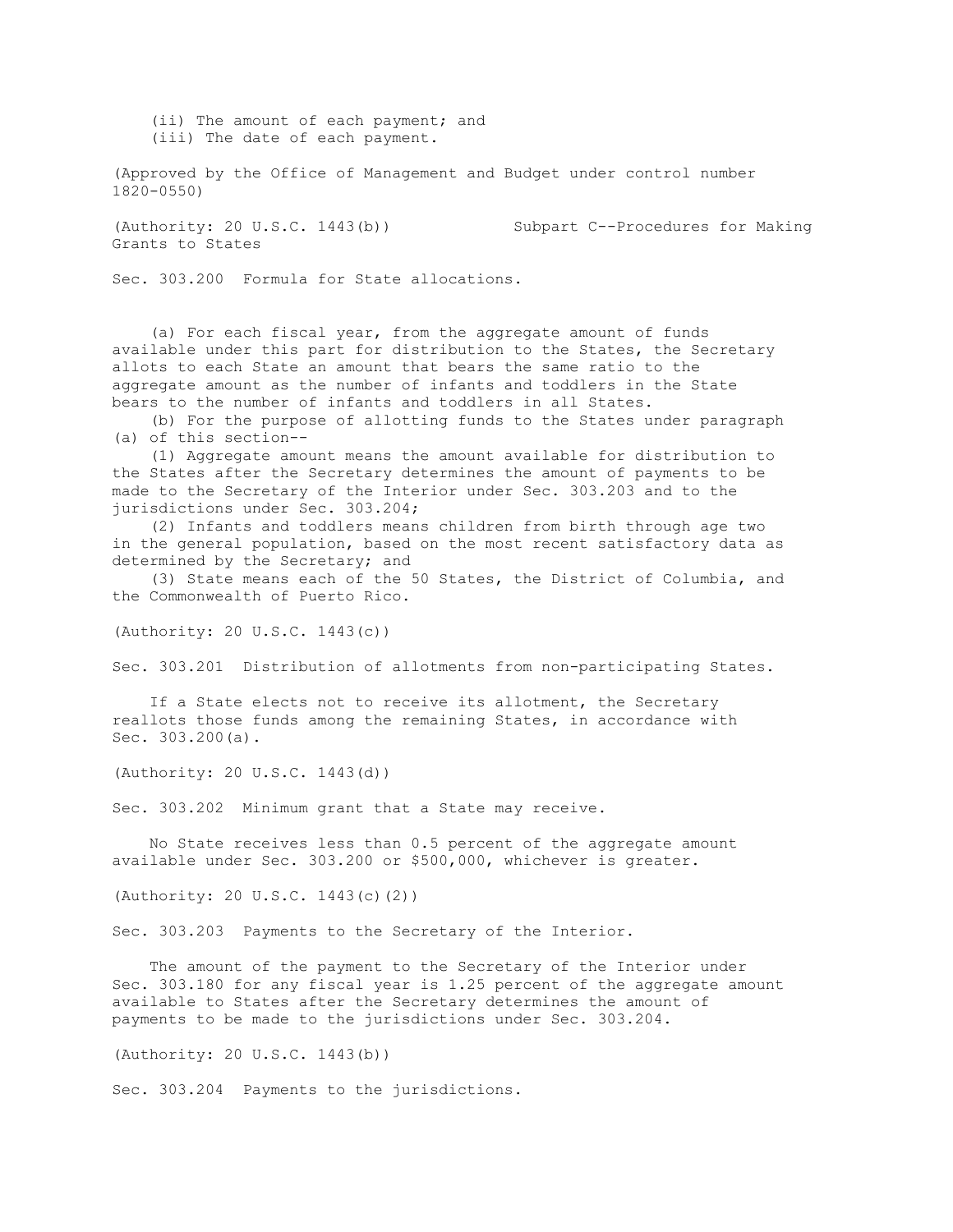(a) From the sums appropriated to carry out this part for any fiscal year, the Secretary may reserve up to 1 percent for payments to the jurisdictions listed in Sec. 303.2 in accordance with their respective needs.

 (b) The provisions of Pub. L. 95-134, permitting the consolidation of grants to the outlying areas, do not apply to funds provided under paragraph (a) of this section.

(Authority: 20 U.S.C. 1443(a))

[58 FR 40959, July 30, 1993, as amended at 63 FR 18295, Apr. 14, 1998]

[[Page 191]]

Subpart D--Program and Service Components of a Statewide System of Early Intervention Services

Sec. 303.300 State eligibility criteria and procedures.

## General

 Each statewide system of early intervention services must include the eligibility criteria and procedures, consistent with Sec. 303.16, that will be used by the State in carrying out programs under this part.

(a) The State shall define developmental delay by--

(1) Describing, for each of the areas listed in Sec. 303.16(a)(1), the procedures, including the use of informed clinical opinion, that will be used to measure a child's development; and

 (2) Stating the levels of functioning or other criteria that constitute a developmental delay in each of those areas.

 (b) The State shall describe the criteria and procedures, including the use of informed clinical opinion, that will be used to determine the existence of a condition that has a high probability of resulting in developmental delay under Sec. 303.16(a)(2).

 (c) If the State elects to include in its system children who are at risk under Sec. 303.16(b), the State shall describe the criteria and procedures, including the use of informed clinical opinion, that will be used to identify those children.

(Approved by the Office of Management and Budget under control number 1820-0550)

(Authority: 20 U.S.C. 1432(5), 1435(a)(1))

 Note: Under this section and Sec. 303.322(c)(2), States are required to ensure that informed clinical opinion is used in determining a child's eligibility under this part. Informed clinical opinion is especially important if there are no standardized measures, or if the standardized procedures are not appropriate for a given age or developmental area. If a given standardized procedure is considered to be appropriate, a State's criteria could include percentiles or percentages of levels of functioning on standardized measures.

Sec. 303.301 Central directory.

 (a) Each system must include a central directory of information about--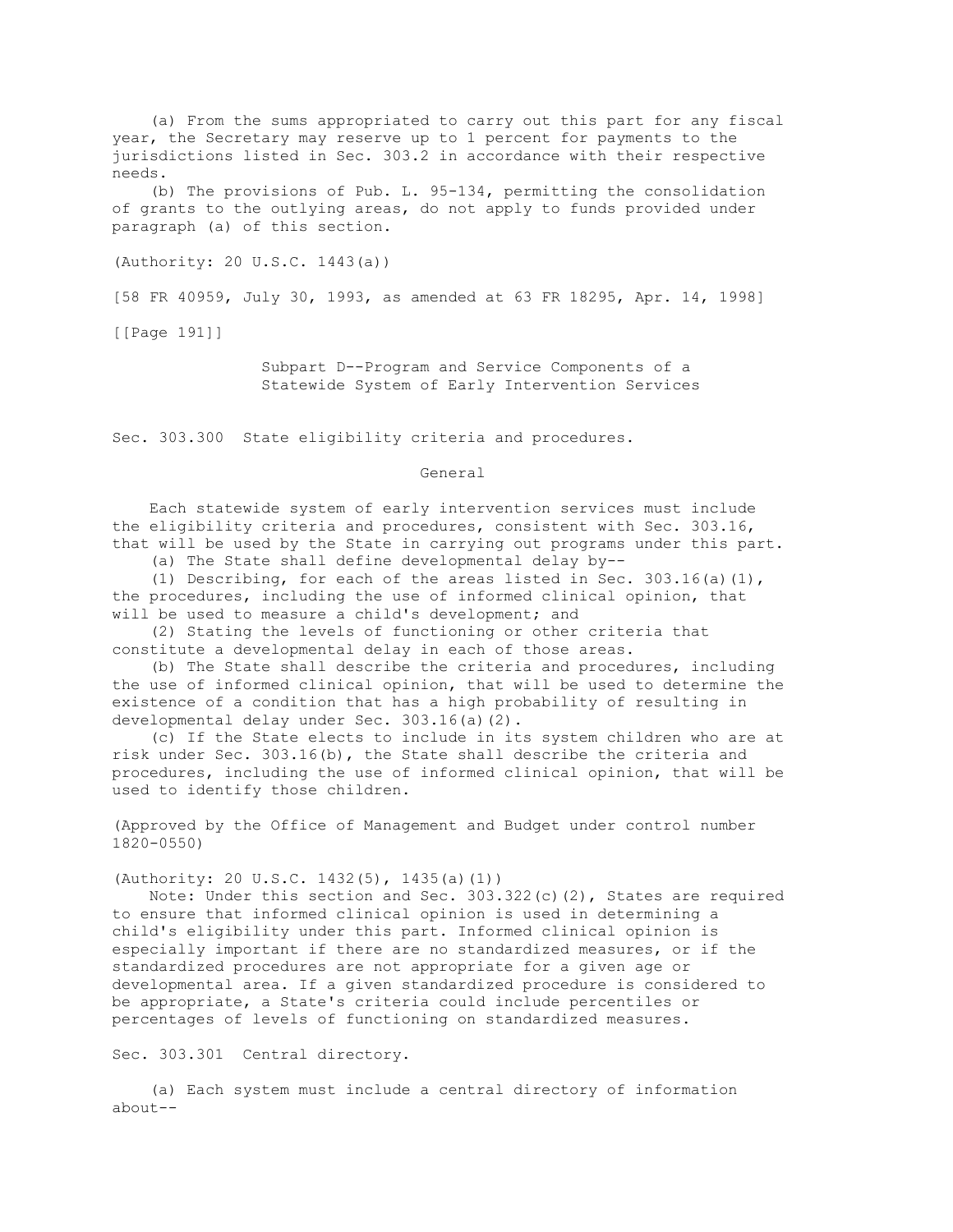(1) Public and private early intervention services, resources, and experts available in the State;

 (2) Research and demonstration projects being conducted in the State; and

 (3) Professional and other groups that provide assistance to children eligible under this part and their families.

 (b) The information required in paragraph (a) of this section must be in sufficient detail to--

 (1) Ensure that the general public will be able to determine the nature and scope of the services and assistance available from each of the sources listed in the directory; and

 (2) Enable the parent of a child eligible under this part to contact, by telephone or letter, any of the sources listed in the directory.

(c) The central directory must be--

(1) Updated at least annually; and

(2) Accessible to the general public.

 (d) To meet the requirements in paragraph (c)(2) of this section, the lead agency shall arrange for copies of the directory to be available--

 (1) In each geographic region of the State, including rural areas; and

 (2) In places and a manner that ensure accessibility by persons with disabilities.

(Approved by the Office of Management and Budget under control number 1820-0550)

(Authority: 20 U.S.C. 1435(a)(7))

 Note: Examples of appropriate groups that provide assistance to eligible children and their families include parent support groups and advocate associations.

## Identification and Evaluation

Sec. 303.320 Public awareness program.

 Each system must include a public awareness program that focuses on the early identification of children who are eligible to receive early intervention services under this part and includes the preparation and dissemination by the lead agency to all primary referral sources, especially hospitals and physicians, of materials for parents on the availability of early intervention services. The public awareness program must provide for informing the public about--

(a) The State's early intervention program;

[[Page 192]]

- (b) The child find system, including--
- (1) The purpose and scope of the system;
- (2) How to make referrals; and

(3) How to gain access to a comprehensive, multidisciplinary

evaluation and other early intervention services; and

(c) The central directory.

(Approved by the Office of Management and Budget under control number 1820-0550)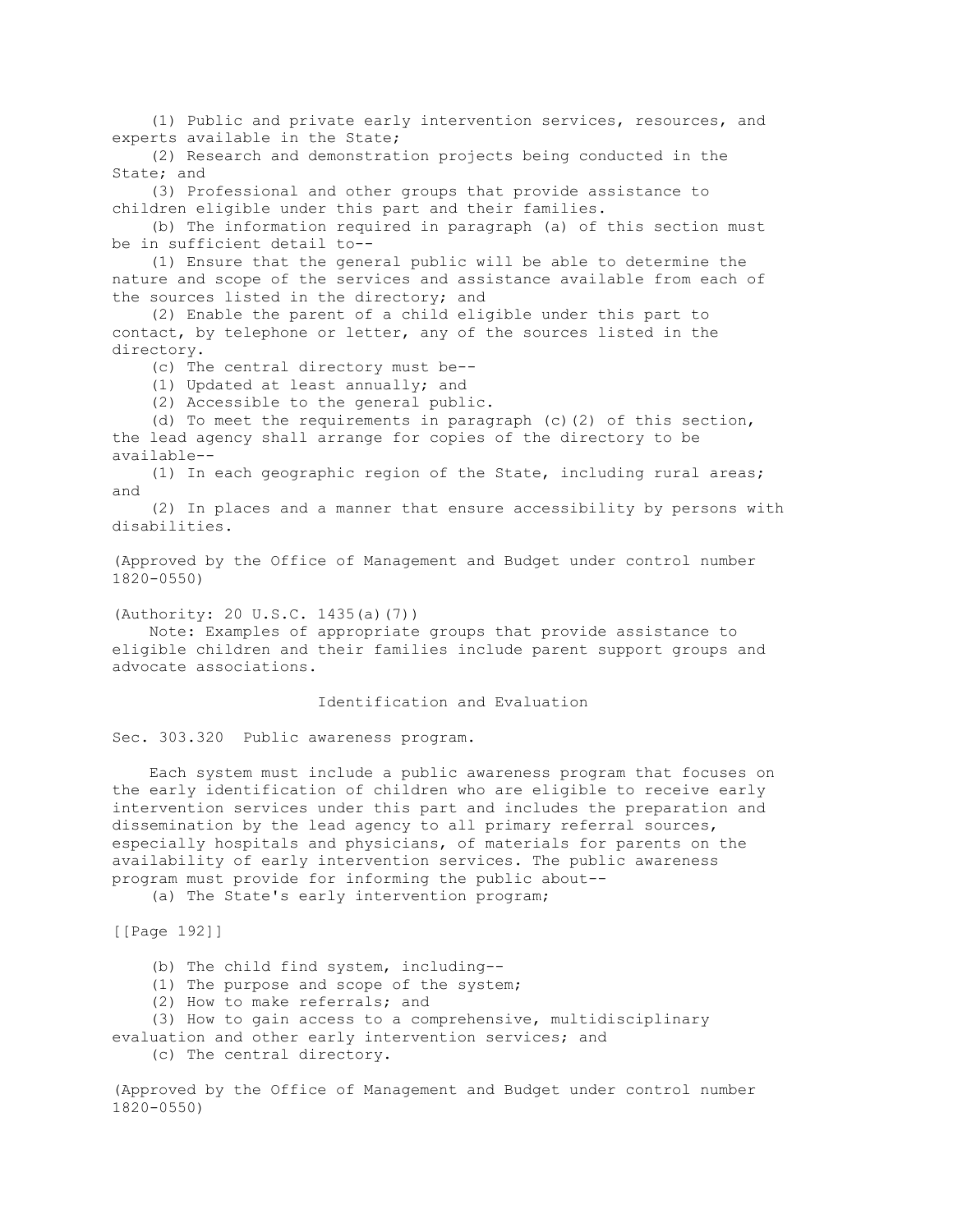(Authority: 20 U.S.C. 1435(a)(6))

 Note 1: An effective public awareness program is one that does the following:

 1. Provides a continuous, ongoing effort that is in effect throughout the State, including rural areas;

 2. Provides for the involvement of, and communication with, major organizations throughout the State that have a direct interest in this part, including public agencies at the State and local level, private providers, professional associations, parent groups, advocate associations, and other organizations;

 3. Has coverage broad enough to reach the general public, including those who have disabilities; and

 4. Includes a variety of methods for informing the public about the provisions of this part.

 Note 2: Examples of methods for informing the general public about the provisions of this part include: (1) Use of television, radio, and newspaper releases, (2) pamphlets and posters displayed in doctors' offices, hospitals, and other appropriate locations, and (3) the use of a toll-free telephone service.

[58 FR 40959, July 30, 1993, as amended at 63 FR 18295, Apr. 14, 1998]

Sec. 303.321 Comprehensive child find system.

 (a) General. (1) Each system must include a comprehensive child find system that is consistent with part B of the Act (see 34 CFR 300.128), and meets the requirements of paragraphs (b) through (e) of this section.

 (2) The lead agency, with the advice and assistance of the Council, shall be responsible for implementing the child find system.

 (b) Procedures. The child find system must include the policies and procedures that the State will follow to ensure that--

 (1) All infants and toddlers in the State who are eligible for services under this part are identified, located, and evaluated; and

 (2) An effective method is developed and implemented to determine which children are receiving needed early intervention services.

 (c) Coordination. (1) The lead agency, with the assistance of the Council, shall ensure that the child find system under this part is coordinated with all other major efforts to locate and identify children conducted by other State agencies responsible for administering the various education, health, and social service programs relevant to this part, tribes and tribal organizations that receive payments under this part, and other tribes and tribal organizations as appropriate, including efforts in the--

(i) Program authorized under part B of the Act;

 (ii) Maternal and Child Health program under title V of the Social Security Act;

 (iii) Early Periodic Screening, Diagnosis and Treatment (EPSDT) program under title XIX of the Social Security Act;

(iv) Developmental Disabilities Assistance and Bill of Rights Act;

(v) Head Start Act; and

 (vi) Supplemental Security Income program under title XVI of the Social Security Act.

 (2) The lead agency, with the advice and assistance of the Council, shall take steps to ensure that--

(i) There will not be unnecessary duplication of effort by the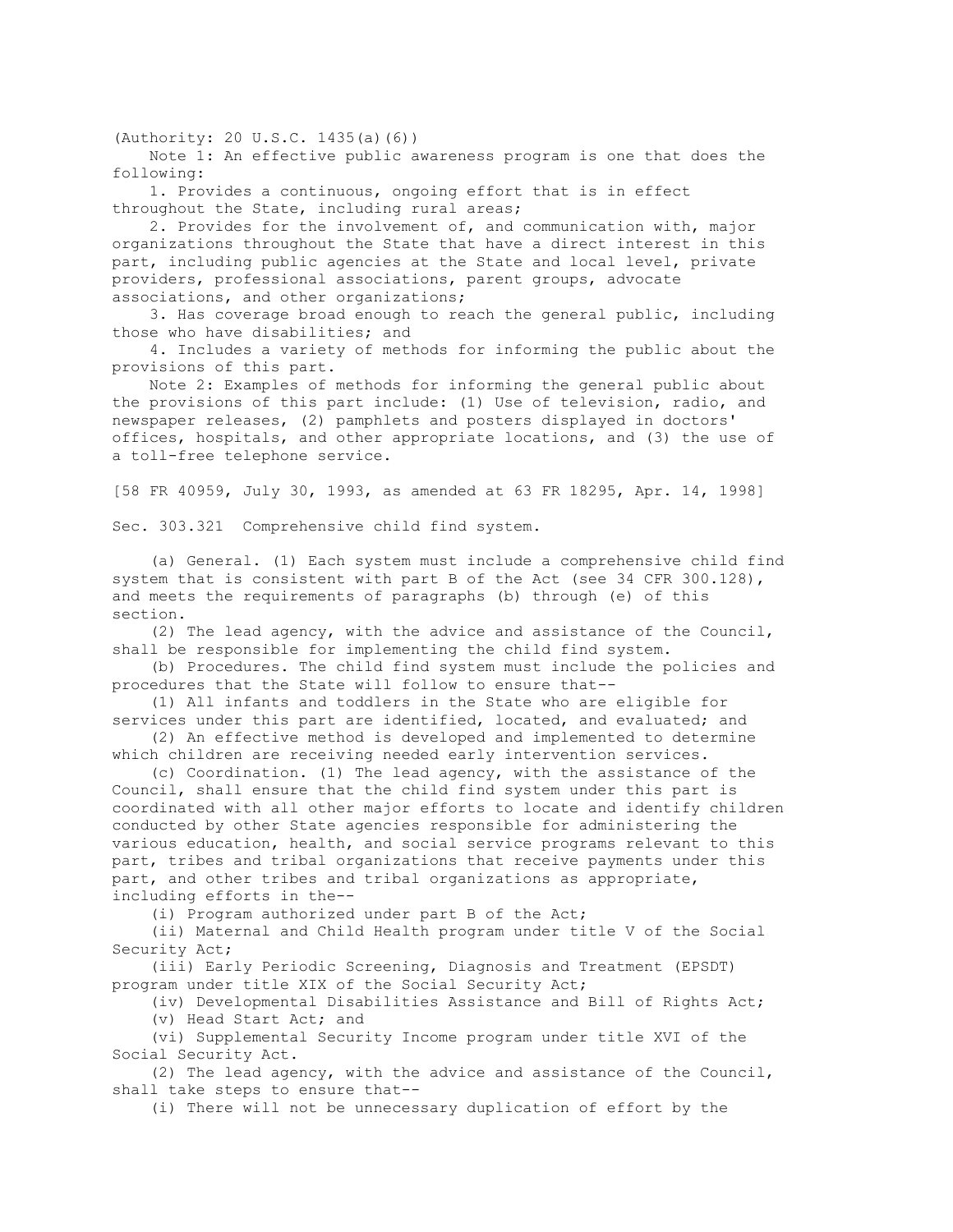various agencies involved in the State's child find system under this part; and (ii) The State will make use of the resources available through each public agency in the State to implement the child find system in an effective manner. (d) Referral procedures. (1) The child find system must include procedures for use by primary referral sources for referring a child to the appropriate public agency within the system for-- (i) Evaluation and assessment, in accordance with Secs. 303.322 and 303.323; or (ii) As appropriate, the provision of services, in accordance with Sec. 303.342(a) or Sec. 303.345. (2) The procedures required in paragraph (b)(1) of this section must-- [[Page 193]] (i) Provide for an effective method of making referrals by primary referral sources; (ii) Ensure that referrals are made no more than two working days after a child has been identified; and (iii) Include procedures for determining the extent to which primary referral sources, especially hospitals and physicians, disseminate the information, as described in Sec. 303.320, prepared by the lead agency on the availability of early intervention services to parents of infants and toddlers with disabilities. (3) As used in paragraph (d)(1) of this section, primary referral sources includes-- (i) Hospitals, including prenatal and postnatal care facilities; (ii) Physicians; (iii) Parents; (iv) Day care programs; (v) Local educational agencies; (vi) Public health facilities; (vii) Other social service agencies; and (viii) Other health care providers. (e) Timelines for public agencies to act on referrals. (1) Once the public agency receives a referral, it shall appoint a service coordinator as soon as possible. (2) Within 45 days after it receives a referral, the public agency shall-- (i) Complete the evaluation and assessment activities in Sec. 303.322; and (ii) Hold an IFSP meeting, in accordance with Sec. 303.342. (Approved by the Office of Management and Budget under control number 1820-0550) (Authority: 20 U.S.C. 1432(4)(E)(vii), 1435(a)(5)) Note: In developing the child find system under this part, States should consider (1) tracking systems based on high-risk conditions at birth, and (2) other activities that are being conducted by various agencies or organizations in the State. [58 FR 40959, July 30, 1993, as amended at 63 FR 18295, Apr. 14, 1998] Sec. 303.322 Evaluation and assessment.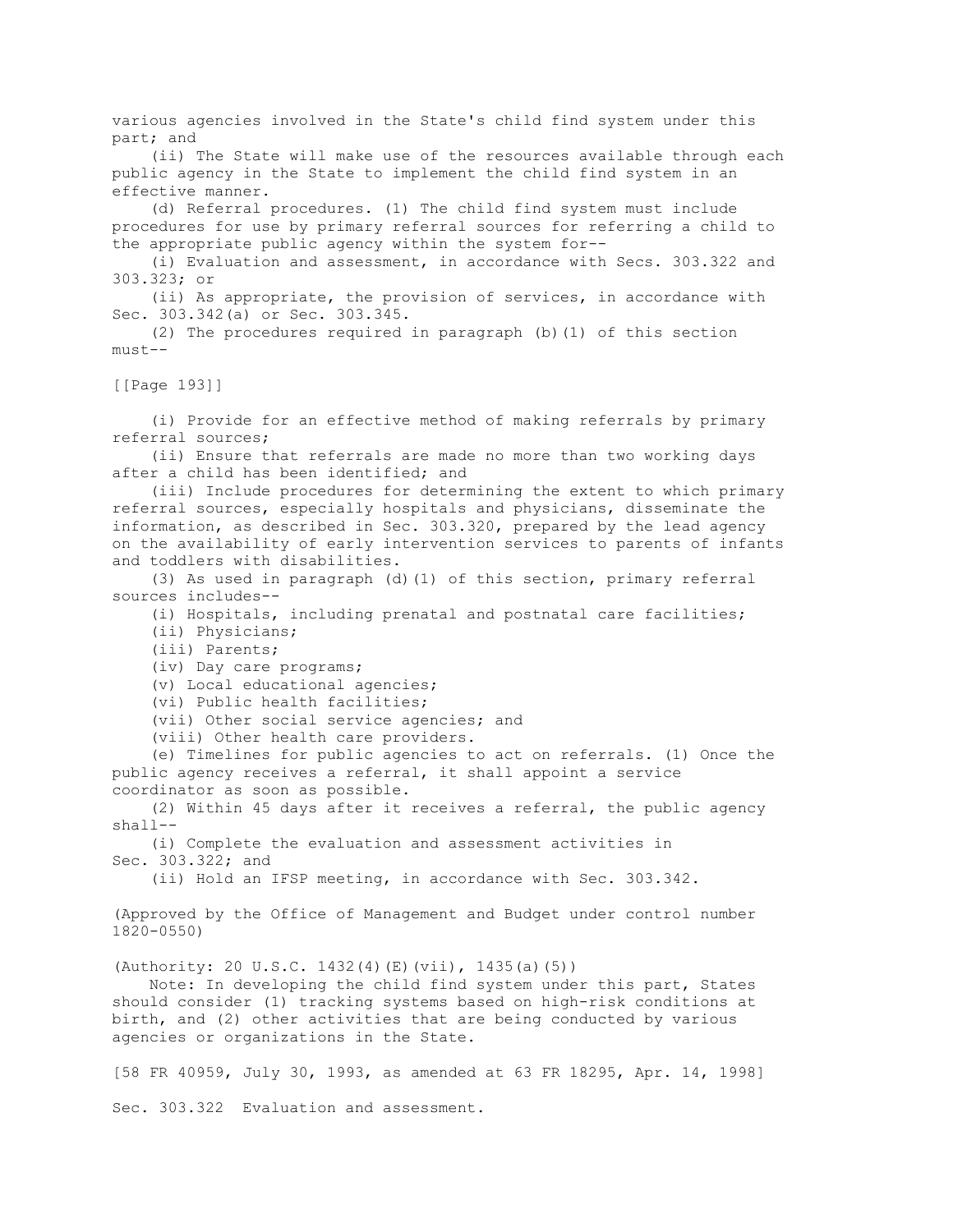(a) General. (1) Each system must include the performance of a timely, comprehensive, multidisciplinary evaluation of each child, birth through age two, referred for evaluation, and a family-directed identification of the needs of each child's family to appropriately assist in the development of the child.

 (2) The lead agency shall be responsible for ensuring that the requirements of this section are implemented by all affected public agencies and service providers in the State.

(b) Definitions of evaluation and assessment. As used in this part--

 (1) Evaluation means the procedures used by appropriate qualified personnel to determine a child's initial and continuing eligibility under this part, consistent with the definition of "infants and toddlers with disabilities'' in Sec. 303.16, including determining the status of the child in each of the developmental areas in paragraph (c)(3)(ii) of this section.

 (2) Assessment means the ongoing procedures used by appropriate qualified personnel throughout the period of a child's eligibility under this part to identify--

 (i) The child's unique strengths and needs and the services appropriate to meet those needs; and

 (ii) The resources, priorities, and concerns of the family and the supports and services necessary to enhance the family's capacity to meet the developmental needs of their infant or toddler with a disability.

 (c) Evaluation and assessment of the child. The evaluation and assessment of each child must--

 (1) Be conducted by personnel trained to utilize appropriate methods and procedures;

(2) Be based on informed clinical opinion; and

(3) Include the following:

 (i) A review of pertinent records related to the child's current health status and medical history.

 (ii) An evaluation of the child's level of functioning in each of the following developmental areas:

(A) Cognitive development.

(B) Physical development, including vision and hearing.

- (C) Communication development.
- (D) Social or emotional development.
- (E) Adaptive development.

 (iii) An assessment of the unique needs of the child in terms of each of the developmental areas in paragraph (c)(3)(ii) of this section, including the

[[Page 194]]

identification of services appropriate to meet those needs.

 (d) Family assessment. (1) Family assessments under this part must be family-directed and designed to determine the resources, priorities, and concerns of the family and the identification of the supports and services necessary to enhance the family's capacity to meet the developmental needs of the child.

 (2) Any assessment that is conducted must be voluntary on the part of the family.

 (3) If an assessment of the family is carried out, the assessment  $must--$ 

 (i) Be conducted by personnel trained to utilize appropriate methods and procedures;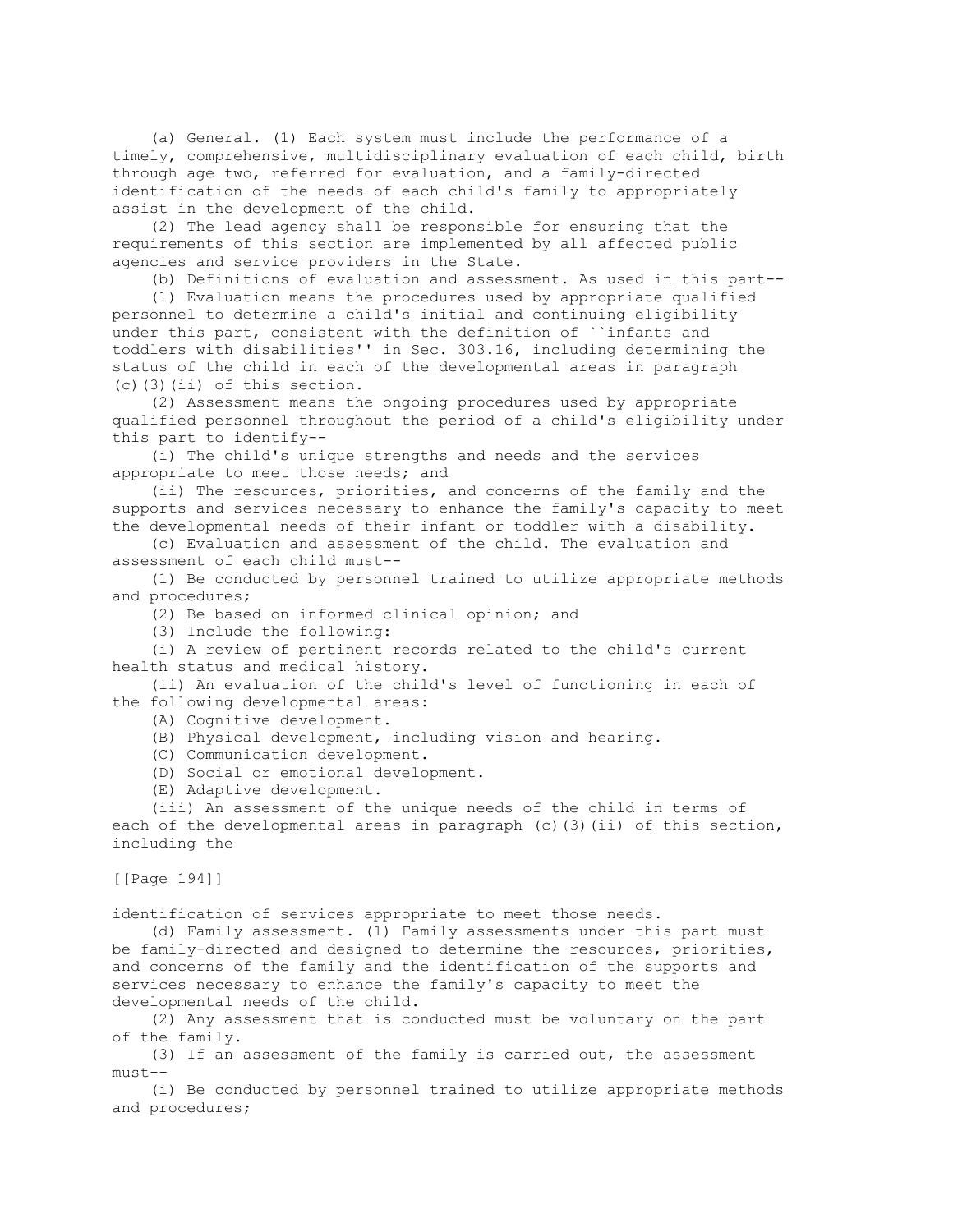(ii) Be based on information provided by the family through a personal interview; and

 (iii) Incorporate the family's description of its resources, priorities, and concerns related to enhancing the child's development.

 (e) Timelines. (1) Except as provided in paragraph (e)(2) of this section, the evaluation and initial assessment of each child (including the family assessment) must be completed within the 45-day time period required in Sec. 303.321(e).

 (2) The lead agency shall develop procedures to ensure that in the event of exceptional circumstances that make it impossible to complete the evaluation and assessment within 45 days (e.g., if a child is ill), public agencies will--

(i) Document those circumstances; and

 (ii) Develop and implement an interim IFSP, to the extent appropriate and consistent with Sec.  $303.345$  (b)(1) and (b)(2).

(Approved by the Office of Management and Budget under control number 1820-0550)

(Authority: 20 U.S.C. 1435(a)(3); 1436 (a)(1), (a)(2), (d)(1), and (d)(2))

[58 FR 40959, July 30, 1993, as amended at 63 FR 18295, Apr. 14, 1998]

Sec. 303.323 Nondiscriminatory procedures.

 Each lead agency shall adopt nondiscriminatory evaluation and assessment procedures. The procedures must provide that public agencies responsible for the evaluation and assessment of children and families under this part shall ensure, at a minimum, that--

 (a) Tests and other evaluation materials and procedures are administered in the native language of the parents or other mode of communication, unless it is clearly not feasible to do so;

 (b) Any assessment and evaluation procedures and materials that are used are selected and administered so as not to be racially or culturally discriminatory;

 (c) No single procedure is used as the sole criterion for determining a child's eligibility under this part; and

 (d) Evaluations and assessments are conducted by qualified personnel.

(Approved by the Office of Management and Budget under control number 1820-0550)

(Authority: 20 U.S.C. 1435(a)(3); 1436 (a)(1), (d)(2), and (d)(3))

Individualized Family Service Plans (IFSPs)

Sec. 303.340 General.

 (a) Each system must include policies and procedures regarding individualized family service plans (IFSPs) that meet the requirements of this section and Secs. 303.341 through 303.346.

 (b) As used in this part, individualized family service plan and IFSP mean a written plan for providing early intervention services to a child eligible under this part and the child's family. The plan must--

(1) Be developed in accordance with Secs. 303.342 and 303.343;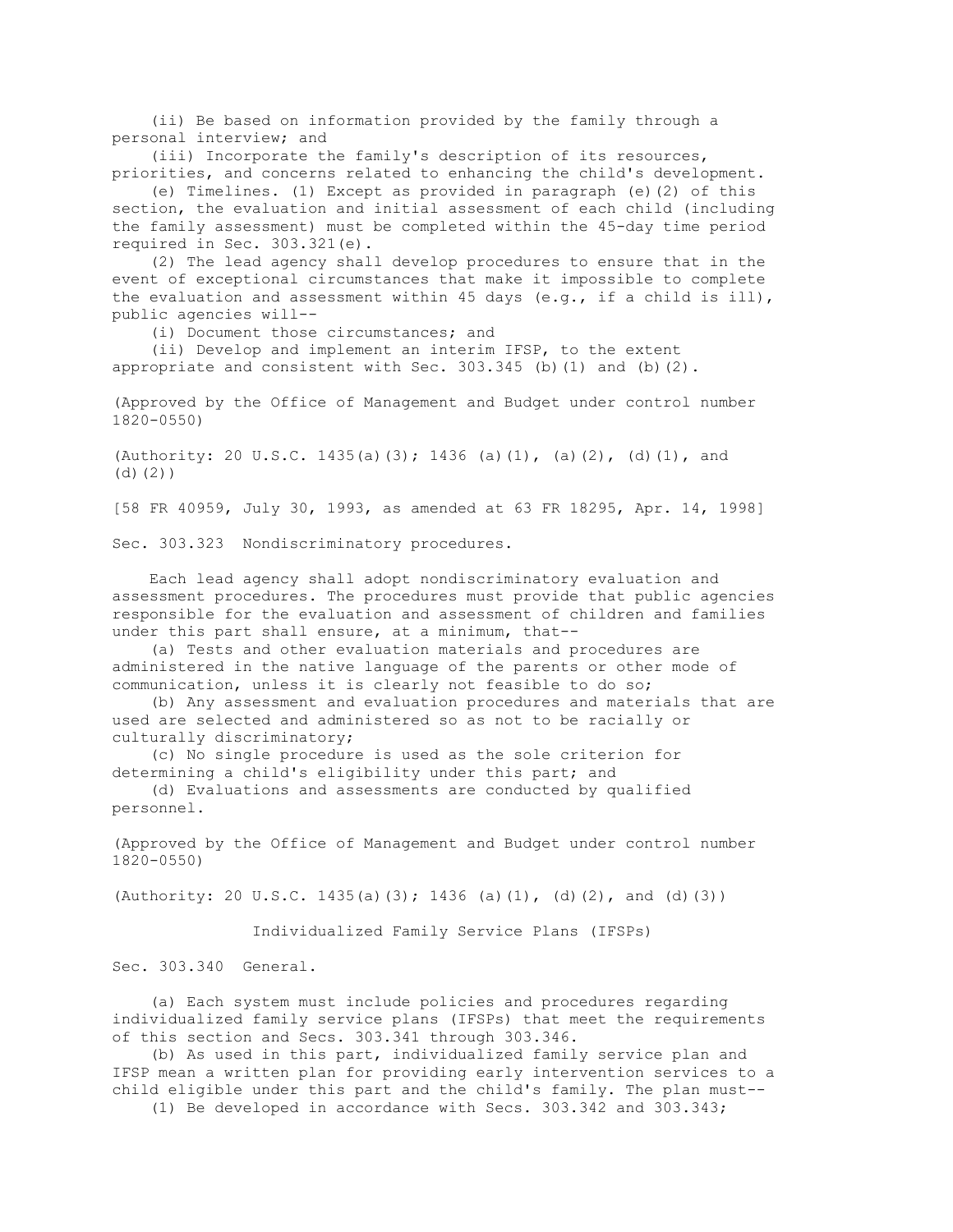(2) Be based on the evaluation and assessment described in Sec. 303.322; and

(3) Include the matters specified in Sec. 303.344.

 (c) Lead agency responsibility. The lead agency shall ensure that an IFSP is developed and implemented for each eligible child, in accordance with the requirements of this part. If there is a dispute between agencies as to who has responsibility for developing or implementing an IFSP, the lead agency shall resolve the dispute or assign responsibility.

(Approved by the Office of Management and Budget under control number 1820-0550)

(Authority: 20 U.S.C. 1436)

[[Page 195]]

 Note: In instances where an eligible child must have both an IFSP and an individualized service plan under another Federal program, it may be possible to develop a single consolidated document, provided that it (1) contains all of the required information in Sec. 303.344, and (2) is developed in accordance with the requirements of this part.

Sec. 303.342 Procedures for IFSP development, review, and evaluation.

 (a) Meeting to develop initial IFSP--timelines. For a child who has been evaluated for the first time and determined to be eligible, a meeting to develop the initial IFSP must be conducted within the 45-day time period in Sec. 303.321(e).

 (b) Periodic review. (1) A review of the IFSP for a child and the child's family must be conducted every six months, or more frequently if conditions warrant, or if the family requests such a review. The purpose of the periodic review is to determine--

 (i) The degree to which progress toward achieving the outcomes is being made; and

 (ii) Whether modification or revision of the outcomes or services is necessary.

 (2) The review may be carried out by a meeting or by another means that is acceptable to the parents and other participants.

 (c) Annual meeting to evaluate the IFSP. A meeting must be conducted on at least an annual basis to evaluate the IFSP for a child and the child's family, and, as appropriate, to revise its provisions. The results of any current evaluations conducted under Sec. 303.322(c), and other information available from the ongoing assessment of the child and family, must be used in determining what services are needed and will be provided.

 (d) Accessibility and convenience of meetings. (1) IFSP meetings must be conducted--

(i) In settings and at times that are convenient to families; and

 (ii) In the native language of the family or other mode of communication used by the family, unless it is clearly not feasible to do so.

 (2) Meeting arrangements must be made with, and written notice provided to, the family and other participants early enough before the meeting date to ensure that they will be able to attend.

 (e) Parental consent. The contents of the IFSP must be fully explained to the parents and informed written consent from the parents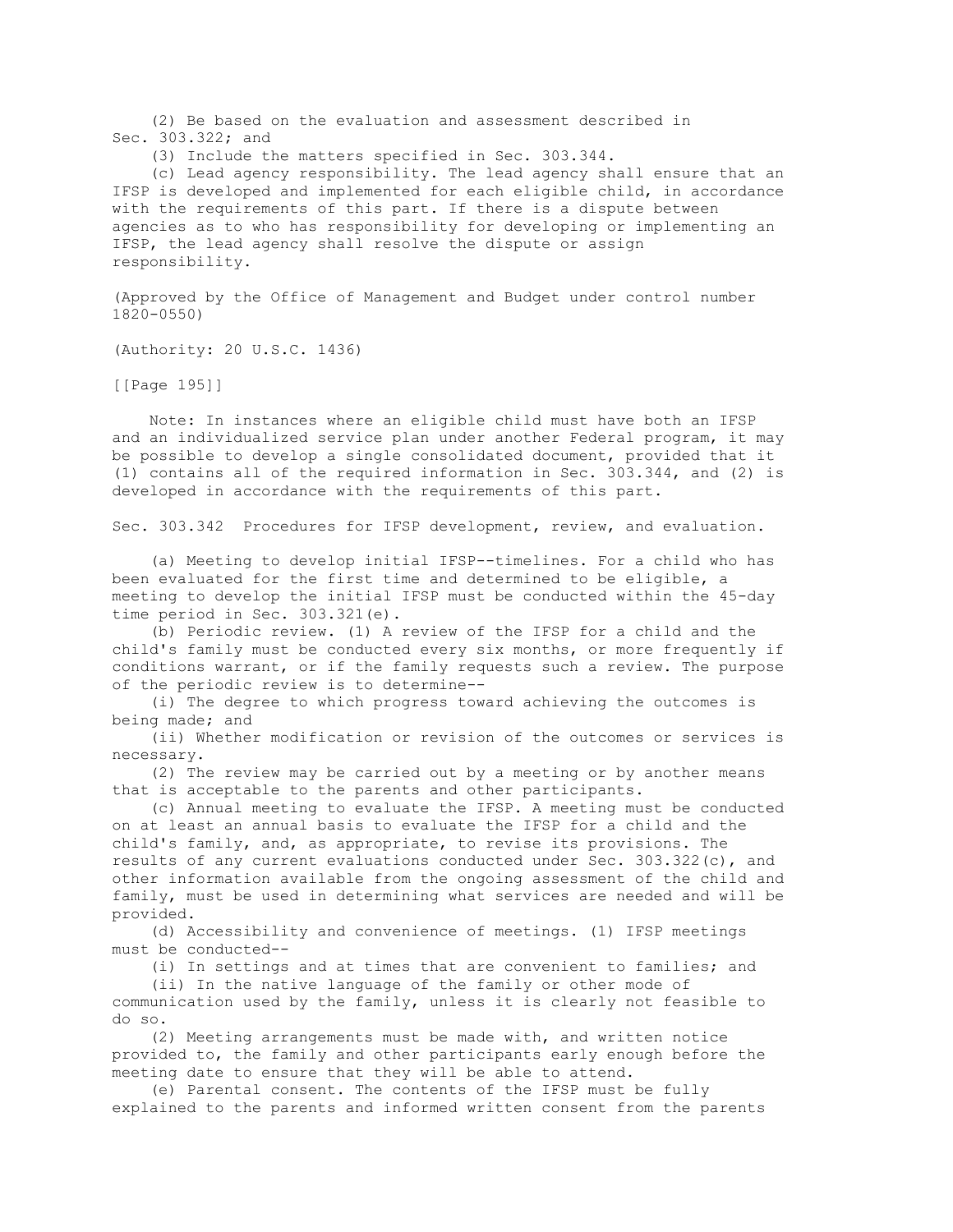must be obtained prior to the provision of early intervention services described in the plan. If the parents do not provide consent with respect to a particular early intervention service or withdraw consent after first providing it, that service may not be provided. The early intervention services to which parental consent is obtained must be provided.

(Approved by the Office of Management and Budget under control number 1820-0550)

(Authority: 20 U.S.C. 1436)

 Note: The requirement for the annual evaluation incorporates the periodic review process. Therefore, it is necessary to have only one separate periodic review each year (i.e., six months after the initial and subsequent annual IFSP meetings), unless conditions warrant otherwise.

 Because the needs of infants and toddlers change so rapidly during the course of a year, certain evaluation procedures may need to be repeated before conducting the periodic reviews and annual evaluation meetings in paragraphs (b) and (c) of this section.

Sec. 303.343 Participants in IFSP meetings and periodic reviews.

 (a) Initial and annual IFSP meetings. (1) Each initial meeting and each annual meeting to evaluate the IFSP must include the following participants:

(i) The parent or parents of the child.

 (ii) Other family members, as requested by the parent, if feasible to do so;

 (iii) An advocate or person outside of the family, if the parent requests that the person participate.

 (iv) The service coordinator who has been working with the family since the initial referral of the child for evaluation, or who has been designated by the public agency to be responsible for implementation of the IFSP.

 (v) A person or persons directly involved in conducting the evaluations and assessments in Sec. 303.322.

[[Page 196]]

 (vi) As appropriate, persons who will be providing services to the child or family.

(2) If a person listed in paragraph (a)(1)(v) of this section is unable to attend a meeting, arrangements must be made for the person's involvement through other means, including--

(i) Participating in a telephone conference call;

 (ii) Having a knowledgeable authorized representative attend the meeting; or

(iii) Making pertinent records available at the meeting.

 (b) Periodic review. Each periodic review must provide for the participation of persons in paragraphs (a)(1)(i) through (a)(1)(iv) of this section. If conditions warrant, provisions must be made for the participation of other representatives identified in paragraph (a) of this section.

(Approved by the Office of Management and Budget under control number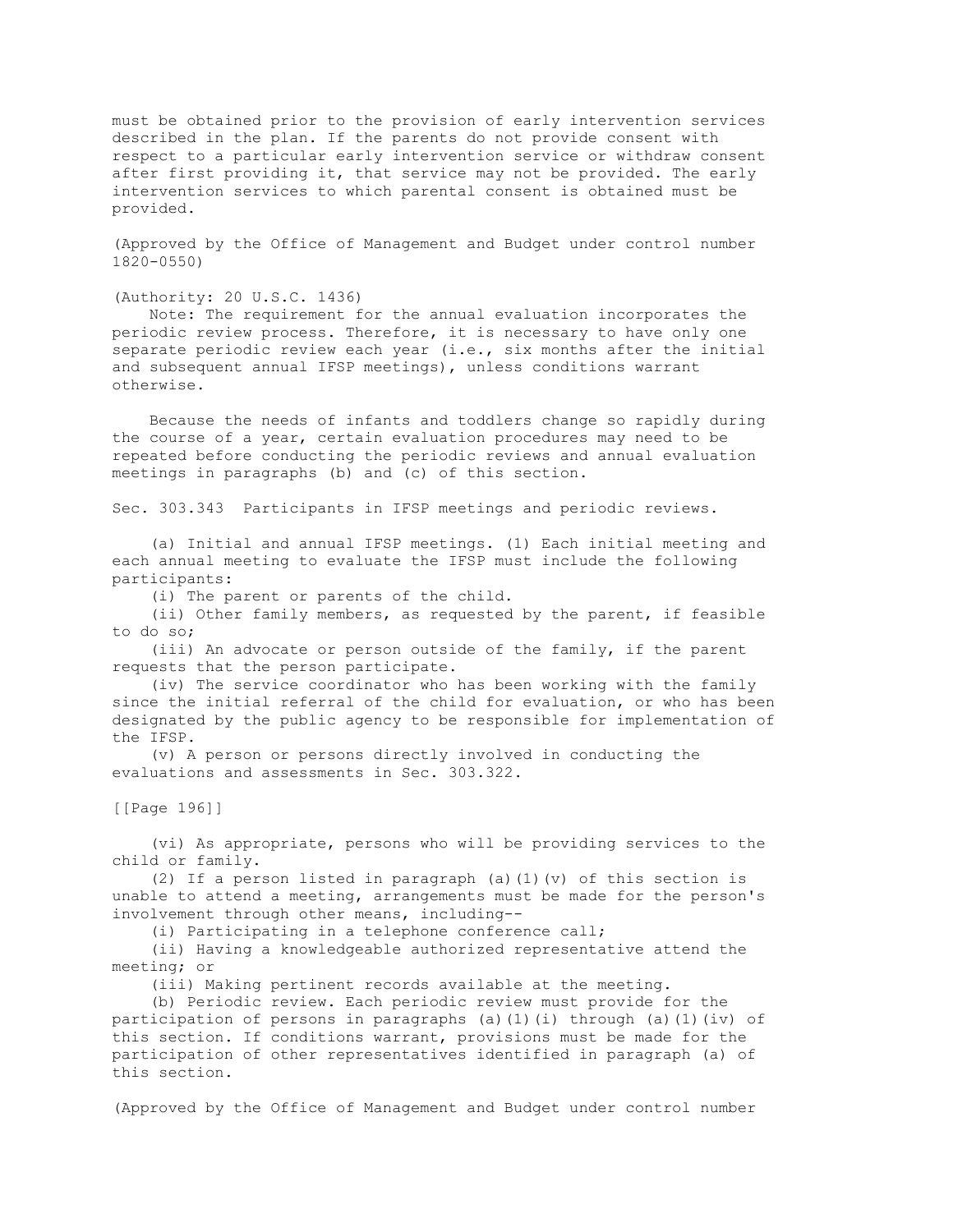1820-0550)

(Authority: 20 U.S.C. 1436(b))

Sec. 303.344 Content of an IFSP.

 (a) Information about the child's status. (1) The IFSP must include a statement of the child's present levels of physical development (including vision, hearing, and health status), cognitive development, communication development, social or emotional development, and adaptive development.

 (2) The statement in paragraph (a)(1) of this section must be based on professionally acceptable objective criteria.

 (b) Family information. With the concurrence of the family, the IFS must include a statement of the family's resources, priorities, and concerns related to enhancing the development of the child.

 (c) Outcomes. The IFSP must include a statement of the major outcomes expected to be achieved for the child and family, and the criteria, procedures, and timeliness used to determine--

 (1) The degree to which progress toward achieving the outcomes is being made; and

 (2) Whether modifications or revisions of the outcomes or services are necessary.

 (d) Early intervention services. (1) The IFSP must include a statement of the specific early intervention services necessary to meet the unique needs of the child and the family to achieve the outcomes identified in paragraph (c) of this section, including--

(i) The frequency, intensity, and method of delivering the services;

 (ii) The natural environments, as described in Sec. 303.12(b), and Sec. 303.18 in which early intervention services will be provided, and a justification of the extent, if any, to which the services will not be providied in a natural environment;

(iii) The location of the services; and

(iv) The payment arrangements, if any.

(2) As used in paragraph (d)(1)(i) of this section--

 (i) Frequency and intensity mean the number of days or sessions that a service will be provided, the length of time the service is provided during each session, and whether the service is provided on an individual or group basis; and

(ii) Method means how a service is provided.

 (3) As used in paragraph (d)(1)(iii) of this section, location means the actual place or places where a service will be provided.

 (e) Other services. (1) To the extent appropriate, the IFSP must include--

 (i) Medical and other services that the child needs, but that are not required under this part; and

 (ii) The funding sources to be used in paying for those services or the steps that will be taken to secure those services through public or private sources.

 (2) The requirement in paragraph (e)(1) of this section does not apply to routine medical services (e.g., immunizations and ``well-baby'' care), unless a child needs those services and the services are not otherwise available or being provided.

(f) Dates; duration of services. The IFSP must include--

 (1) The projected dates for initiation of the services in paragraph (d)(1) of this section as soon as possible after the IFSP meetings described in Sec. 303.342; and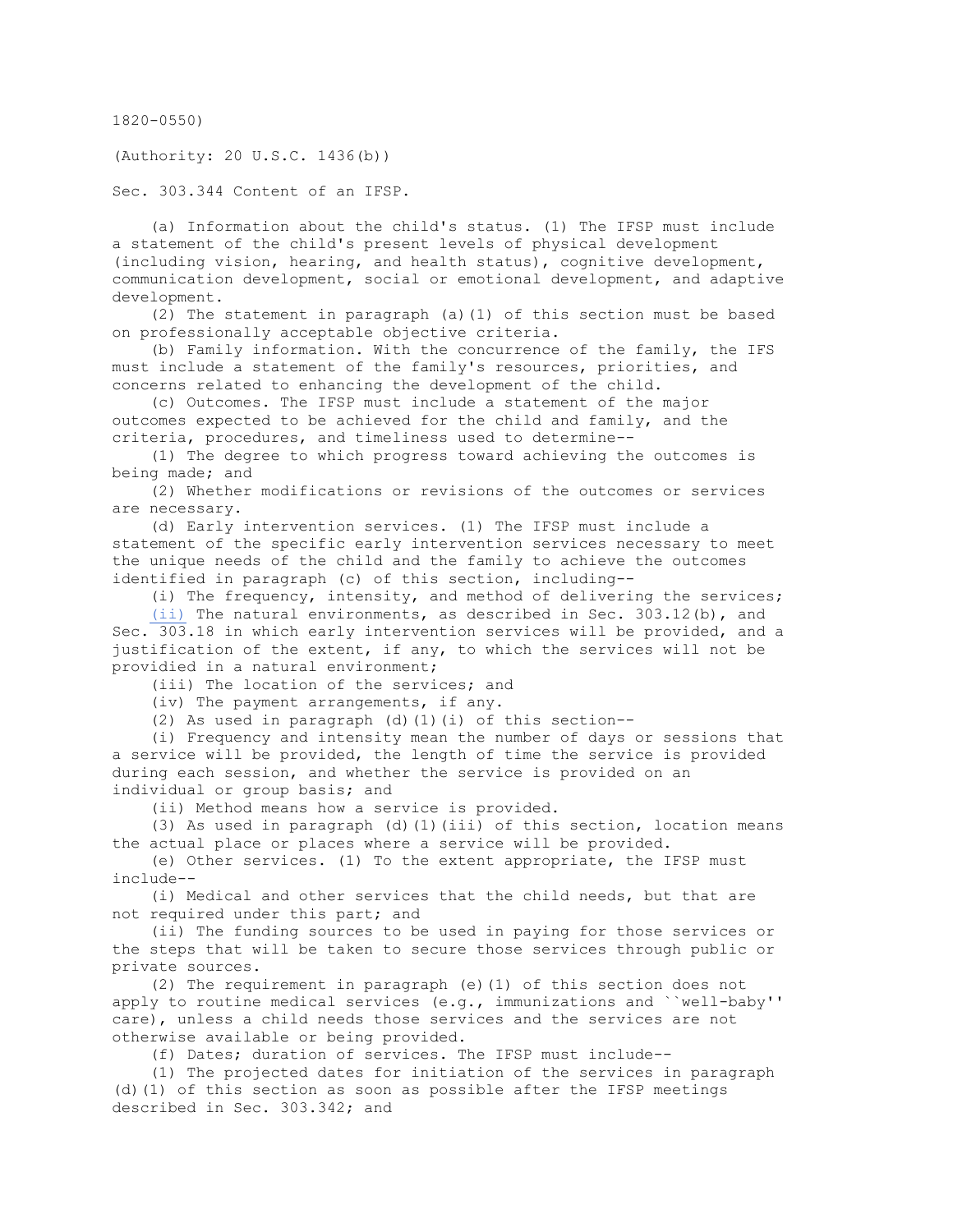(2) The anticipated duration of those services.

 (g) Service coordinator. (1) The IFSP must include the name of the service coordinator from the profession most

[[Page 197]]

immediately relevant to the child's or family's needs (or who is otherwise qualified to carry out all applicable responsibilities under this part), who will be responsible for the implementation of the IFSP and coordination with other agencies and persons.

 (2) In meeting the requirements in paragraph (g)(1) of this section, the public agency may--

 (i) Assign the same service coordinator who was appointed at the time that the child was initially referred for evaluation to be responsible for implementing a child's and family's IFSP; or

(ii) Appoint a new service coordinator.

(3) As used in paragraph (g)(1) of this section, the term profession includes ``service coordination.''

 (h) Transition from Part C services. (1) The IFSP must include the steps to be taken to support the transition of the child, in accordance with Sec. 303.148, to--

 (i) Preschool services under Part B of the Act, to the extent that those services are appropriate; or

(ii) Other services that may be available, if appropriate.

 (2) The steps required in paragraph (h)(1) of this section include-- (i) Discussions with, and training of, parents regarding future

placements and other matters related to the child's transition; (ii) Procedures to prepare the child for changes in service

delivery, including steps to help the child adjust to, and function in, a new setting; and

 (iii) With parental consent, the transmission of information about the child to the local educational agency, to ensure continuity of services, including evaluation and assessment information required in Sec. 303.322, and copies of IFSPs that have been developed and implemented in accordance with Secs. 303.340 through 303.346.

(Approved by the Office of Management and Budget under control number 1820-0550)

#### (Authority: 20 U.S.C. 1436(d))

 Note 1: With respect to the requirements in paragraph (d) of this section, the appropriate location of services for some infants and toddlers might be a hospital setting--during the period in which they require extensive medical intervention. However, for these and other eligible children, early intervention services must be provided in natural environments (e.g., the home, child care centers, or other community settings) to the maximum extent appropriate to the needs of the child.

 Note 2: Throughout the process of developing and implementing IFSPs for an eligible child and the child's family, it is important for agencies to recognize the variety of roles that family members play in enhancing the child's development. It also is important that the degree to which the needs of the family are addressed in the IFSP process is determined in a collaborative manner with the full agreement and participation of the parents of the child. Parents retain the ultimate decision in determining whether they, their child, or other family members will accept or decline services under this part.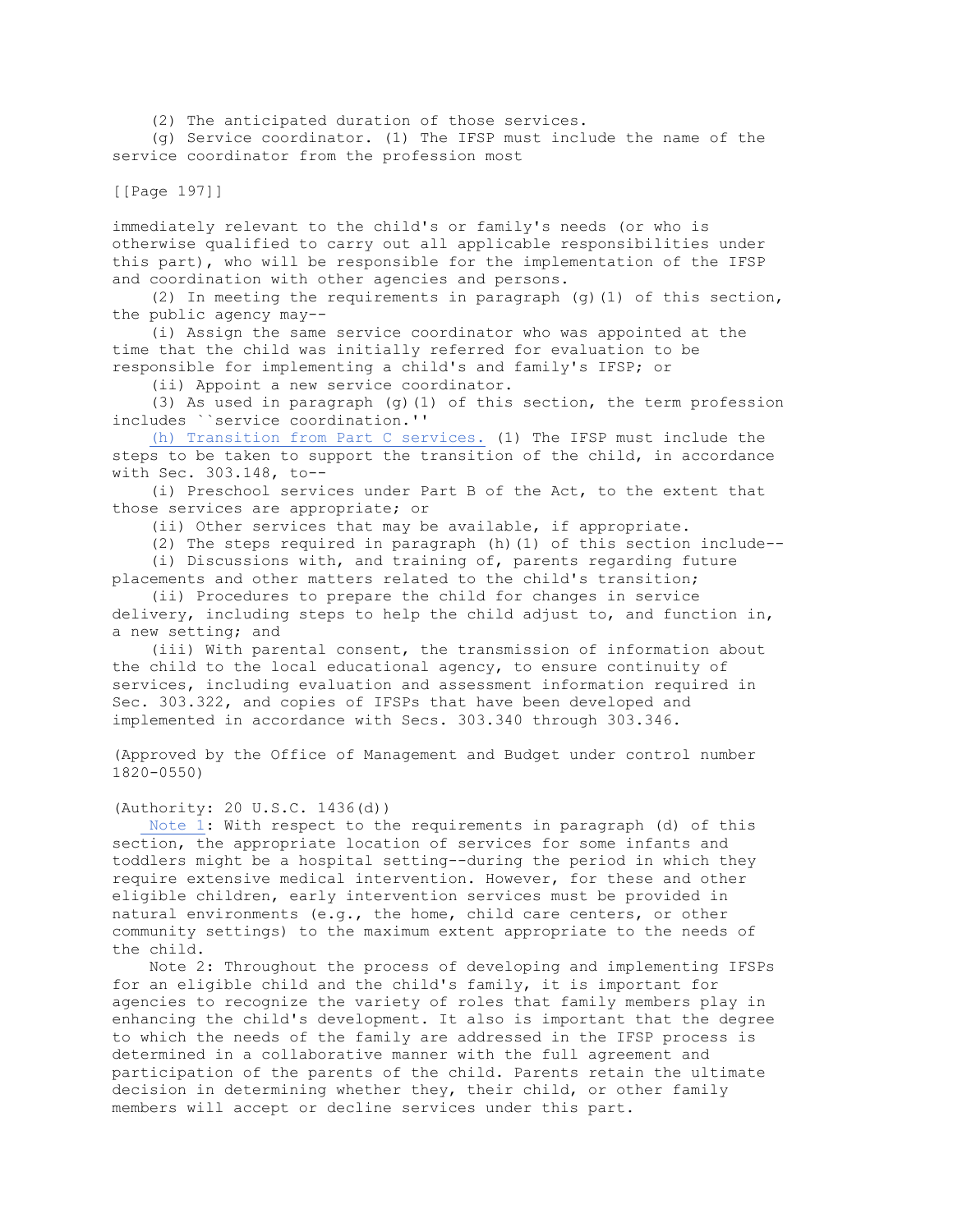Note 3: The early intervention services in paragraph (d) of this section are those services that a State is required to provide to a child in accordance with Sec. 303.12.

 The ``other services'' in paragraph (e) of this section are services that a child or family needs, but that are neither required nor covered under this part. While listing the non-required services in the IFSP does not mean that those services must be provided, their identification can be helpful to both the child's family and the service coordinator, for the following reasons: First, the IFSP would provide a comprehensive picture of the child's total service needs (including the need for medical and health services, as well as early intervention services). Second, it is appropriate for the service coordinator to assist the family in securing the non-required services (e.g., by (1) determining if there is a public agency that could provide financial assistance, if needed, (2) assisting in the preparation of eligibility claims or insurance claims, if needed, and (3) assisting the family in seeking out and arranging for the child to receive the needed medical-health services).

 Thus, to the extent appropriate, it is important for a State's procedures under this part to provide for ensuring that other needs of the child, and of the family related to enhancing the development of the child, such as medical and health needs, are considered and addressed, including determining (1) who will provide each service, and when, where, and how it will be provided, and (2) how the service will be paid for (e.g., through private insurance, an existing Federal-State funding source, such as Medicaid or EPSDT, or some other funding arrangement).

 Note 4: Although the IFSP must include information about each of the items in paragraphs (b) through (h) of this section, this does not mean that the IFSP must be a detailed, lengthy document. It might be a brief outline, with appropriate attachments that address each of the points in the paragraphs under this section. It is important for the IFSP itself to be clear about (a) what services are to be provided, (b) the actions that

[[Page 198]]

are to be taken by the service coordinator in initiating those services, and (c) what actions will be taken by the parents.

[58 FR 40959, July 30, 1993, as amended at 63 FR 18295, Apr. 14, 1998; 64 FR 12536, Mar. 12, 1999]

Sec. 303.345 Provision of services before evaluation and assessment are completed.

 Early intervention services for an eligible child and the child's family may commence before the completion of the evaluation and assessment in Sec. 303.322, if the following conditions are met:

(a) Parental consent is obtained.

(b) An interim IFSP is developed that includes--

 (1) The name of the service coordinator who will be responsible, consistent with Sec. 303.344(g), for implementation of the interim IFSP and coordination with other agencies and persons; and

 (2) The early intervention services that have been determined to be needed immediately by the child and the child's family.

(c) The evaluation and assessment are completed within the time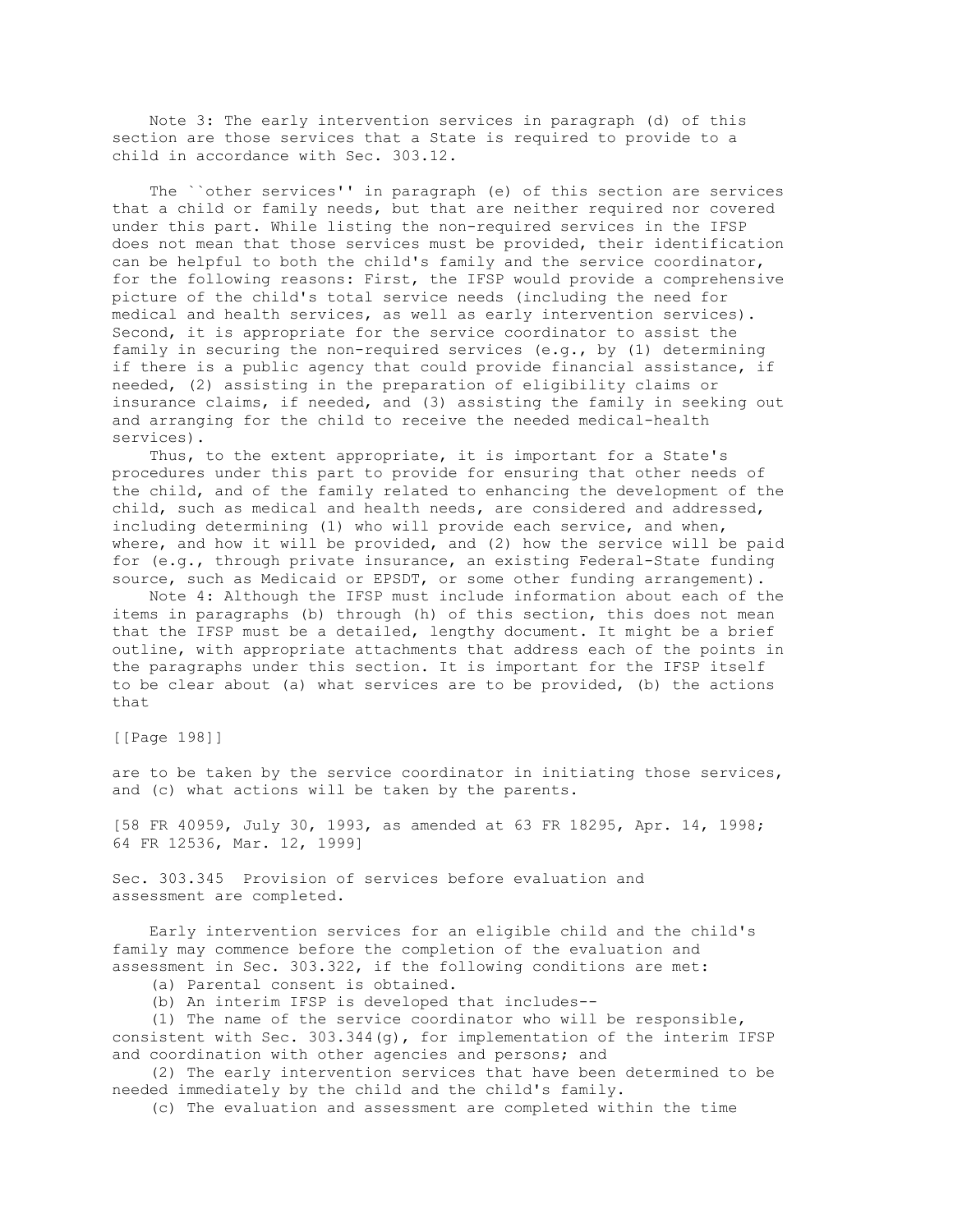period required in Sec. 303.322(e).

(Approved by the Office of Management and Budget under control number 1820-0550)

(Authority: 20 U.S.C. 1436(c))

 Note: This section is intended to accomplish two specific purposes: (1) To facilitate the provision of services in the event that a child has obvious immediate needs that are identified, even at the time of referral (e.g., a physician recommends that a child with cerebral palsy begin receiving physical therapy as soon as possible), and (2) to ensure that the requirements for the timely evaluation and assessment are not circumvented.

Sec. 303.346 Responsibility and accountability.

 Each agency or person who has a direct role in the provision of early intervention services is responsible for making a good faith effort to assist each eligible child in achieving the outcomes in the child's IFSP. However, part C of the Act does not require that any agency or person be held accountable if an eligible child does not achieve the growth projected in the child's IFSP.

(Approved by the Office of Management and Budget under control number 1820-0550)

(Authority: 20 U.S.C. 1436)

Personnel Training and Standards

Sec. 303.360 Comprehensive system of personnel development.

 (a) Each system must include a comprehensive system of personnel development.

(b) The personnel development system under this part must--

 (1) Be consistent with the comprehensive system of personnel development required under part B of the Act (34 CFR 300.380 through 300.387);

 (2) Provide for preservice and inservice training to be conducted on an interdisciplinary basis, to the extent appropriate;

 (3) Provide for the training of a variety of personnel needed to meet the requirements of this part, including public and private providers, primary referral sources, paraprofessionals, and persons who will serve as service coordinators; and

(4) Ensure that the training provided relates specifically to--

 (i) Understanding the basic components of early intervention services available in the State;

 (ii) Meeting the interrelated social or emotional, health, developmental, and educational needs of eligible children under this part; and

 (iii) Assisting families in enhancing the development of their children, and in participating fully in the development and implementation of IFSPs.

(c) A personnel development system under this part may include--

 (1) Implementing innovative strategies and activities for the recruitment and retention of early intervention service providers;

(2) Promoting the preparation of early intervention providers who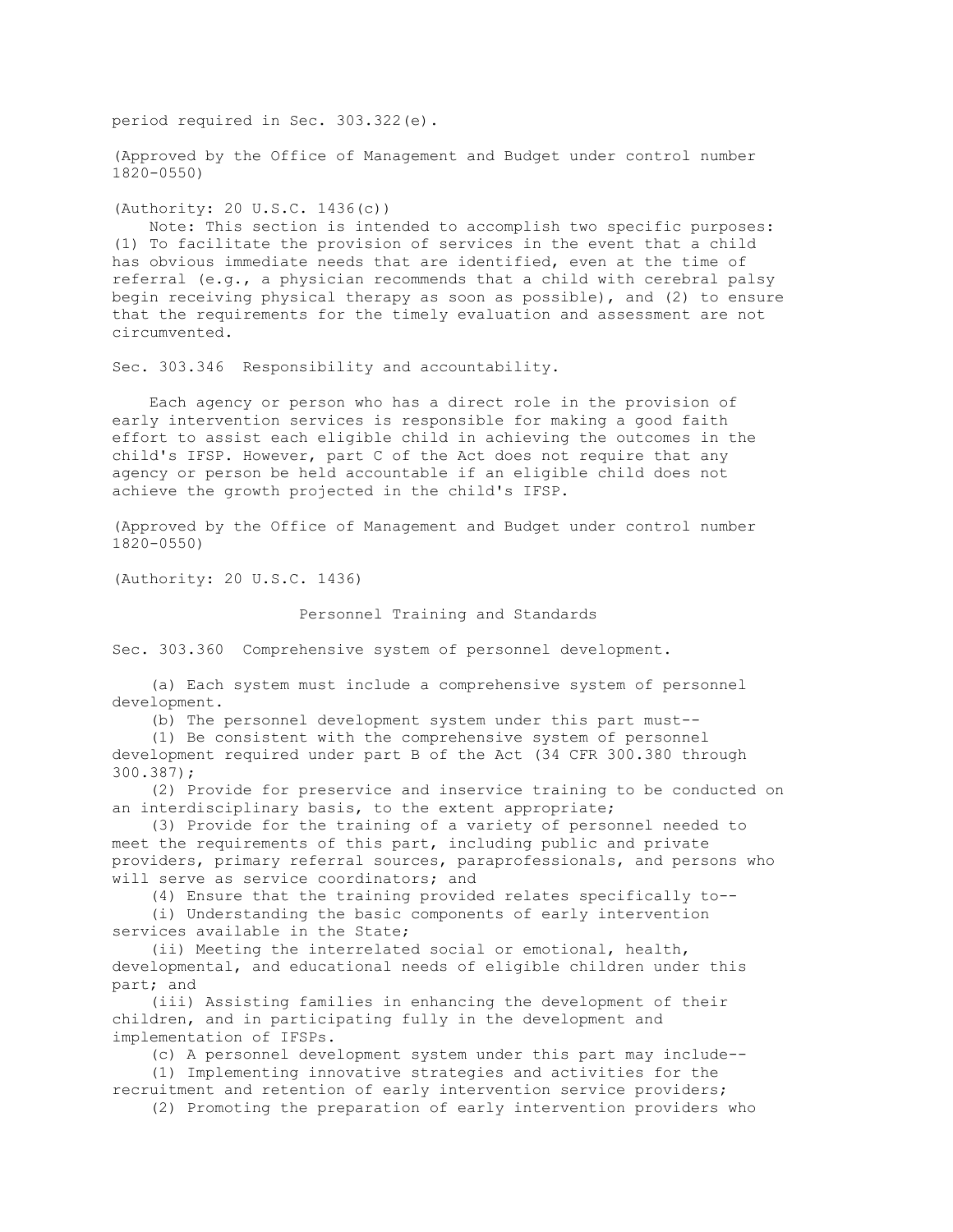are fully and appropriately qualified to provide early intervention services under this part;

(3) Training personnel to work in rural and inner-city areas; and

[[Page 199]]

 (4) Training personnel to coordinate transition services for infants and toddlers with disabilities from an early intervention program under this part to a preschool program under part B of the Act or to other preschool or other appropriate services.

(Approved by the Office of Management and Budget under control number 1820-0550)

(Authority: 20 U.S.C. 1435(a)(8))

[58 FR 40959, July 30, 1993, as amended at 63 FR 18295, Apr. 14, 1998]

Sec. 303.361 Personnel standards.

(a) As used in this part--

 (1) Appropriate professional requirements in the State means entry level requirements that--

 (i) Are based on the highest requirements in the State applicable to the profession or discipline in which a person is providing early intervention services; and

 (ii) Establish suitable qualifications for personnel providing early intervention services under this part to eligible children and their families who are served by State, local, and private agencies.

 (2) Highest requirements in the State applicable to a specific profession or discipline means the highest entry-level academic degree needed for any State approved or recognized certification, licensing, registration, or other comparable requirements that apply to that profession or discipline.

 (3) Profession or discipline means a specific occupational category that--

 (i) Provides early intervention services to children eligible under this part and their families;

(ii) Has been established or designated by the State; and

 (iii) Has a required scope of responsibility and degree of supervision.

 (4) State approved or recognized certification, licensing, registration, or other comparable requirements means the requirements that a State legislature either has enacted or has authorized a State agency to promulgate through rules to establish the entry-level standards for employment in a specific profession or discipline in that State.

 (b)(1) Each statewide system must have policies and procedures relating to the establishment and maintenance of standards to ensure that personnel necessary to carry out the purposes of this part are appropriately and adequately prepared and trained.

 (2) The policies and procedures required in paragraph (b)(1) of this section must provide for the establishment and maintenance of standards that are consistent with any State-approved or State-recognized certification, licensing, registration, or other comparable requirements that apply to the profession or discipline in which a person is providing early intervention services.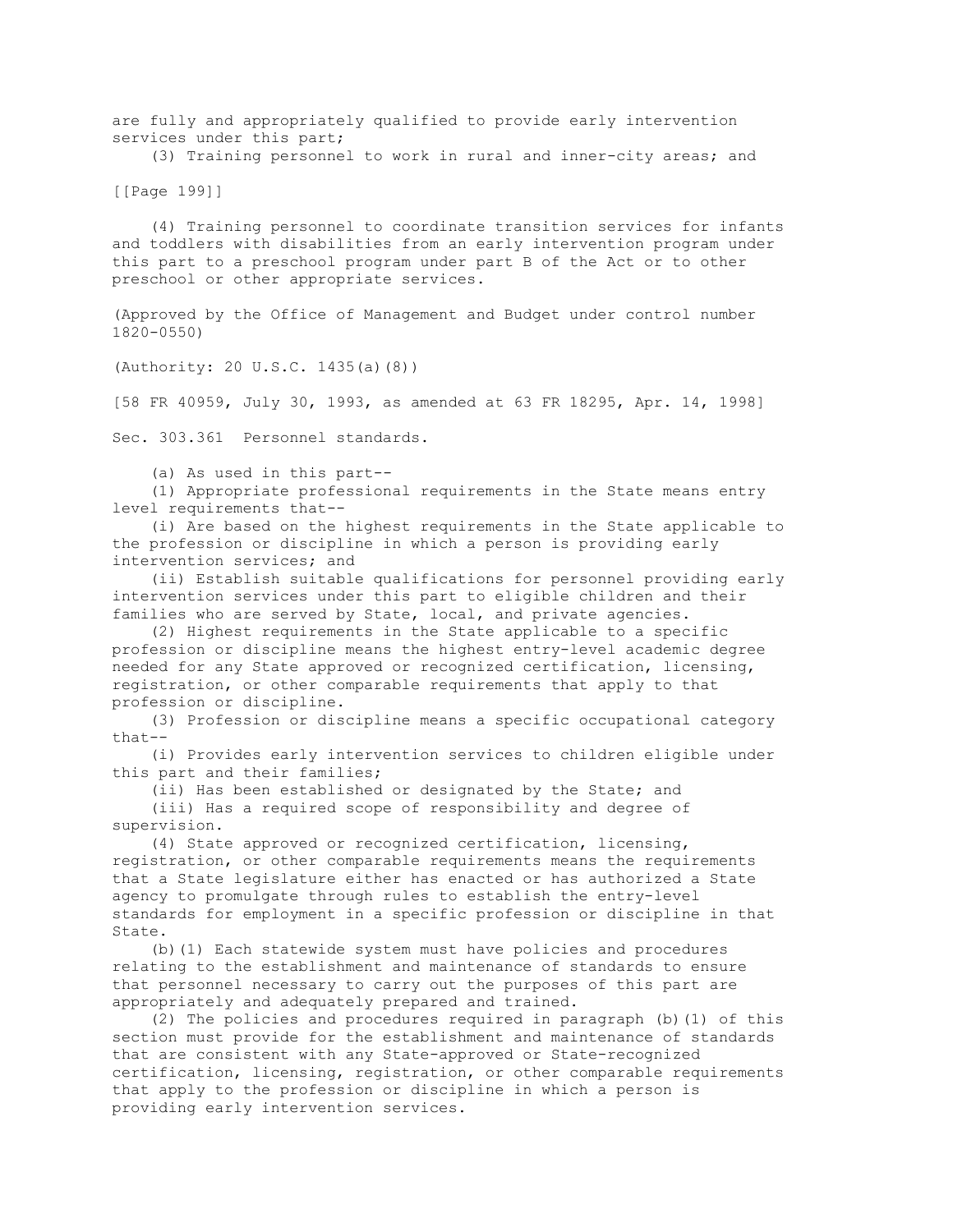(c) To the extent that a State's standards for a profession or discipline, including standards for temporary or emergency certification, are not based on the highest requirements in the State applicable to a specific profession or discipline, the State's application for assistance under this part must include the steps the State is taking, the procedures for notifying public agencies and personnel of those steps, and the timelines it has established for the retraining or hiring of personnel that meet appropriate professional requirements in the State.

 (d)(1) In meeting the requirements in paragraphs (b) and (c) of this section, a determination must be made about the status of personnel standards in the State. That determination must be based on current information that accurately describes, for each profession or discipline in which personnel are providing early intervention services, whether the applicable standards are consistent with the highest requirements in the State for that profession or discipline.

 (2) The information required in paragraph (d)(1) of this section must be on file in the lead agency, and available to the public.

 (e) In identifying the ``highest requirements in the State'' for purposes of this section, the requirements of all State statutes and the rules of all State agencies applicable to serving children eligible under this part and their families must be considered.

 (f) A State may allow paraprofessionals and assistants who are appropriately trained and supervised, in accordance with State law, regulations,

[[Page 200]]

or written policy, to assist in the provision of early intervention services to eligible children under this part.

 (g) In implementing this section, a State may adopt a policy that includes making ongoing good-faith efforts to recruit and hire appropriately and adequately trained personnel to provide early intervention services to eligible children, including, in a geographic area of the State where there is a shortage of personnel that meet these qualifications, the most qualified individuals available who are making satisfactory progress toward completing applicable course work necessary to meet the standards described in paragraph (b)(2) of this section, consistent with State law, within 3 years.

(Approved by the Office of Management and Budget under control number 1820-0550)

## (Authority: 20 U.S.C. 1435(a)(9))

 Note: This section requires that a State use its own existing highest requirements to determine the standards appropriate to personnel who provide early intervention services under this part. The regulations do not require States to set any specified training standard, such as a master's degree, for employment of personnel who provide services under this part.

 The regulations permit each State to determine the specific occupational categories required to provide early intervention services to children eligible under this part and their families, and to revise or expand these categories as needed. The professions or disciplines need not be limited to traditional occupational categories.

[58 FR 40959, July 30, 1993, as amended at 63 FR 18295, Apr. 14, 1998]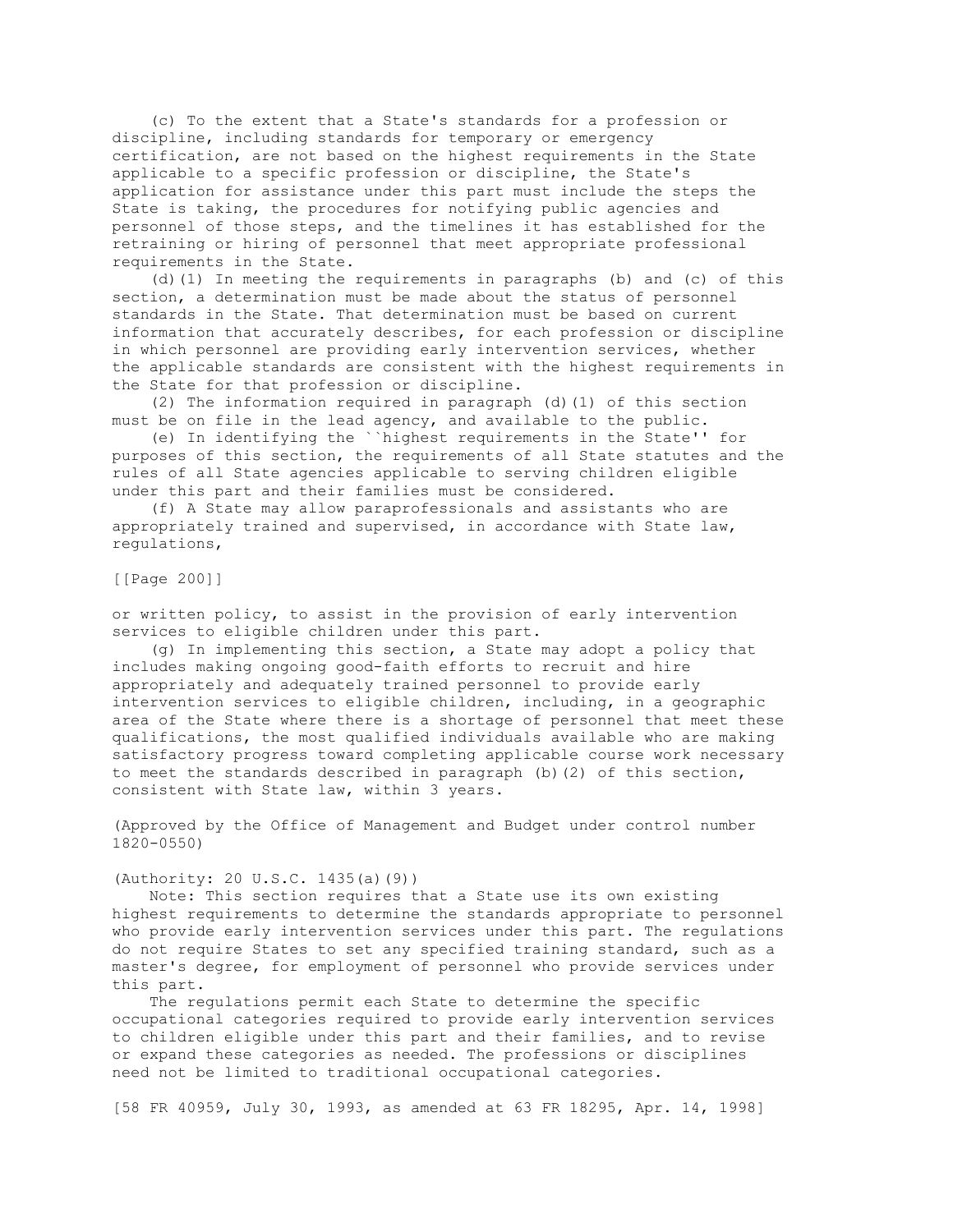## Subpart E--Procedural Safeguards

Sec. 303.400 General responsibility of lead agency for procedural safeguards.

General

 Each lead agency shall be responsible for-- (a) Establishing or adopting procedural safeguards that meet the requirements of this subpart; and

 (b) Ensuring effective implementation of the safeguards by each public agency in the State that is involved in the provision of early intervention services under this part.

(Authority: 20 U.S.C. 1439)

Sec. 303.401 Definitions of consent, native language, and personally identifiable information.

As used in this subpart--

(a) Consent means that--

 (1) The parent has been fully informed of all information relevant to the activity for which consent is sought, in the parent's native language or other mode of communication;

 (2) The parent understands and agrees in writing to the carrying out of the activity for which consent is sought, and the consent describes that activity and lists the records (if any) that will be released and to whom; and

 (3) The parent understands that the granting of consent is voluntary on the part of the parent and may be revoked at any time;

 (b) Native language, where used with reference to persons of limited English proficiency, means the language or mode of communication normally used by the parent of a child eligible under this part;

(c) Personally identifiable means that information includes--

 (1) The name of the child, the child's parent, or other family member;

(2) The address of the child;

 (3) A personal identifier, such as the child's or parent's social security number; or

 (4) A list of personal characteristics or other information that would make it possible to identify the child with reasonable certainty.

(Authority: 20 U.S.C. 1439)

Sec. 303.402 Opportunity to examine records.

 In accordance with the confidentiality procedures in the regulations under part B of the Act (34 CFR 300.560 through 300.576), the parents of a child eligible under this part must be afforded the opportunity to inspect and review records relating to evaluations and assessments, eligibility determinations, development and implementation of IFSPs, individual complaints dealing with the child, and any other area under this part involving records about the child and the child's family.

(Authority: 20 U.S.C. 1439(a)(4))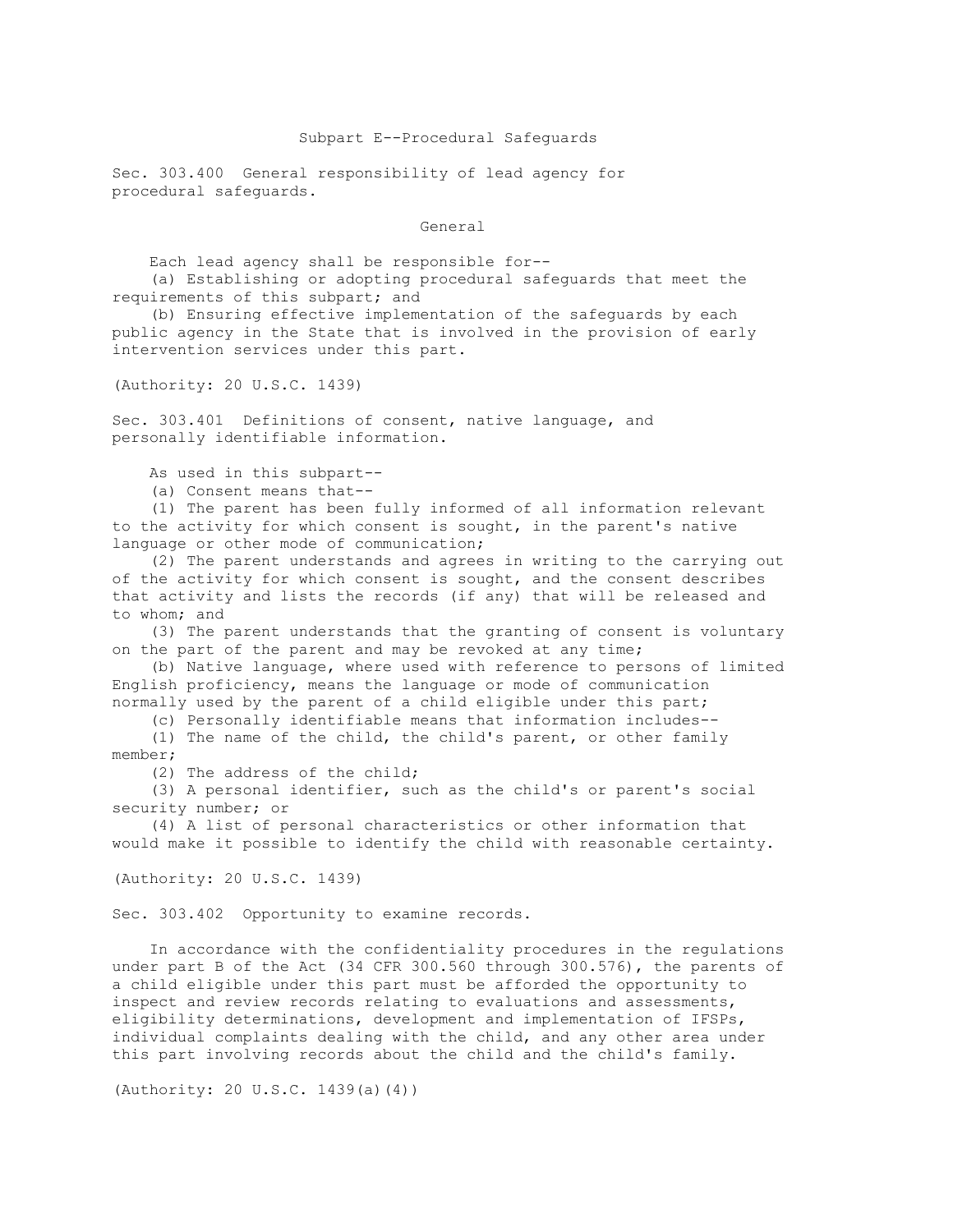[[Page 201]]

Sec. 303.403 Prior notice; native language.

 (a) General. Written prior notice must be given to the parents of a child eligible under this part a reasonable time before a public agency or service provider proposes, or refuses, to initiate or change the identification, evaluation, or placement of the child, or the provision of appropriate early intervention services to the child and the child's family.

 (b) Content of notice. The notice must be in sufficient detail to inform the parents about--

(1) The action that is being proposed or refused;

(2) The reasons for taking the action;

 (3) All procedural safeguards that are available under Secs. 303.401-303.460 of this part; and

 (4) The State complaint procedures under Secs. 303.510-303.512, including a description of how to file a complaint and the timelines under those procedures.

(c) Native language. (1) The notice must be--

 (i) Written in language understandable to the general public; and (ii) Provided in the native language of the parents, unless it is clearly not feasible to do so.

 (2) If the native language or other mode of communication of the parent is not a written language, the public agency, or designated service provider, shall take steps to ensure that--

 (i) The notice is translated orally or by other means to the parent in the parent's native language or other mode of communication;

(ii) The parent understands the notice; and

 (iii) There is written evidence that the requirements of this paragraph have been met.

 (3) If a parent is deaf or blind, or has no written language, the mode of communication must be that normally used by the parent (such as sign language, braille, or oral communication).

(Authority: 20 U.S.C. 1439(a)(6) and (7))

[58 FR 40959, July 30, 1993, as amended at 64 FR 12536, Mar. 12, 1999]

Sec. 303.404 Parent consent.

(a) Written parental consent must be obtained before--

 (1) Conducting the initial evaluation and assessment of a child under Sec. 303.322; and

 (2) Initiating the provision of early intervention services (see Sec. 303.342(e)).

 (b) If consent is not given, the public agency shall make reasonable efforts to ensure that the parent--

 (1) Is fully aware of the nature of the evaluation and assessment or the services that would be available; and

 (2) Understands that the child will not be able to receive the evaluation and assessment or services unless consent is given.

(Authority: 20 U.S.C. 1439)

 Note 1: In addition to the consent requirements in this section, other consent requirements are included in (1) Sec. 303.460(a), regarding the exchange of personally identifiable information among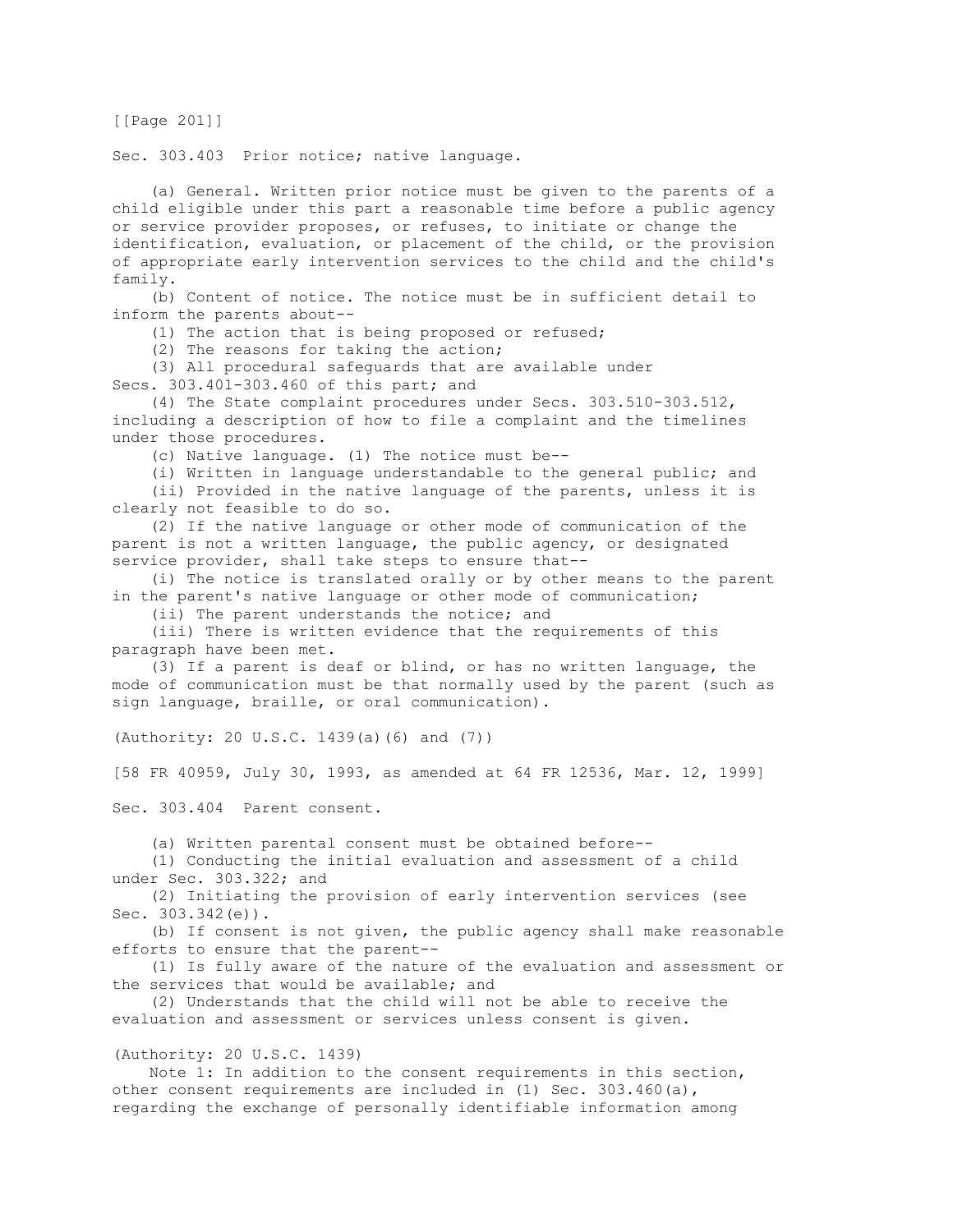agencies, and (2) the confidentiality provisions in the regulations under part B of the Act (34 CFR 300.571) and 34 CFR part 99 (Family Educational Rights and Privacy), both of which apply to this part.

 Note 2: Under Sec. 300.504(b) of the part B regulations, a public agency may initiate procedures to challenge a parent's refusal to consent to the initial evaluation of the parent's child and, if successful, obtain the evaluation. This provision applies to eligible children under this part, since the part B evaluation requirement applies to all children with disabilities in a State, including infants and toddlers.

Sec. 303.405 Parent right to decline service.

 The parents of a child eligible under this part may determine whether they, their child, or other family members will accept or decline any early intervention service under this part in accordance with State law, and may decline such a service after first accepting it, without jeopardizing other early intervention services under this part.

(Authority: 20 U.S.C. 1439(a)(3))

Sec. 303.406 Surrogate parents.

 (a) General. Each lead agency shall ensure that the rights of children eligible under this part are protected if--

(1) No parent (as defined in Sec. 303.18) can be identified;

 (2) The public agency, after reasonable efforts, cannot discover the whereabouts of a parent; or

(3) The child is a ward of the State under the laws of that State.

[[Page 202]]

 (b) Duty of lead agency and other public agencies. The duty of the lead agency, or other public agency under paragraph (a) of this section, includes the assignment of an individual to act as a surrogate for the parent. This must include a method for--

(1) Determining whether a child needs a surrogate parent; and

(2) Assigning a surrogate parent to the child.

 (c) Criteria for selecting surrogates. (1) The lead agency or other public agency may select a surrogate parent in any way permitted under State law.

 (2) Public agencies shall ensure that a person selected as a surrogate parent--

 (i) Has no interest that conflicts with the interests of the child he or she represents; and

 (ii) Has knowledge and skills that ensure adequate representation of the child.

 (d) Non-employee requirement; compensation. (1) A person assigned as a surrogate parent may not be--

(i) An employee of any State agency; or

(ii) A person or an employee of a person providing early

intervention services to the child or to any family member of the child. (2) A person who otherwise qualifies to be a surrogate parent under

paragraph (d)(1) of this section is not an employee solely because he or she is paid by a public agency to serve as a surrogate parent.

 (e) Responsibilities. A surrogate parent may represent a child in all matters related to--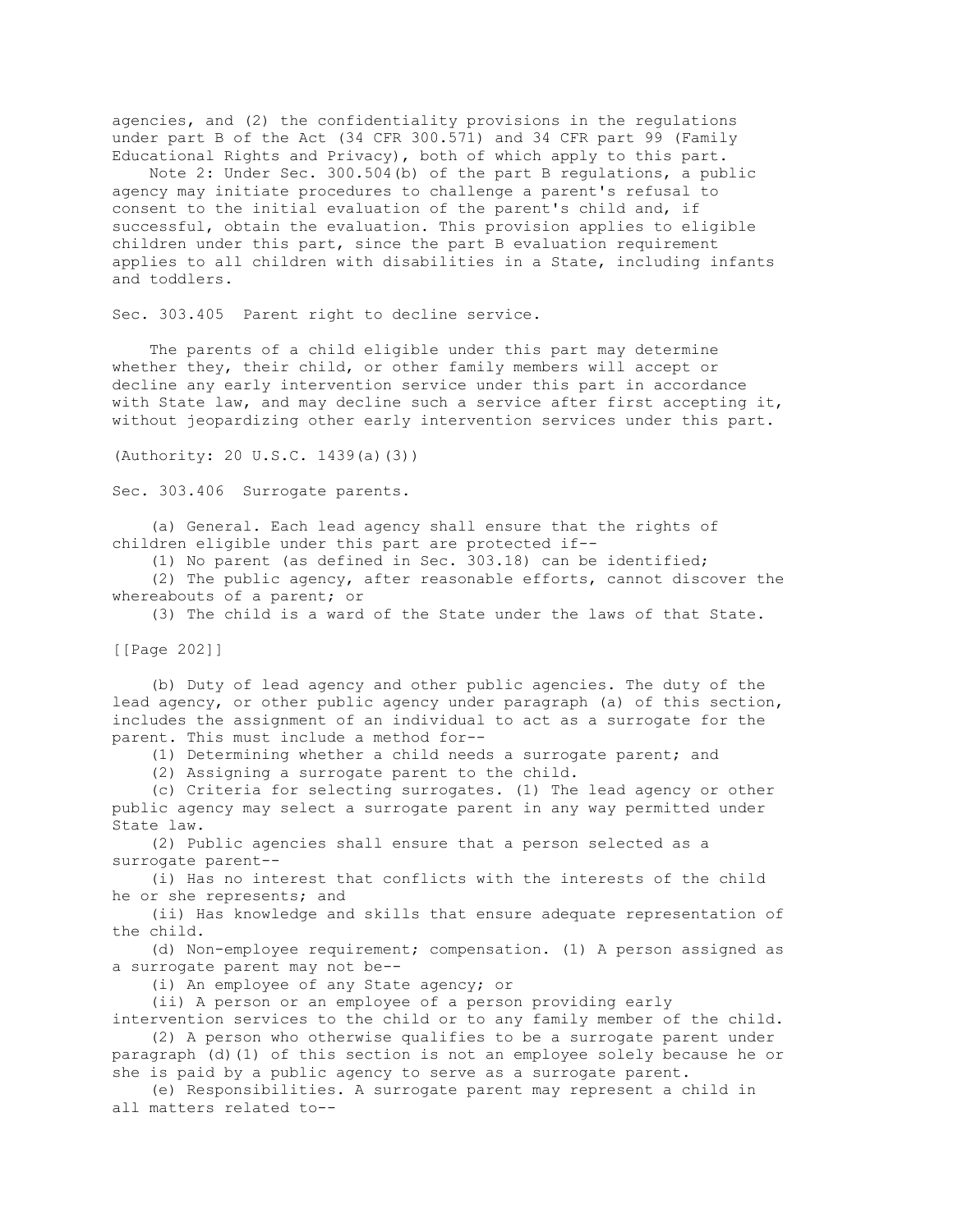(1) The evaluation and assessment of the child;

 (2) Development and implementation of the child's IFSPs, including annual evaluations and periodic reviews;

 (3) The ongoing provision of early intervention services to the child; and

(4) Any other rights established under this part.

(Authority: 20 U.S.C. 1439(a)(5))

[58 FR 40959, July 30, 1993, as amended at 63 FR 18296, Apr. 14, 1998]

Mediation and Due Process Procedures for Parents and Children

Sec. 303.419 Mediation.

 (a) General. Each State shall ensure that procedures are established and implemented to allow parties to disputes involving any matter described in Sec. 303.403(a) to resolve the disputes through a mediation process which, at a minimum, must be available whenever a hearing is requested under Sec. 303.420. The lead agency may either use the mediation system established under Part B of the Act or establish its own system.

 (b) Requirements. The procedures must meet the following requirements:

(1) The procedures must ensure that the mediation process--

(i) Is voluntary on the part of the parties;

 (ii) Is not used to deny or delay a parent's right to a due process hearing under Sec. 303.420, or to deny any other rights afforded under Part C of the Act; and

 (iii) Is conducted by a qualified and impartial mediator who is trained in effective mediation techniques.

 (2) The State shall maintain a list of individuals who are qualified mediators and knowledgeable in laws and regulations relating to the provision of special education and related services.

 (3) The State shall bear the cost of the mediation process, including the costs of meetings described in paragraph (c) of this section.

 (4) Each session in the mediation process must be scheduled in a timely manner and must be held in a location that is convenient to the parties to the dispute.

 (5) An agreement reached by the parties to the dispute in the mediation process must be set forth in a written mediation agreement.

 (6) Discussions that occur during the mediation process must be confidential and may not be used as evidence in any subsequent due process hearings or civil proceedings, and the parties to the mediation process may be required to sign a confidentiality pledge prior to the commencement of the process.

[[Page 203]]

 (c) Meeting to encourage mediation. A State may establish procedures to require parents who elect not to use the mediation process to meet, at a time and location convenient to the parents, with a disinterested party--

 (1) Who is under contract with a parent training and information center or community parent resource center in the State established under sections 682 or 683 of the Act, or an appropriate alternative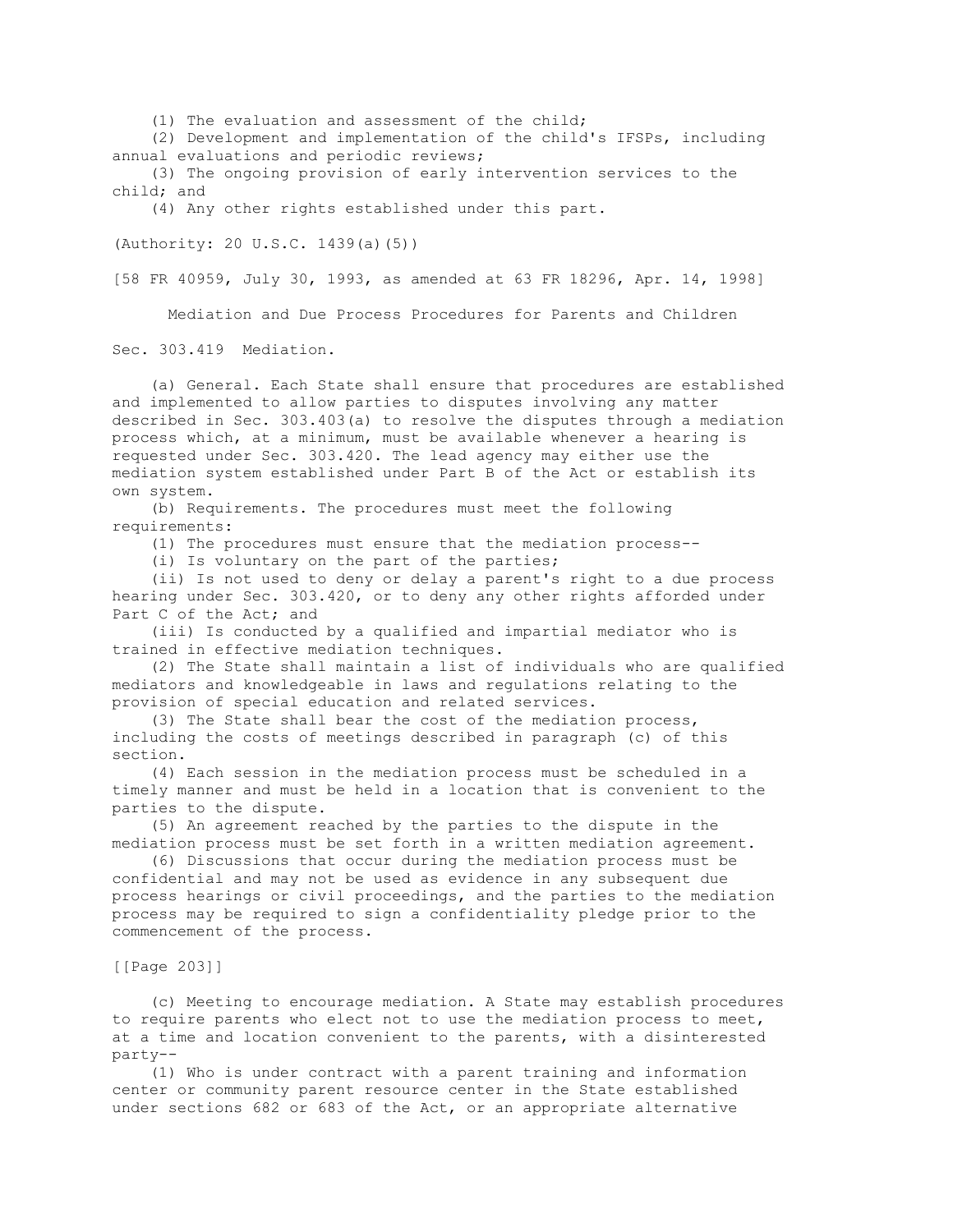dispute resolution entity; and (2) Who would explain the benefits of the mediation process and encourage the parents to use the process.

(Authority: 20 U.S.C. 1415(e) and 1439(a)(8))

[63 FR 18296, Apr. 14, 1998]

Sec. 303.420 Due process procedures.

 Each system must include written procedures including procedures for mediation as described in Sec. 303.419, for the timely administrative resolution of individual child complaints by parents concerning any of the matters in Sec. 303.403(a). A State may meet this requirement by--

 (a) Adopting the mediation and due process procedures in 34 CFR 300.506 through 300.512 and developing procedures that meet the requirements of Sec. 303.425; or

(b) Developing procedures that--

 (1) Meet the requirements in Sec. 303.419 and Secs. 303.421 through 303.425; and

(2) Provide parents a means of filing a complaint.

(Approved by the Office of Management and Budget under control number 1820-0550)

(Authority: 20 U.S.C. 1439(a)(1))

 Note 1: Sections 303.420 through 303.425 are concerned with the adoption of impartial procedures for resolving individual child complaints (i.e., complaints that generally affect only a single child or the child's family). These procedures require the appointment of a decision-maker who is impartial, as defined in Sec. 303.421(b), to resolve a dispute concerning any of the matters in Sec. 303.403(a). The decision of the impartial decision-maker is binding unless it is reversed on appeal.

 A different type of administrative procedure is included in Secs. 303.510 through 303.512 of subpart F of this part. Under those procedures, the lead agency is responsible for (1) investigating any complaint that it receives (including individual child complaints and those that are systemic in nature), and (2) resolving the complaint if the agency determines that a violation has occurred.

 Note 2: It is important that the administrative procedures developed by a State be designed to result in speedy resolution of complaints. An infant's or toddler's development is so rapid that undue delay could be potentially harmful.

[58 FR 40959, July 30, 1993, as amended at 63 FR 18296, Apr. 14, 1998]

Sec. 303.421 Appointment of an impartial person.

 (a) Qualifications and duties. An impartial person must be appointed to implement the complaint resolution process in this subpart. The person must--

 (1) Have knowledge about the provisions of this part and the needs of, and services available for, eligible children and their families; and

(2) Perform the following duties:

(i) Listen to the presentation of relevant viewpoints about the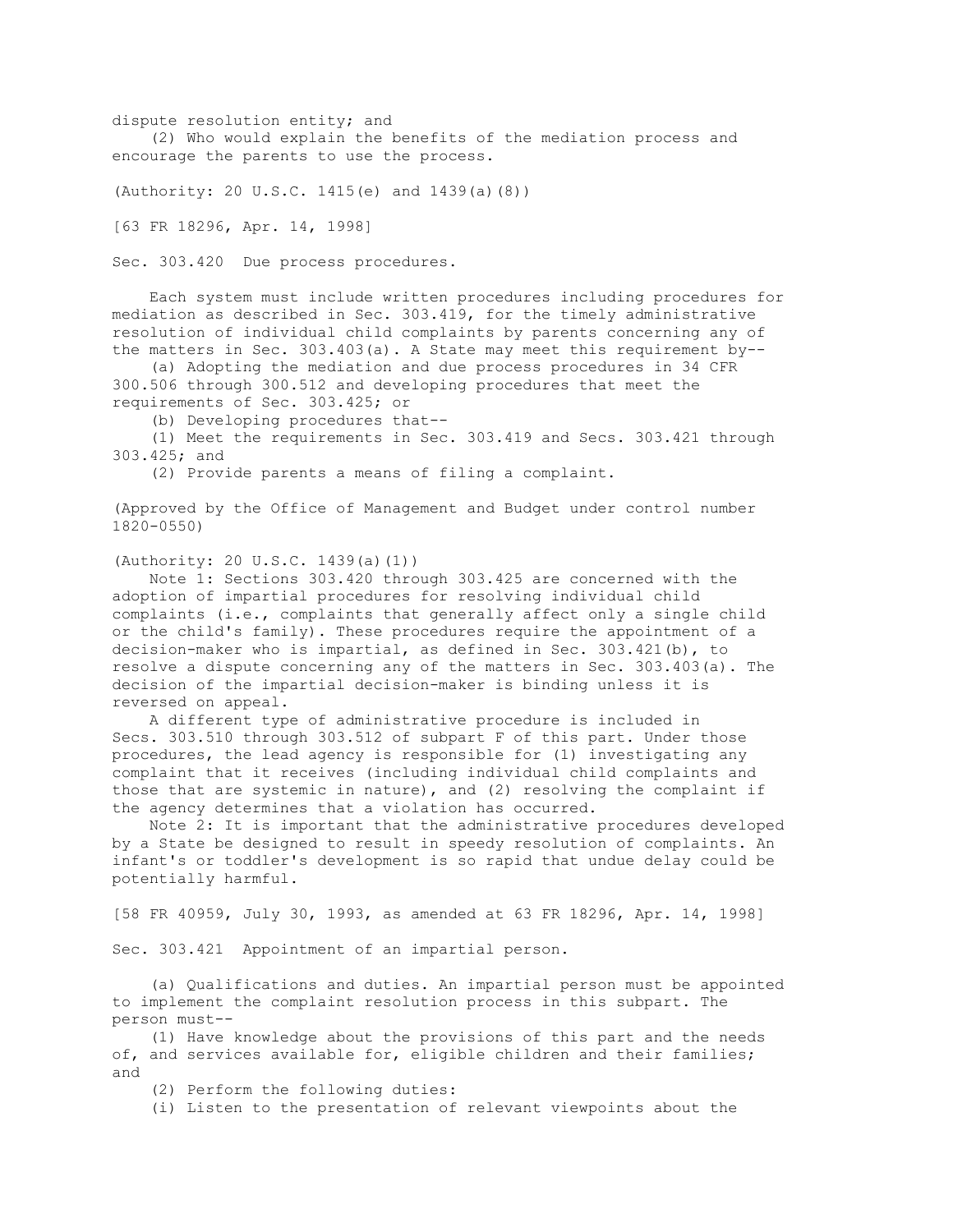complaint, examine all information relevant to the issues, and seek to reach a timely resolution of the complaint.

 (ii) Provide a record of the proceedings, including a written decision.

 (b) Definition of impartial. (1) As used in this section, impartial means that the person appointed to implement the complaint resolution process--

 (i) Is not an employee of any agency or other entity involved in the provision of early intervention services or care of the child; and

 (ii) Does not have a personal or professional interest that would conflict with his or her objectivity in implementing the process.

 (2) A person who otherwise qualifies under paragraph (b)(1) of this section is not an employee of an agency solely because the person is paid by the agency to implement the complaint resolution process.

(Approved by the Office of Management and Budget under control number 1820-0550)

(Authority: 20 U.S.C. 1439(a)(1))

Sec. 303.422 Parent rights in administrative proceedings.

 (a) General. Each lead agency shall ensure that the parents of children eligible under this part are afforded the rights in paragraph (b) of this section

[[Page 204]]

in any administrative proceedings carried out under Sec. 303.420.

 (b) Rights. Any parent involved in an administrative proceeding has the right to--

 (1) Be accompanied and advised by counsel and by individuals with special knowledge or training with respect to early intervention services for children eligible under this part;

 (2) Present evidence and confront, cross-examine, and compel the attendance of witnesses;

 (3) Prohibit the introduction of any evidence at the proceeding that has not been disclosed to the parent at least five days before the proceeding;

 (4) Obtain a written or electronic verbatim transcription of the proceeding; and

(5) Obtain written findings of fact and decisions.

(Approved by the Office of Management and Budget under control number 1820-0550)

(Authority: 20 U.S.C. 1439)

Sec. 303.423 Convenience of proceedings; timelines.

 (a) Any proceeding for implementing the complaint resolution process in this subpart must be carried out at a time and place that is reasonably convenient to the parents.

 (b) Each lead agency shall ensure that, not later than 30 days after the receipt of a parent's complaint, the impartial proceeding required under this subpart is completed and a written decision mailed to each of the parties.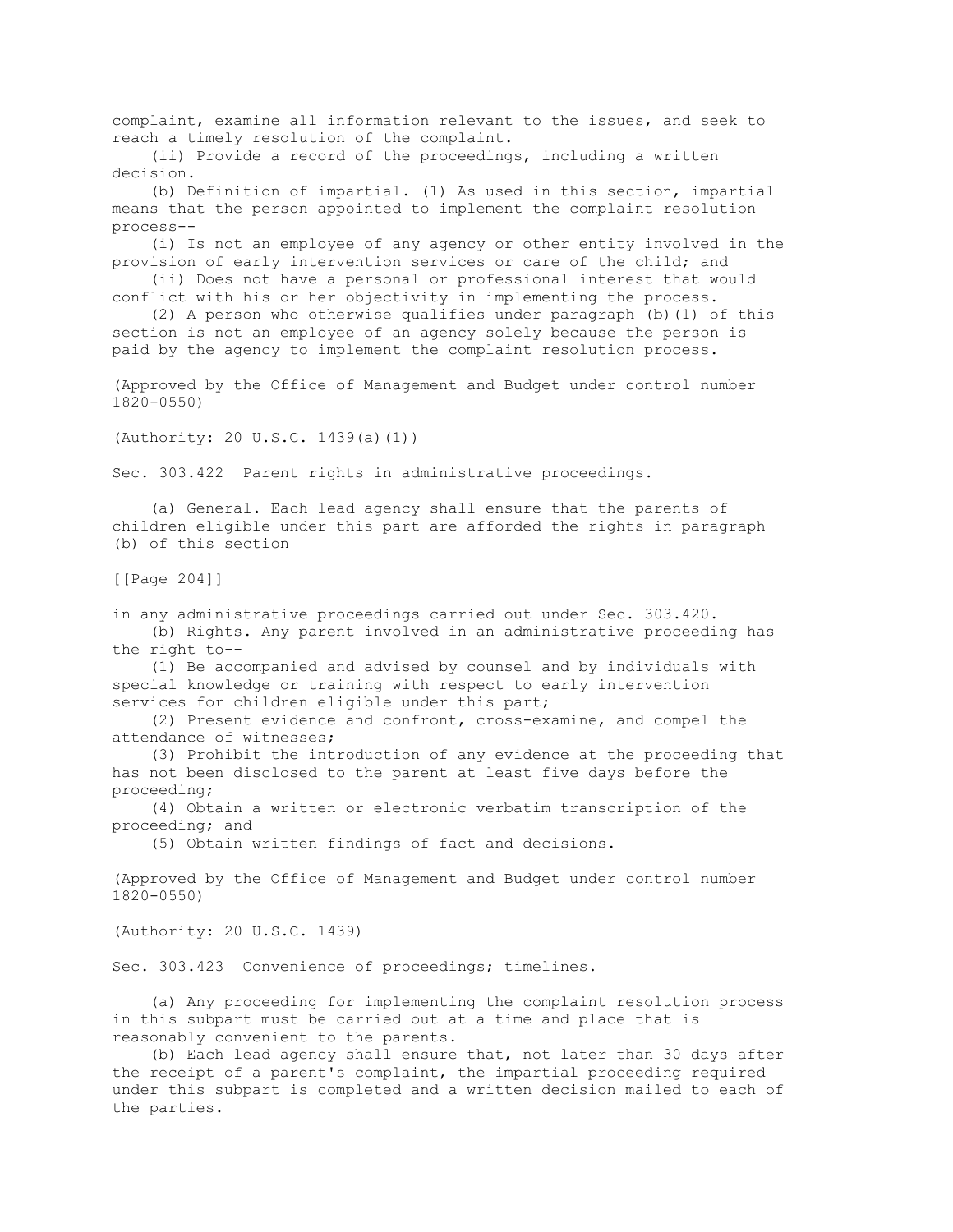(Approved by the Office of Management and Budget under control number 1820-0550)

(Authority: 20 U.S.C. 1439(a)(1))

 Note: Under part B of the Act, States are allowed 45 days to conduct an impartial due process hearing (i.e., within 45 days after the receipt of a request for a hearing, a decision is reached and a copy of the decision is mailed to each of the parties). (See 34 CFR 300.512.) Thus, if a State, in meeting the requirements of Sec. 303.420, elects to adopt the due process procedures under part B, that State would also have 45 days for hearings. However, any State in that situation is encouraged (but not required) to accelerate the timeline for the due process hearing for children who are eligible under this part--from 45 days to the 30-day timeline in this section. Because the needs of children in the birth-through-two-age range change so rapidly, quick resolution of complaints is important.

Sec. 303.424 Civil action.

 Any party aggrieved by the findings and decision regarding an administrative complaint has the right to bring a civil action in State or Federal court under section 639(a)(1) of the Act.

(Approved by the Office of Management and Budget under control number 1820-0550)

(Authority: 20 U.S.C. 1439(a)(1))

[58 FR 40959, July 30, 1993, as amended at 63 FR 18296, Apr. 14, 1998]

Sec. 303.425 Status of a child during proceedings.

 (a) During the pendency of any proceeding involving a complaint under this subpart, unless the public agency and parents of a child otherwise agree, the child must continue to receive the appropriate early intervention services currently being provided.

 (b) If the complaint involves an application for initial services under this part, the child must receive those services that are not in dispute.

(Approved by the Office of Management and Budget under control number 1820-0550)

(Authority: 20 U.S.C. 1439(a)(7))

Confidentiality

Sec. 303.460 Confidentiality of information.

 (a) Each State shall adopt or develop policies and procedures that the State will follow in order to ensure the protection of any personally identifiable information collected, used, or maintained under this part, including the right of parents to written notice of and written consent to the exchange of this information among agencies consistent with Federal and State law.

(b) These policies and procedures must meet the requirements in 34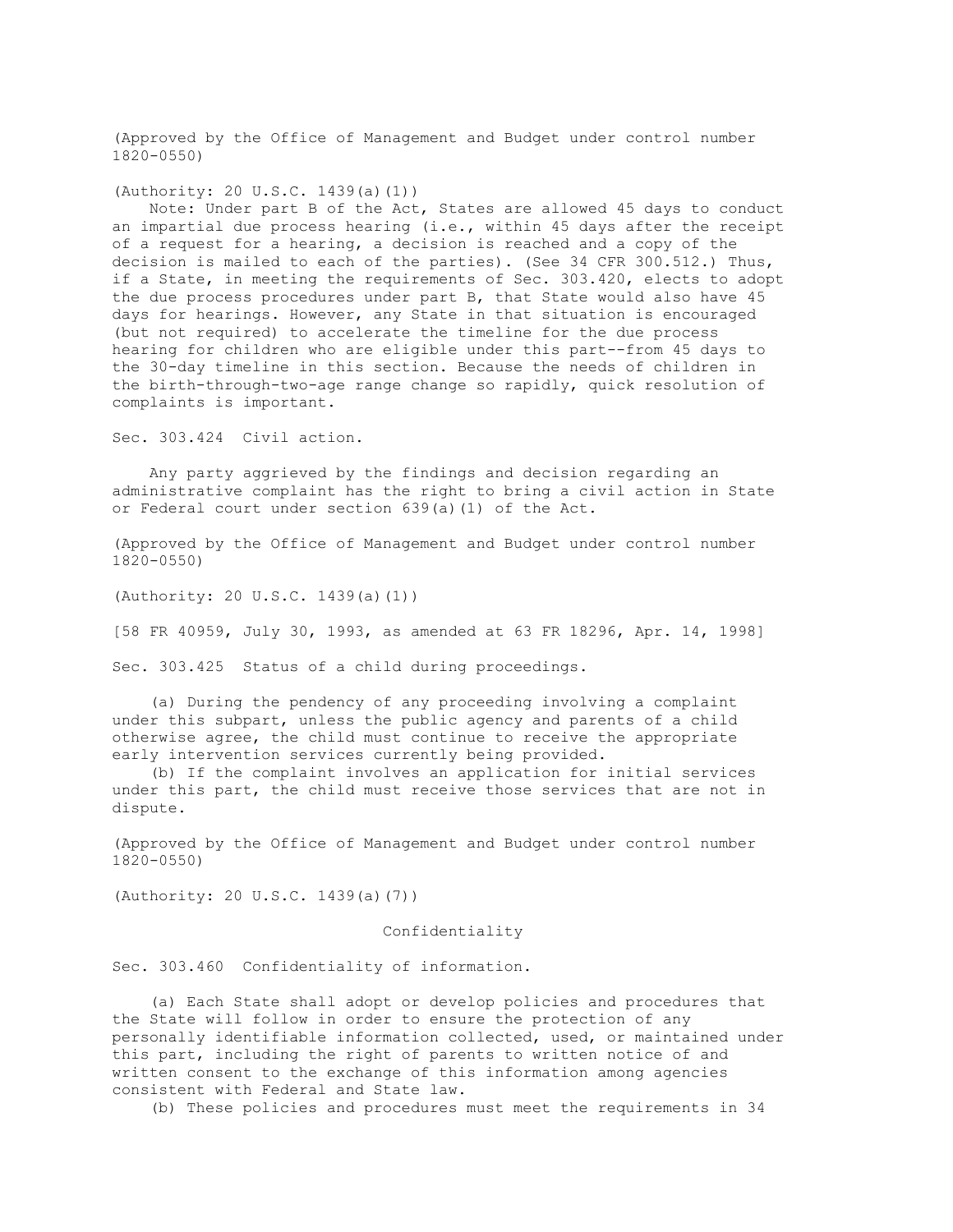CFR 300.560 through 300.576, with the modifications specified in Sec. 303.5(b).

(Approved by the Office of Management and Budget under control number 1820-0550)

(Authority: 20 U.S.C. 1439(a)(2), 1442)

 Note: With the modifications referred to in paragraph (b) of this section, the confidentiality requirements in the regulations implementing part B of the Act (34 CFR 300.560 through 300.576) are to be used by public agencies to meet the confidentiality requirements under part C of the Act and this section (Sec. 303.460).

[[Page 205]]

 The part B provisions incorporate by reference the regulations in 34 CFR part 99 (Family Educational Rights and Privacy); therefore, those regulations also apply to this part.

Subpart F--State Administration

Sec. 303.500 Lead agency establishment or designation.

General

 Each system must include a single line of responsibility in a lead agency that--

(a) Is established or designated by the Governor; and

 (b) Is responsible for the administration of the system, in accordance with the requirements of this part.

(Approved by the Office of Management and Budget under control number 1820-0550)

(Authority: 20 U.S.C. 1435(a)(10))

Sec. 303.501 Supervision and monitoring of programs.

(a) General. Each lead agency is responsible for--

 (1) The general administration and supervision of programs and activities receiving assistance under this part; and

 (2) The monitoring of programs and activities used by the State to carry out this part, whether or not these programs or activities are receiving assistance under this part, to ensure that the State complies with this part.

 (b) Methods of administering programs. In meeting the requirement in paragraph (a) of this section, the lead agency shall adopt and use proper methods of administering each program, including--

 (1) Monitoring agencies, institutions, and organizations used by the State to carry out this part;

 (2) Enforcing any obligations imposed on those agencies under part C of the Act and these regulations;

 (3) Providing technical assistance, if necessary, to those agencies, institutions, and organizations; and

(4) Correcting deficiencies that are identified through monitoring.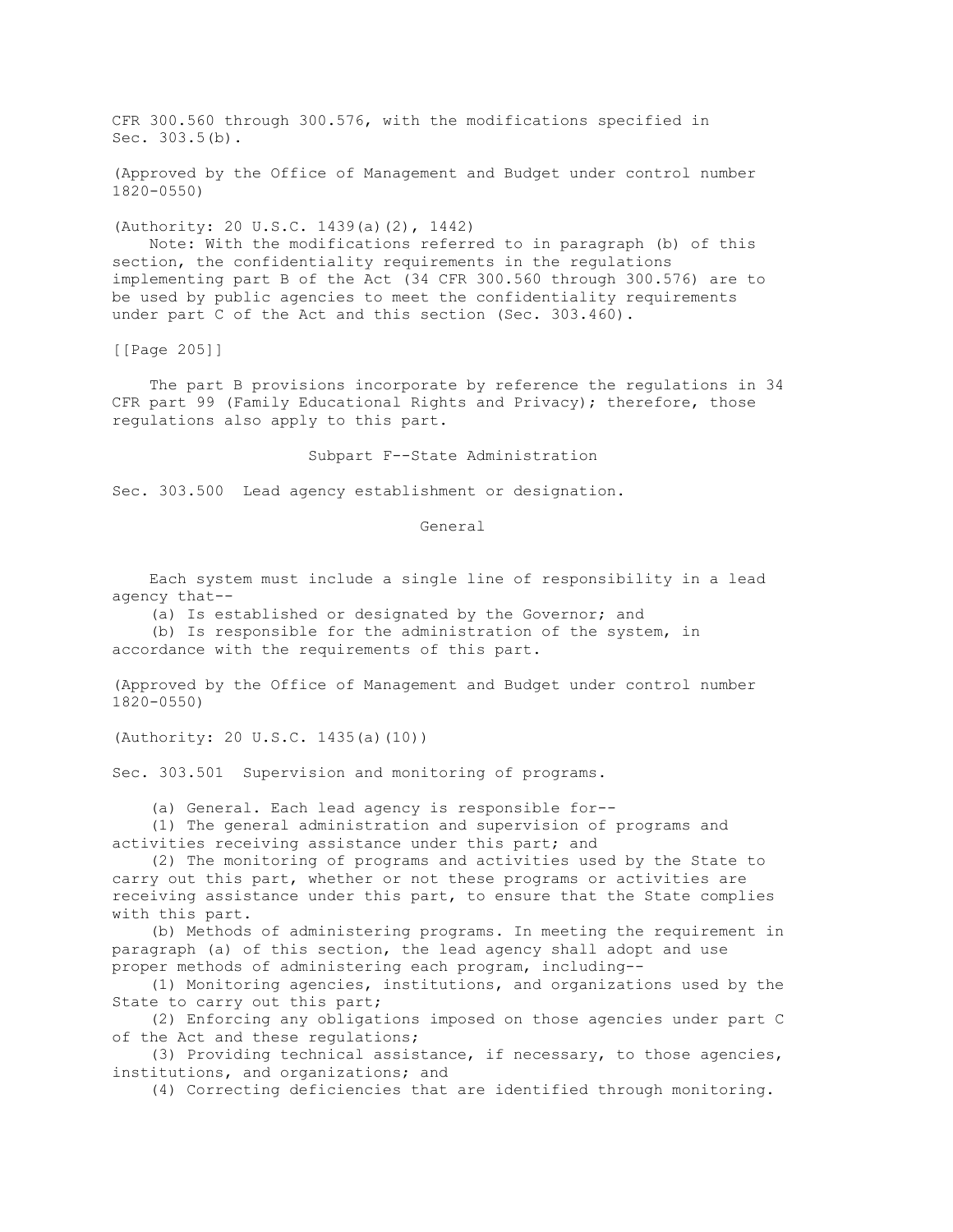(Approved by the Office of Management and Budget under control number 1820-0550)

(Authority: 20 U.S.C. 1435(a)(10)(A))

Lead Agency Procedures for Resolving Complaints

Sec. 303.510 Adopting complaint procedures.

(a) General. Each lead agency shall adopt written procedures for--

 (1) Resolving any complaint, including a complaint filed by an organization or individual from another State, that any public agency or private service provider is violating a requirement of Part C of the Act or this Part by--

 (i) Providing for the filing of a complaint with the lead agency; and

 (ii) At the lead agency's discretion, providing for the filing of a complaint with a public agency and the right to have the lead agency review the public agency's decision on the complaint; and

 (2) Widely disseminating to parents and other interested individuals, including parent training centers, protection and advocacy agencies, independent living centers, and other appropriate entities, the State's procedures under Secs. 303.510-303.512.

 (b) Remedies for denial of appropriate services. In resolving a complaint in which it finds a failure to provide appropriate services, a lead agency, pursuant to its general supervisory authority under Part C of the Act, must address:

 (1) How to remediate the denial of those services, including, as appropriate, the awarding of monetary reimbursement or other corrective action appropriate to the needs of the child and the child's family; and

 (2) Appropriate future provision of services for all infants and toddlers with disabilities and their families.

(Authority: 20 U.S.C. 1435(a)(10))

[64 FR 12536, Mar. 12, 1999]

Sec. 303.511 An organization or individual may file a complaint.

 (a) General. An individual or organization may file a written signed complaint under Sec. 303.510. The complaint must include--

 (1) A statement that the State has violated a requirement of part C of the Act or the regulations in this part; and

(2) The facts on which the complaint is based.

[[Page 206]]

 (b) Limitations. The alleged violation must have occurred not more than one year before the date that the complaint is received by the public agency unless a longer period is reasonable because--

 (1) The alleged violation continues for that child or other children; or

 (2) The complainant is requesting reimbursement or corrective action for a violation that occurred not more than three years before the date on which the complaint is received by the public agency.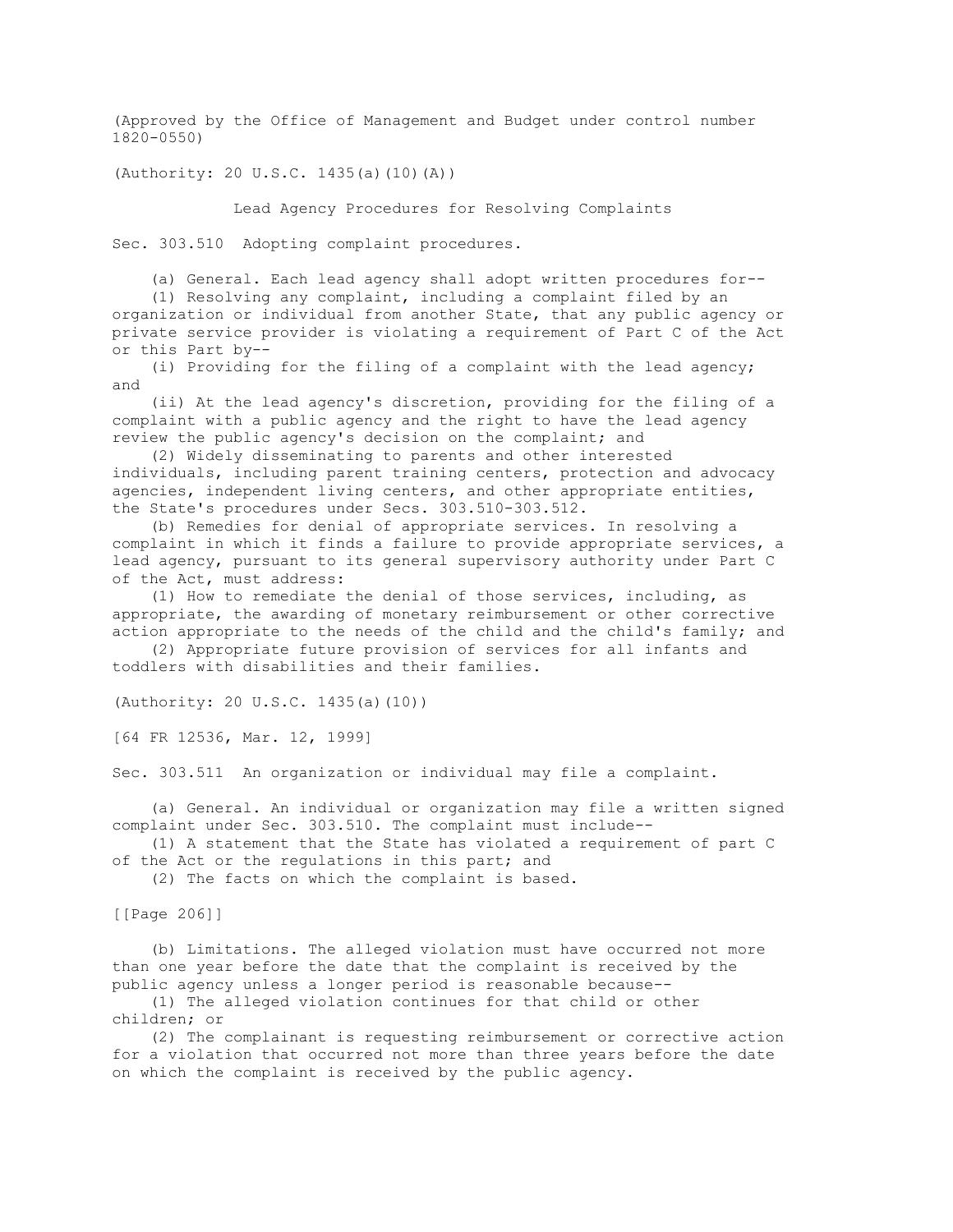(Authority: 20 U.S.C. 1435(a)(10))

[64 FR 12536, Mar. 12, 1999]

Sec. 303.512 Minimum State complaint procedures.

 (a) Time limit, minimum procedures. Each lead agency shall include in its complaint procedures a time limit of 60 calendar days after a complaint is filed under Sec. 303.510(a) to--

 (1) Carry out an independent on-site investigation, if the lead agency determines that such an investigation is necessary;

 (2) Give the complainant the opportunity to submit additional information, either orally or in writing, about the allegations in the complaint;

 (3) Review all relevant information and make an independent determination as to whether the public agency is violating a requirement of Part C of the Act or of this Part; and

 (4) Issue a written decision to the complainant that addresses each allegation in the complaint and contains--

(i) Findings of fact and conclusions; and

(ii) The reasons for the lead agency's final decision.

 (b) Time extension; final decisions; implementation. The lead agency's procedures described in paragraph (a) of this section also must--

 (1) Permit an extension of the time limit under paragraph (a) of this section only if exceptional circumstances exist with respect to a particular complaint; and

 (2) Include procedures for effective implementation of the lead agency's final decision, if needed, including--

(i) Technical assistance activities;

(ii) Negotiations; and

(iii) Corrective actions to achieve compliance.

 (c) Complaints filed under this section, and due process hearings under Sec. 303.420. (1) If a written complaint is received that is also the subject of a due process hearing under Sec. 303.420, or contains multiple issues, of which one or more are part of that hearing, the State must set aside any part of the complaint that is being addressed in the due process hearing until the conclusion of the hearing. However, any issue in the complaint that is not a part of the due process action must be resolved within the 60-calendar-day timeline using the complaint procedures described in paragraphs (a) and (b) of this section.

 (2) If an issue is raised in a complaint filed under this section that has previously been decided in a due process hearing involving the same parties--

(i) The hearing decision is binding; and

(ii) The lead agency must inform the complainant to that effect.

 (3) A complaint alleging a public agency's or private service provider's failure to implement a due process decision must be resolved by the lead agency.

(Authority: 20 U.S.C. 1435(a)(10))

[64 FR 12536, Mar. 12, 1999]

Policies and Procedures Related to Financial Matters

Sec. 303.520 Policies related to payment for services.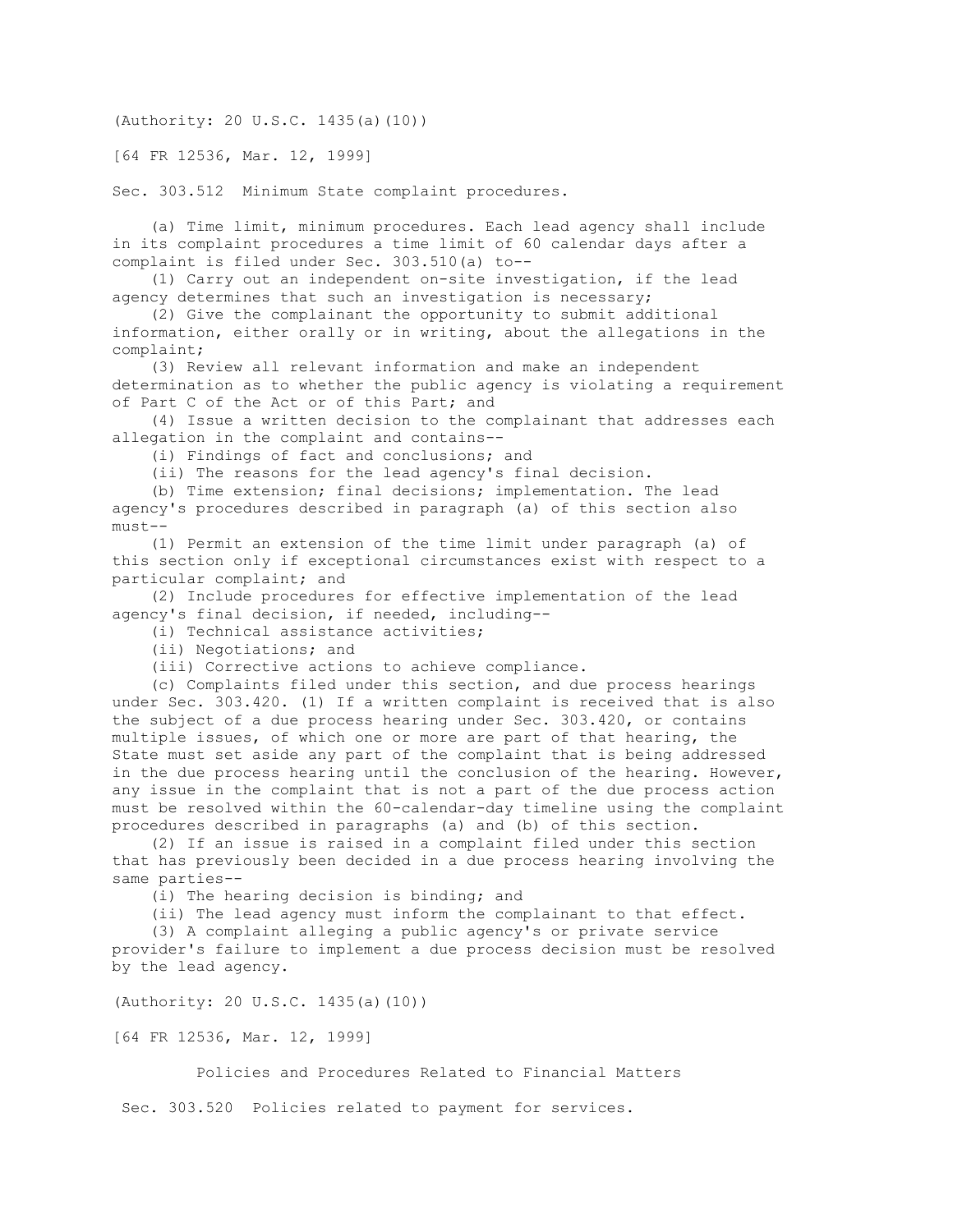(a) General. Each lead agency is responsible for establishing State policies related to how services to children eligible under this part and their families will be paid for under the State's early intervention program. The policies must--

 (1) Meet the requirements in paragraph (b) of this section; and (2) Be reflected in the interagency agreements required in Sec. 303.523.

(b) Specific funding policies. A State's policies must--

 (1) Specify which functions and services will be provided at no cost to all parents;

 (2) Specify which functions or services, if any, will be subject to a system of payments, and include--

[[Page 207]]

 (i) Information about the payment system and schedule of sliding fees that will be used; and

(ii) The basis and amount of payments; and

(3) Include an assurance that--

 (i) Fees will not be charged for the services that a child is otherwise entitled to receive at no cost to parents; and

 (ii) The inability of the parents of an eligible child to pay for services will not result in the denial of services to the child or the child's family; and

 (4) Set out any fees that will be charged for early intervention services and the basis for those fees.

 (c) Procedures to ensure the timely provision of services. No later than the beginning of the fifth year of a State's participation under this part, the State shall implement a mechanism to ensure that no services that a child is entitled to receive are delayed or denied because of disputes between agencies regarding financial or other responsibilities.

 (d) Proceeds from public or private insurance. (1) Proceeds from public or private insurance are not treated as program income for purposes of 34 CFR 80.25.

 (2) If a public agency spends reimbursements from Federal funds (e.g., Medicaid) for services under this part, those funds are not considered State or local funds for purposes of the provisions contained in Sec. 303.124.

(Authority: 20 U.S.C. 1432(4)(B), 1435(a)(10))

[58 FR 40959, July 30, 1993, as amended at 64 FR 12536, Mar. 12, 1999]

Sec. 303.521 Fees.

 (a) General. A State may establish, consistent with Sec. 303.12(a)(3)(iv), a system of payments for early intervention services, including a schedule of sliding fees.

 (b) Functions not subject to fees. The following are required functions that must be carried out at public expense by a State, and for which no fees may be charged to parents:

(1) Implementing the child find requirements in Sec. 303.321.

 (2) Evaluation and assessment, as included in Sec. 303.322, and including the functions related to evaluation and assessment in Sec. 303.12.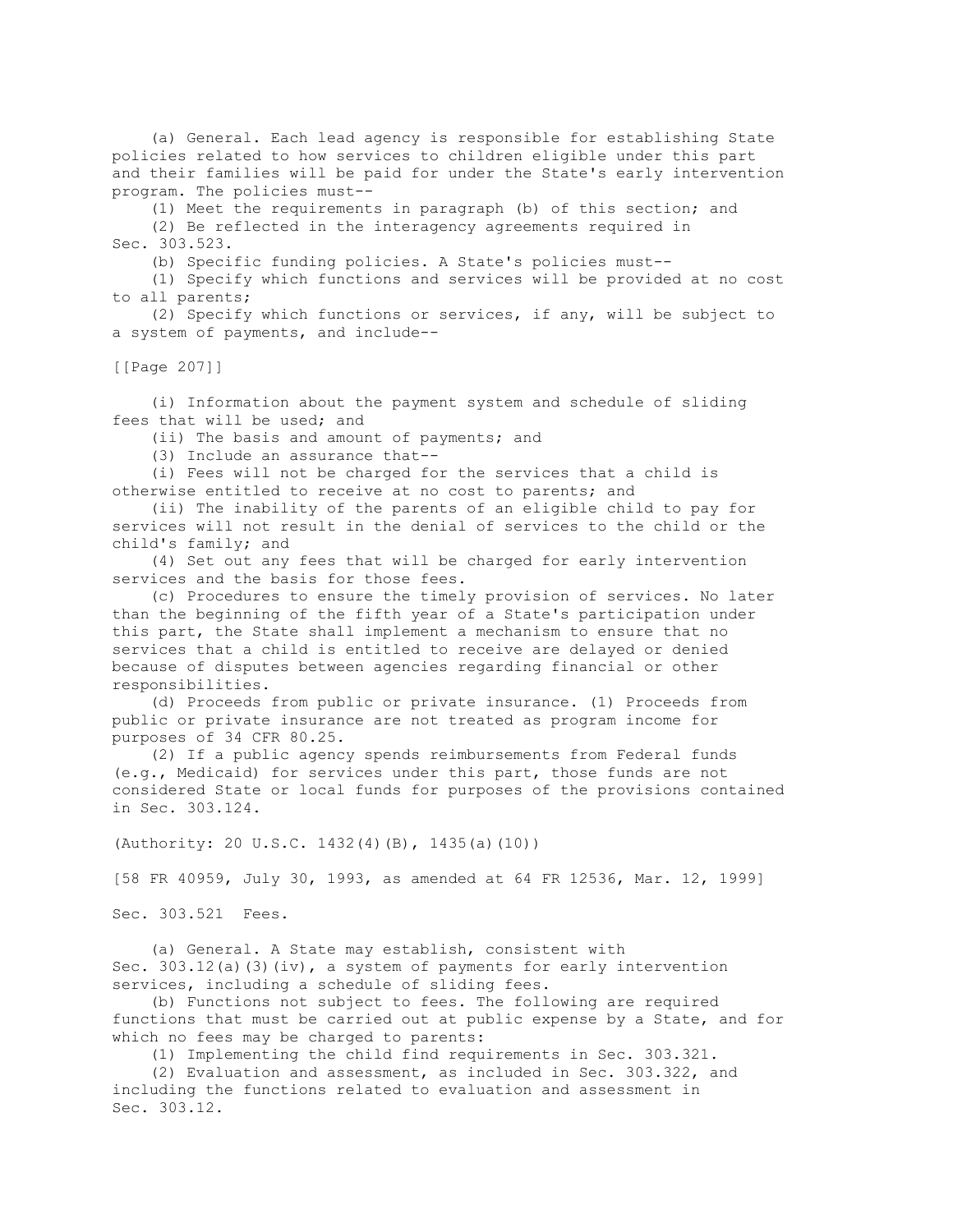(3) Service coordination, as included in Secs. 303.22 and 303.344(g).

(4) Administrative and coordinative activities related to--

 (i) The development, review, and evaluation of IFSPs in Secs. 303.340 through 303.346; and

 (ii) Implementation of the procedural safeguards in subpart E of this part and the other components of the statewide system of early intervention services in subparts D and F of this part.

 (c) States with mandates to serve children from birth. If a State has in effect a State law requiring the provision of a free appropriate public education to children with disabilities from birth, the State may not charge parents for any services (e.g., physical or occupational therapy) required under that law that are provided to children eligible under this part and their families.

(Approved by the Office of Management and Budget under control number 1820-0550)

(Authority: 20 U.S.C. 1432(4))

Sec. 303.522 Identification and coordination of resources.

(a) Each lead agency is responsible for--

 (1) The identification and coordination of all available resources for early intervention services within the State, including those from Federal, State, local, and private sources; and

 (2) Updating the information on the funding sources in paragraph (a)(1) of this section, if a legislative or policy change is made under any of those sources.

 (b) The Federal funding sources in paragraph (a)(1) of this section include--

 (1) Title V of the Social Security Act (relating to Maternal and Child Health);

 (2) Title XIX of the Social Security Act (relating to the general Medicaid Program, and EPSDT);

(3) The Head Start Act;

(4) Parts B and H of the Act;

 (5) The Developmental Disabilities Assistance and Bill of Rights Act (Pub. L. 94-103); and

[[Page 208]]

(6) Other Federal programs.

(Approved by the Office of Management and Budget under control number 1820-0550)

(Authority: 20 U.S.C. 1435(a)(10)(B))

[58 FR 40959, July 30, 1993, as amended at 63 FR 18296, Apr. 14, 1998]

Sec. 303.523 Interagency agreements.

 (a) General. Each lead agency is responsible for entering into formal interagency agreements with other State-level agencies involved in the State's early intervention program. Each agreement must meet the requirements in paragraphs (b) through (d) of this section.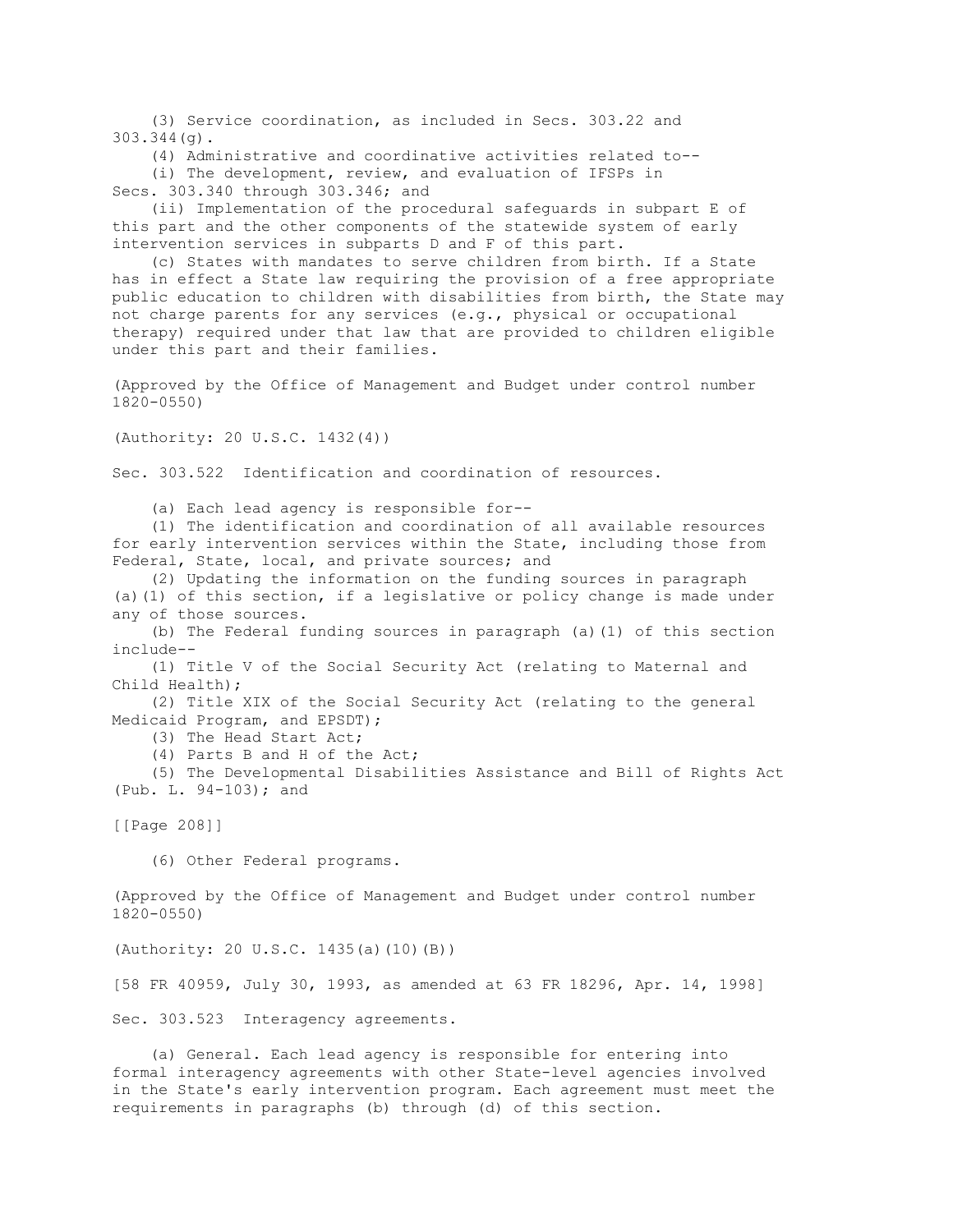(b) Financial responsibility. Each agreement must define the financial responsibility, in accordance with Sec. 303.143, of the agency for paying for early intervention services (consistent with State law and the requirements of this part).

 (c) Procedures for resolving disputes. (1) Each agreement must include procedures for achieving a timely resolution of intra-agency and interagency disputes about payments for a given service, or disputes about other matters related to the State's early intervention program. Those procedures must include a mechanism for making a final determination that is binding upon the agencies involved.

(2) The agreement with each agency must--

 (i) Permit the agency to resolve its own internal disputes (based on the agency's procedures that are included in the agreement), so long as the agency acts in a timely manner; and

 (ii) Include the process that the lead agency will follow in achieving resolution of intra-agency disputes, if a given agency is unable to resolve its own internal disputes in a timely manner.

 (d) Additional components. Each agreement must include any additional components necessary to ensure effective cooperation and coordination among all agencies involved in the State's early intervention program.

(Approved by the Office of Management and Budget under control number 1820-0550)

(Authority: 20 U.S.C. 1435(a)(10)(C) and (a)(10)(F))

 Note: A State may meet the requirement in paragraph (c)(1) of this section in any way permitted under State law, including (1) providing for a third party (e.g., an administrative law judge) to review a dispute and render a decision, (2) assignment of the responsibility by the Governor to the lead agency or Council, or (3) having the final decision made directly by the Governor.

Sec. 303.524 Resolution of disputes.

 (a) Each lead agency is responsible for resolving individual disputes, in accordance with the procedures in Sec.  $303.523(c)(2)(ii)$ .

 (b)(1) During a dispute, the individual or entity responsible for assigning financial responsibility among appropriate agencies under Sec. 303.143 (``financial designee'') shall assign financial responsibility to--

 (i) An agency, subject to the provisions in paragraph (b)(2) of this section; or

 (ii) The lead agency, in accordance with the ``payor of last resort'' provisions in Sec. 303.527.

 (2) If, during the lead agency's resolution of the dispute, the financial designee determines that the assignment of financial responsibility under paragraph (b)(1)(i) of this section was inappropriately made--

 (i) The financial designee shall reassign the responsibility to the appropriate agency; and

 (ii) The lead agency shall make arrangements for reimbursement of any expenditures incurred by the agency originally assigned responsibility.

 (c) To the extent necessary to ensure compliance with its action in paragraph (b)(2) of this section, the lead agency shall--

(1) Refer the dispute to the Council or the Governor; and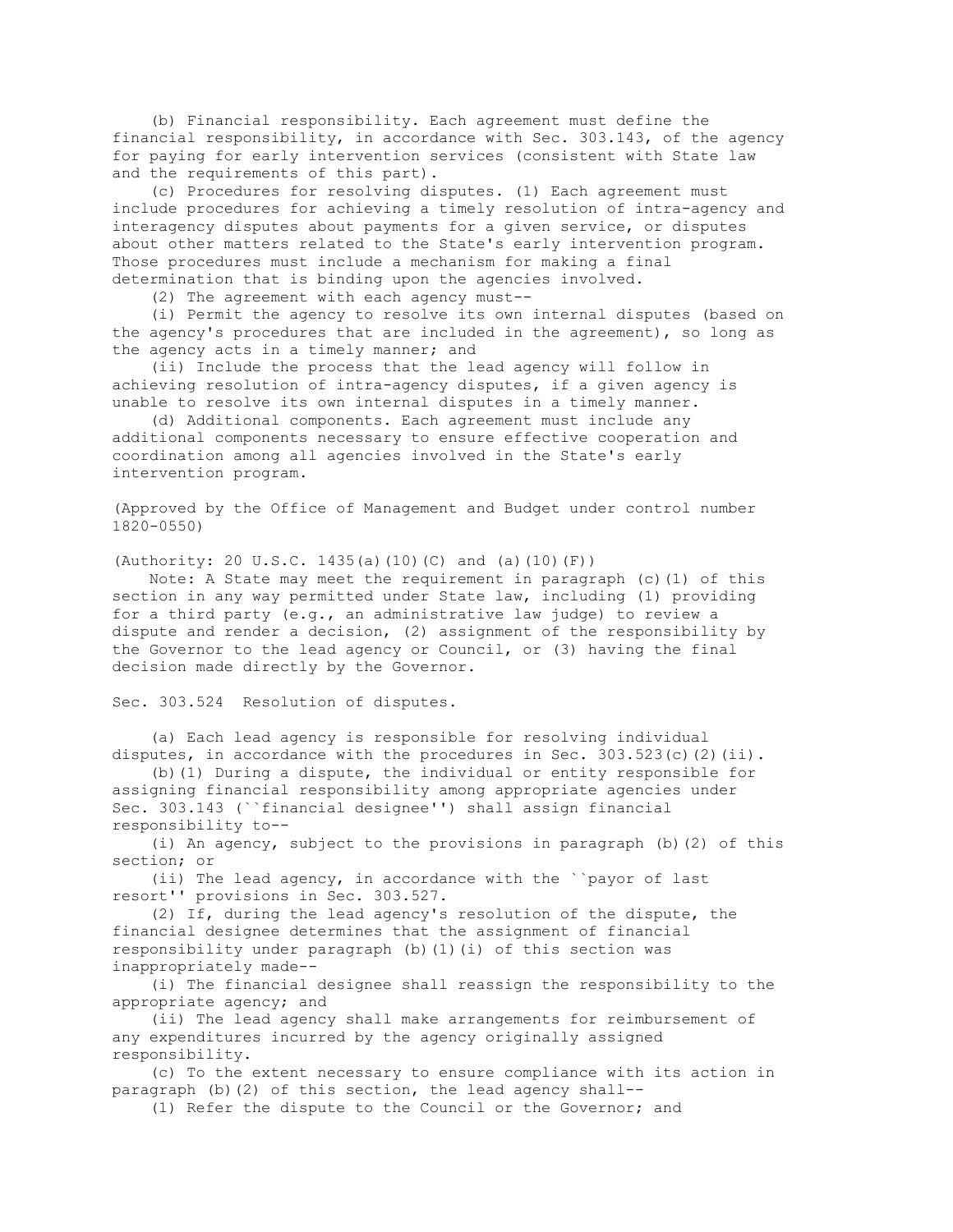(2) Implement the procedures to ensure the delivery of services in a timely manner in accordance with Sec. 303.525.

(Approved by the Office of Management and Budget under control number 1820-0550)

(Authority: 20 U.S.C. 1435(a)(10)(C) and (a)(10)(E))

Sec. 303.525 Delivery of services in a timely manner.

 Each lead agency is responsible for the development of procedures to ensure that services are provided to eligible children and their families in a timely manner, pending the resolution

[[Page 209]]

of disputes among public agencies or service providers.

(Approved by the Office of Management and Budget under control number 1820-0550)

(Authority: 20 U.S.C. 1435(a)(10)(D))

Sec. 303.526 Policy for contracting or otherwise arranging for services.

 Each system must include a policy pertaining to contracting or making other arrangements with public or private service providers to provide early intervention services. The policy must include--

 (a) A requirement that all early intervention services must meet State standards and be consistent with the provisions of this part;

 (b) The mechanisms that the lead agency will use in arranging for these services, including the process by which awards or other arrangements are made; and

 (c) The basic requirements that must be met by any individual or organization seeking to provide these services for the lead agency.

(Approved by the Office of Management and Budget under control number 1820-0550)

#### (Authority: 20 U.S.C. 1435(a)(11))

 Note: In implementing the statewide system, States may elect to continue using agencies and individuals in both the public and private sectors that have previously been involved in providing early intervention services, so long as those agencies and individuals meet the requirements of this part.

Sec. 303.527 Payor of last resort.

 (a) Nonsubstitution of funds. Except as provided in paragraph (b)(1) of this section, funds under this part may not be used to satisfy a financial commitment for services that would otherwise have been paid for from another public or private source, including any medical program administered by the Secretary of Defense, but for the enactment of part C of the Act. Therefore, funds under this part may be used only for early intervention services that an eligible child needs but is not currently entitled to under any other Federal, State, local, or private source.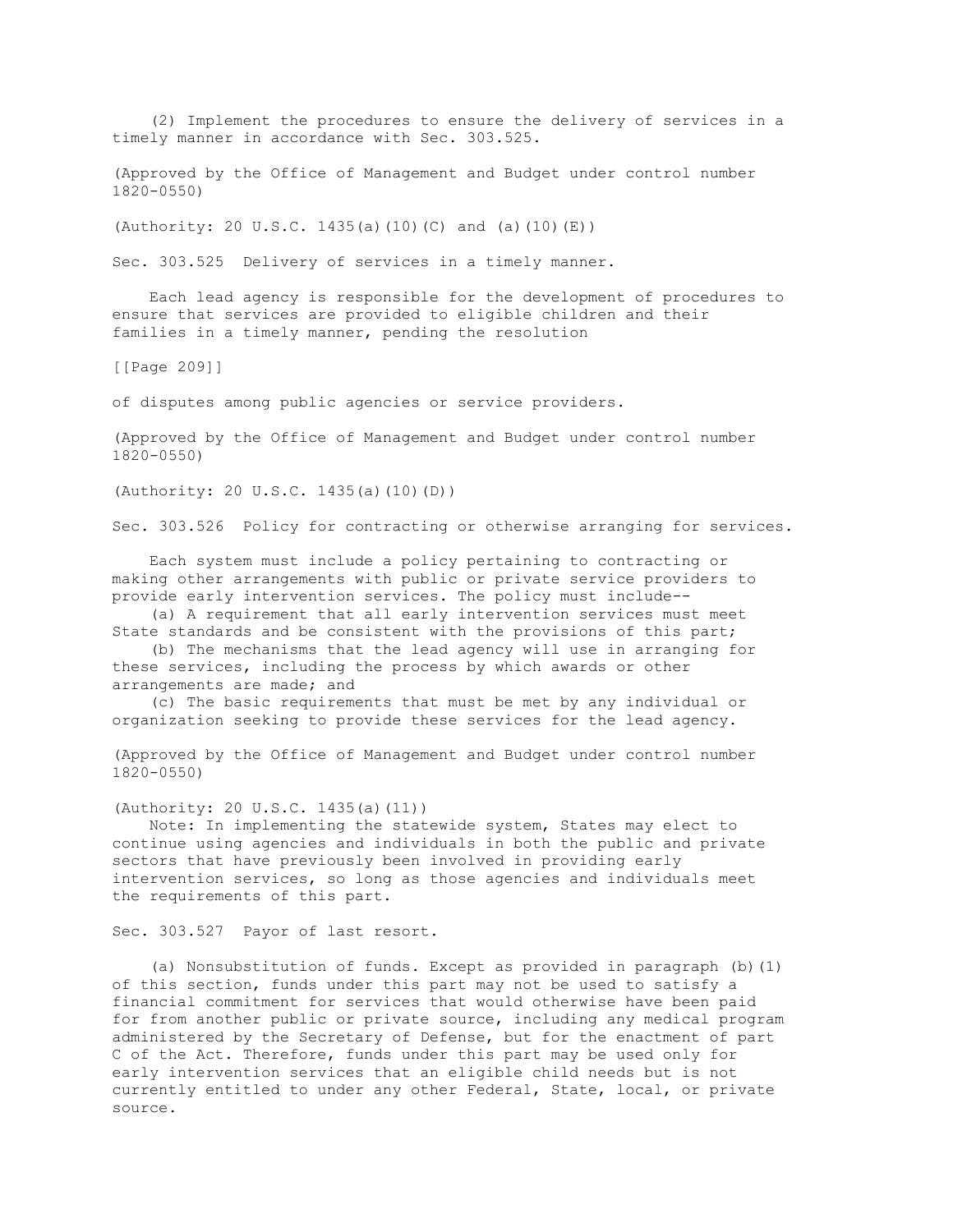(b) Interim payments--reimbursement. (1) If necessary to prevent a delay in the timely provision of services to an eligible child or the child's family, funds under this part may be used to pay the provider of services, pending reimbursement from the agency or entity that has ultimate responsibility for the payment.

 (2) Payments under paragraph (b)(1) of this section may be made for--

(i) Early intervention services, as described in Sec. 303.12;

(ii) Eligible health services (see Sec. 303.13); and

 (iii) Other functions and services authorized under this part, including child find and evaluation and assessment.

 (3) The provisions of paragraph (b)(1) of this section do not apply to medical services or ``well-baby'' health care (see Sec. 303.13(c)(1)).

 (c) Non-reduction of benefits. Nothing in this part may be construed to permit a State to reduce medical or other assistance available or to alter eligibility under title V of the Social Security Act (SSA) (relating to maternal and child health) or title XIX of the SSA (relating to Medicaid for children eligible under this part) within the State.

(Approved by the Office of Management and Budget under control number 1820-0550)

### (Authority: 20 U.S.C. 1440)

 Note: The Congress intended that the enactment of part C not be construed as a license to any agency (including the lead agency and other agencies in the State) to withdraw funding for services that currently are or would be made available to eligible children but for the existence of the program under this part. Thus, the Congress intended that other funding sources would continue, and that there would be greater coordination among agencies regarding the payment of costs.

 The Congress further clarified its intent concerning payments under Medicaid by including in section  $411(k)(13)$  of the Medicare Catastrophic Coverage Act of 1988 (Pub. L. 100-360) an amendment to title XIX of the Social Security Act. That amendment states, in effect, that nothing in this title shall be construed as prohibiting or restricting, or authorizing the Secretary of Health and Human Services to prohibit or restrict, payment under subsection (a) of section 1903 of the Social Security Act for medical assistance for covered services furnished to an infant or toddler with a disability because those services are included in the child's IFSP adopted pursuant to part C of the Act.

[58 FR 40959, July 30, 1993, as amended at 63 FR 18296, Apr. 14, 1998]

[[Page 210]]

Sec. 303.528 Reimbursement procedure.

 Each system must include a procedure for securing the timely reimbursement of funds used under this part, in accordance with Sec. 303.527(b).

(Approved by the Office of Management and Budget under control number 1820-0550)

(Authority: 20 U.S.C. 1435(a)(12))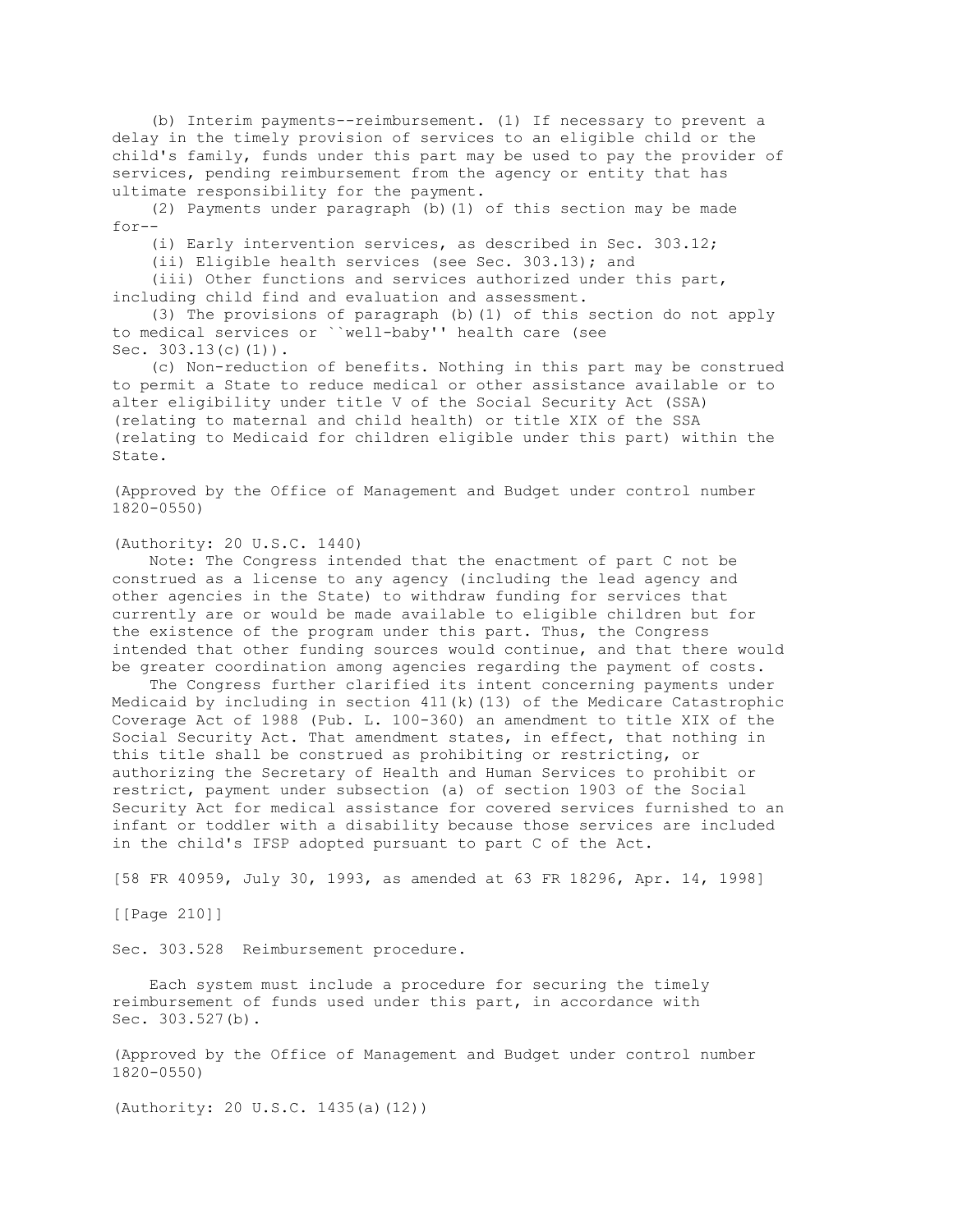# Reporting Requirements

Sec. 303.540 Data collection. (a) Each system must include the procedures that the State uses to compile data on the statewide system. The procedures must-- (1) Include a process for-- (i) Collecting data from various agencies and service providers in the State; (ii) Making use of appropriate sampling methods, if sampling is permitted; and (iii) Describing the sampling methods used, if reporting to the Secretary; and (2) Provide for reporting data required under section 618 of the Act that relates to this part. (b) The information required in paragraph (a)(2) of this section must be provided at the time and in the manner specified by the Secretary. (Approved by the Office of Management and Budget under control number 1820-0550) (Authority: 20 U.S.C. 1435(a)(14))

[58 FR 40959, July 30, 1993, as amended at 63 FR 18296, Apr. 14, 1998]

Use of Funds for State Administration

Sec. 303.560 Use of funds by the lead agency.

 A lead agency may use funds under this part that are reasonable and necessary for administering the State's early intervention program for infants and toddlers with disabilities.

(Authority: 20 U.S.C. 1433, 1435(a)(10))

Subpart G--State Interagency Coordinating Council

Sec. 303.600 Establishment of Council.

General

 (a) A State that desires to receive financial assistance under this part shall establish a State Interagency Coordinating Council.

 (b) The Council must be appointed by the Governor. The Governor shall ensure that the membership of the Council reasonably represents the population of the State.

 (c) The Governor shall designate a member of the Council to serve as the chairperson of the Council or require the Council to do so. Any member of the Council who is a representative of the lead agency designated under Sec. 303.500 may not serve as the chairperson of the Council.

(Approved by the Office of Management and Budget under control number 1820-0550)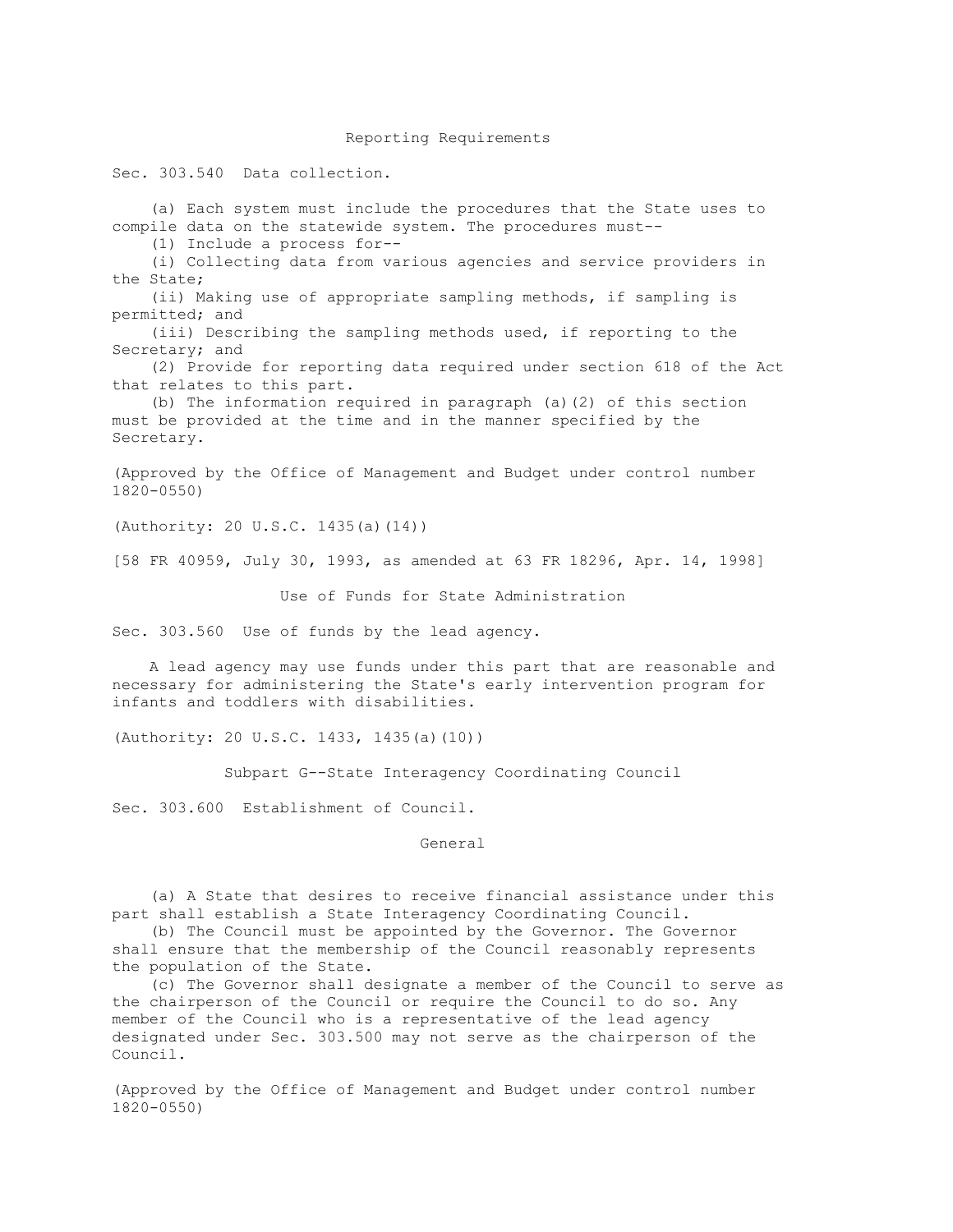(Authority: 20 U.S.C. 1441(a))

 Note: To avoid a potential conflict of interest, it is recommended that parent representatives who are selected to serve on the Council not be employees of any agency involved in providing early intervention services.

 It is suggested that consideration be given to maintaining an appropriate balance between the urban and rural communities of the State.

Sec. 303.601 Composition.

(a) The Council must be composed as follows:

 (1)(i) At least 20 percent of the members must be parents, including minority parents, of infants or toddlers with disabilities or children with disabilities aged 12 or younger, with knowledge of, or experience with, programs for infants and toddlers with disabilities.

 (ii) At least one member must be a parent of an infant or toddler with a disability or a child with a disability aged six or younger.

 (2) At least 20 percent of the members must be public or private providers of early intervention services.

(3) At least one member must be from the State legislature.

(4) At least one member must be involved in personnel preparation.

(5) At least one member must--

 (i) Be from each of the State agencies involved in the provisions of, or payment for, early intervention services to infants and toddlers with disabilities and their families; and

[[Page 211]]

 (ii) Have sufficient authority to engage in policy planning and implementation on behalf of these agencies.

(6) At least one member must--

 (i) Be from the State educational agency responsible for preschool services to children with disabilities; and

 (ii) Have sufficient authority to engage in policy planning and implementation on behalf of that agency.

 (7) At least one member must be from the agency responsible for the State governance of health insurance.

 (8) At least one member must be from a Head Start agency or program in the State.

 (9) At least one member must be from a State agency responsible for child care.

 (b) The Council may include other members selected by the Governor, including a representative from the BIA or, where there is no school operated or funded by the BIA, from the Indian Health Service or the tribe or tribal council.

(Approved by the Office of Management and Budget under control number 1820-0550)

(Authority: 20 U.S.C. 1441(b))

[58 FR 40959, July 30, 1993, as amended at 63 FR 18296, Apr. 14, 1998]

Sec. 303.602 Use of funds by the Council.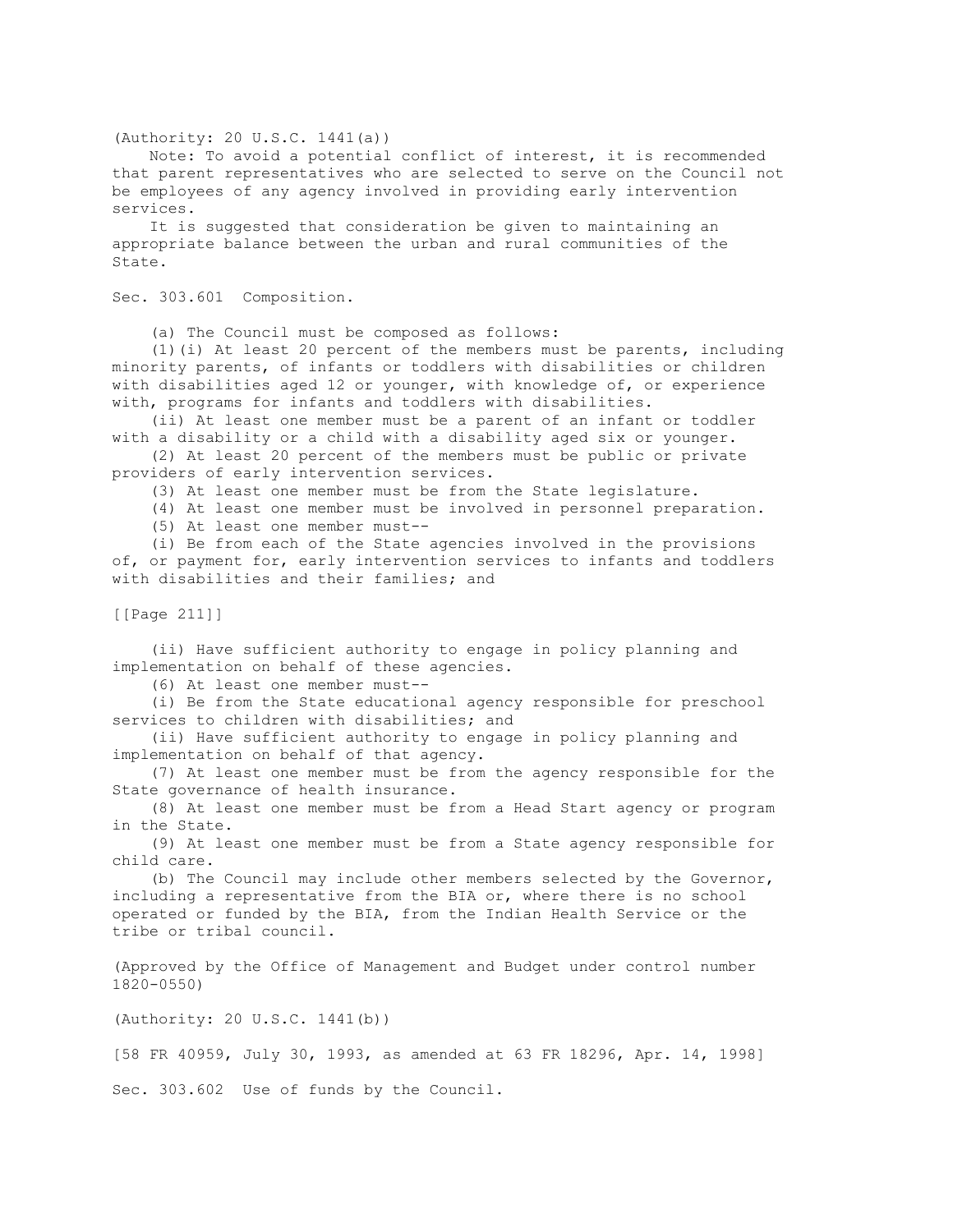(a) General. Subject to the approval of the Governor, the Council may use funds under this part--

(1) To conduct hearings and forums;

 (2) To reimburse members of the Council for reasonable and necessary expenses for attending Council meetings and performing Council duties (including child care for parent representatives);

 (3) To pay compensation to a member of the Council if the member is not employed or must forfeit wages from other employment when performing official Council business;

(4) To hire staff; and

 (5) To obtain the services of professional, technical, and clerical personnel, as may be necessary to carry out the performance of its functions under this part.

 (b) Compensation and expenses of Council members. Except as provided in paragraph (a) of this section, Council members shall serve without compensation from funds available under this part.

(Approved by the Office of Management and Budget under control number 1820-0550)

(Authority: 20 U.S.C. 1438, 1441 (c) and (d))

[58 FR 40959, July 30, 1993, as amended at 63 FR 18296, Apr. 14, 1998]

Sec. 303.603 Meetings.

 (a) The Council shall meet at least quarterly and in such places as it deems necessary.

(b) The meetings must--

 (1) Be publicly announced sufficiently in advance of the dates they are to be held to ensure that all interested parties have an opportunity to attend; and

 (2) To the extent appropriate, be open and accessible to the general public.

 (c) Interpreters for persons who are deaf and other necessary services must be provided at Council meetings, both for Council members and participants. The Council may use funds under this part to pay for those services.

(Approved by the Office of Management and Budget under control number 1820-0550)

(Authority: 20 U.S.C. 1441 (c) and (d))

Sec. 303.604 Conflict of interest.

 No member of the Council may cast a vote on any matter that would provide direct financial benefit to that member or otherwise give the appearance of a conflict of interest.

(Approved by the Office of Management and Budget under control number 1820-0550)

(Authority: 20 U.S.C. 1441(f))

Functions of the Council

Sec. 303.650 General.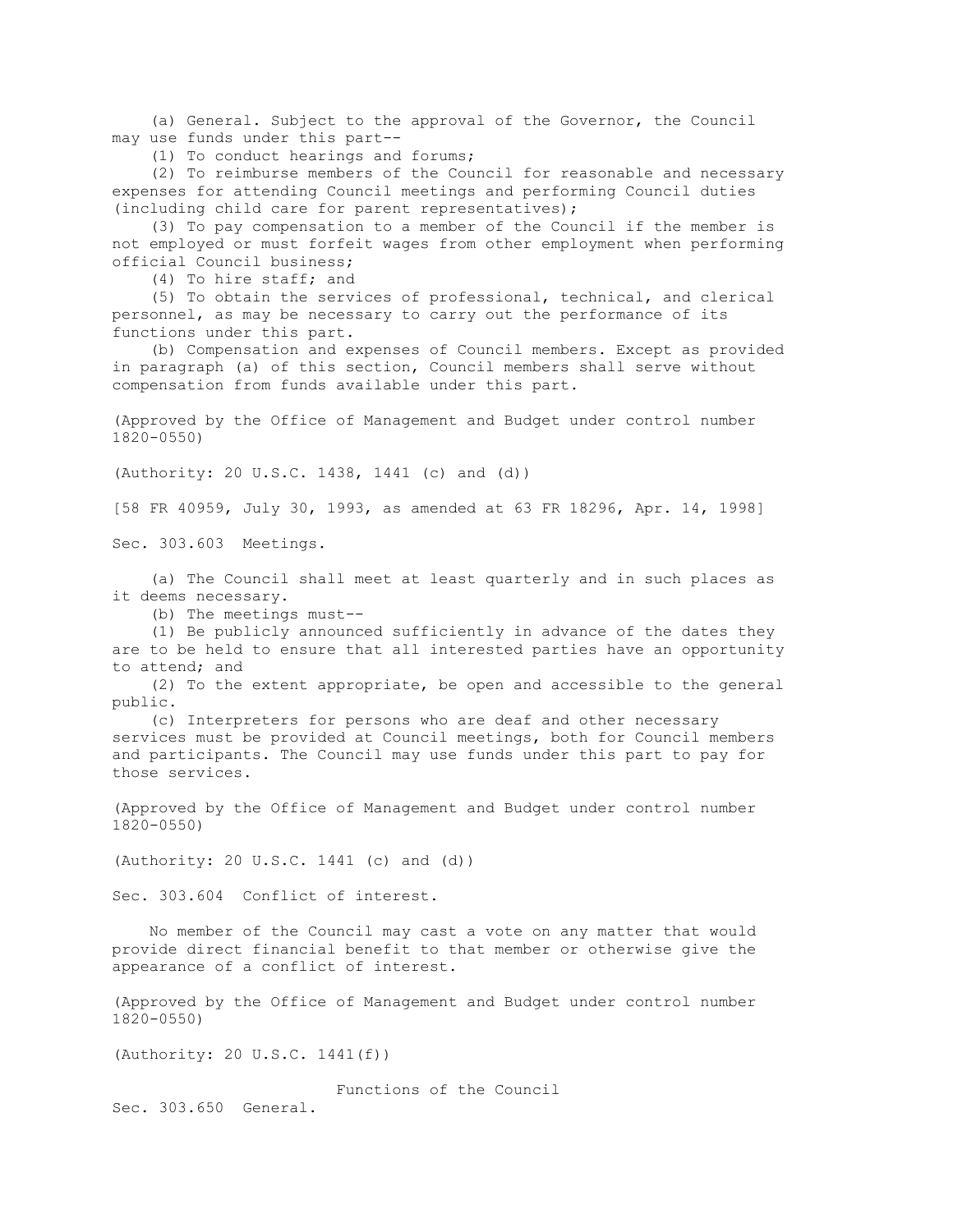(a) Each Council shall--

 (1) Advise and assist the lead agency in the development and implementation of the policies that constitute the statewide system;

 (2) Assist the lead agency in achieving the full participation, coordination, and cooperation of all appropriate public agencies in the State;

 (3) Assist the lead agency in the effective implementation of the statewide system, by establishing a process that includes--

[[Page 212]]

 (i) Seeking information from service providers, service coordinators, parents, and others about any Federal, State, or local policies that impede timely service delivery; and

 (ii) Taking steps to ensure that any policy problems identified under paragraph (a)(3)(i) of this section are resolved; and

 (4) To the extent appropriate, assist the lead agency in the resolution of disputes.

 (b) Each Council may advise and assist the lead agency and the State educational agency regarding the provision of appropriate services for children aged birth to five, inclusive.

 (c) Each Council may advise appropriate agencies in the State with respect to the integration of services for infants and toddlers with disabilities and at-risk infants and toddlers and their families, regardless of whether at-risk infants and toddlers are eligible for early intervention services in the State.

(Approved by the Office of Management and Budget under control number 1820-0550)

(Authority: 20 U.S.C. 1441(e)(1)(A) and (e)(2))

[58 FR 40959, July 30, 1993, as amended at 63 FR 18296, Apr. 14, 1998]

Sec. 303.651 Advising and assisting the lead agency in its administrative duties.

 Each Council shall advise and assist the lead agency in the-- (a) Identification of sources of fiscal and other support for services for early intervention programs under this part;

 (b) Assignment of financial responsibility to the appropriate agency; and

(c) Promotion of the interagency agreements under Sec. 303.523.

(Approved by the Office of Management and Budget under control number 1820-0550)

(Authority: 20 U.S.C. 1441(e)(1)(A))

Sec. 303.652 Applications.

 Each Council shall advise and assist the lead agency in the preparation of applications under this part and amendments to those applications.

(Approved by the Office of Management and Budget under control number